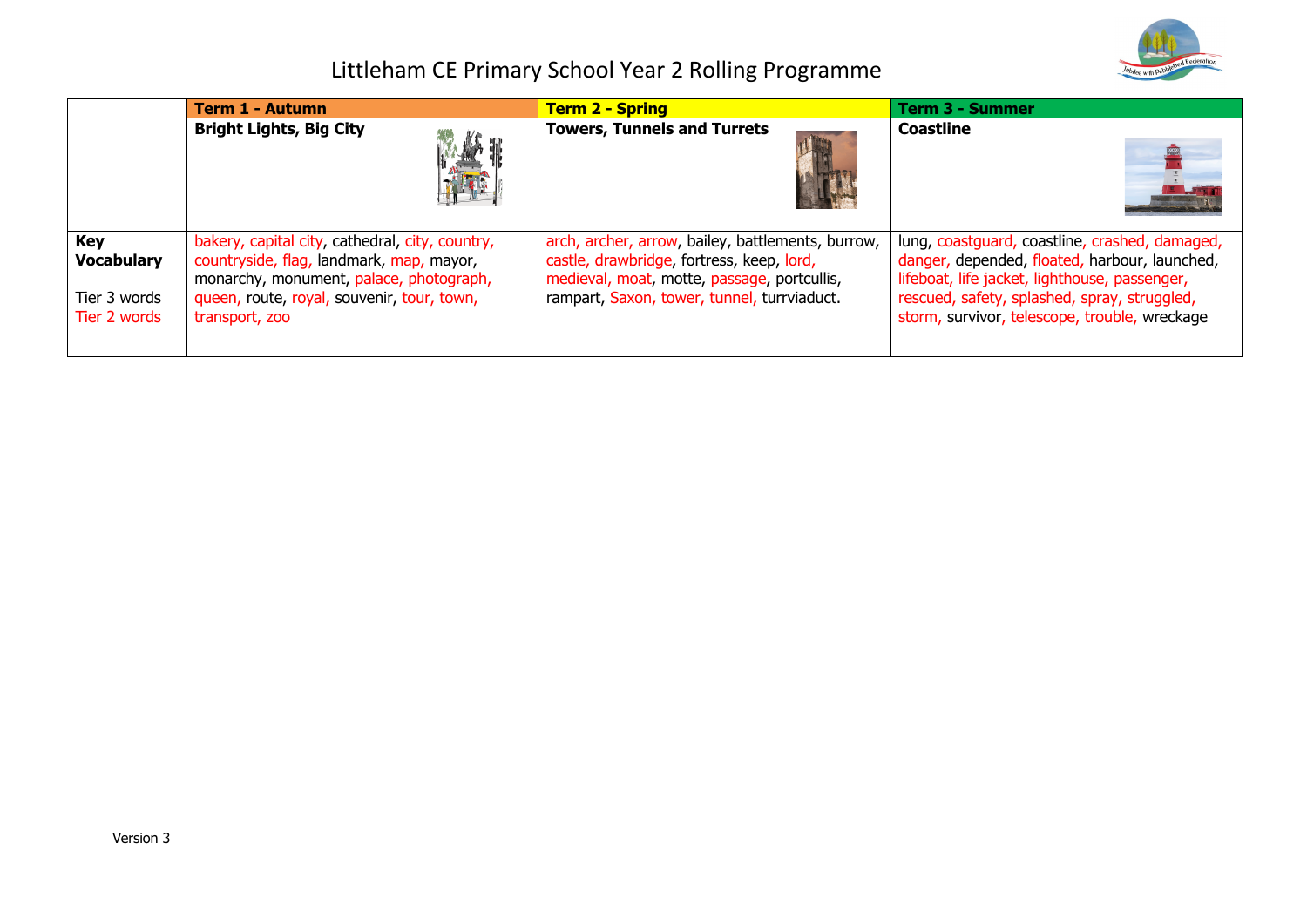| <b>Project</b> | Put on your best outfit because you're invited to   | See the castle ahead? Get ready to invade its        | This project teaches children about the physical |
|----------------|-----------------------------------------------------|------------------------------------------------------|--------------------------------------------------|
| overview       | have tea with the Queen. Use your best              | mighty walls. Shoot a projectile with an archer's    | and human features of coastal regions across     |
|                | manners and comb your hair, as one will not be      | aim. Head across the drawbridge, over the moat       | the United Kingdom, including a detailed         |
|                | amused if you don't! What do you know about         | and up to the top of the tower. Meet Rapunzel        | exploration of the coastal town of Whitby, in    |
|                | England's capital city? Let's find out all about    | who lives in a tall, tall tower. Let's build a brand | Yorkshire.                                       |
|                | London, including its history, transport and        | new one. Whose is the tallest? Can you measure       |                                                  |
|                | famous landmarks. Step back in time and             | it? Then dig deep, deep down, making burrows         |                                                  |
|                | discover what happened in the Great Fire of         | and tunnels, just like the animals that live         |                                                  |
|                | London. Where did it start? How did it end?         | underground. What's that sound? I hear little        |                                                  |
|                | Create a model of the bakery on Pudding Lane,       | hooves going trip, trap, trip, trap, over the        |                                                  |
|                | and then burn it to the ground to recreate the      | rickety bridge. Watch out for the angry troll        |                                                  |
|                | Great Fire. Stand well back and watch how the       | underneath. He likes to gobble up little girls and   |                                                  |
|                | flames spread. London's burning! London's           | boys. Make sure your bridge is sturdy enough to      |                                                  |
|                | burning! Fire, fire! Fire, fire! Hang on, there's   | take our weight and get us safely to the other       |                                                  |
|                | someone new in town! Plan a tour for Marley         | side. And finally, meet three little pigs who need   |                                                  |
|                | the Meerkat (he's come all the way from             | your help to build a strong fortress. Inside its     |                                                  |
|                | Zambia, you know) making sure he takes in all       | strong walls, they'll be safe from the big, bad      |                                                  |
|                | the sights and sounds of London before he           | wolf. No huffing and puffing will blow your          |                                                  |
|                | finally meets his family at London Zoo. Are you     | fortress down.                                       |                                                  |
|                | ready for the bright lights of the big city? Hop in |                                                      |                                                  |
|                | a black cab and enjoy the ride!                     |                                                      |                                                  |

#### **When reviewing our curriculum-rolling programme we considered the key aspects of our CURRICULUM INTENT as:**

To provide a curriculum which encourages pupils, within a supportive Christian environment, to aspire to reach their full potential. This will be achieved through experiential learning, using the richness of our local rural community and culture, but also by opening the children's eyes further to gain knowledge about, and see the opportunities in, the wider British, European and global contexts.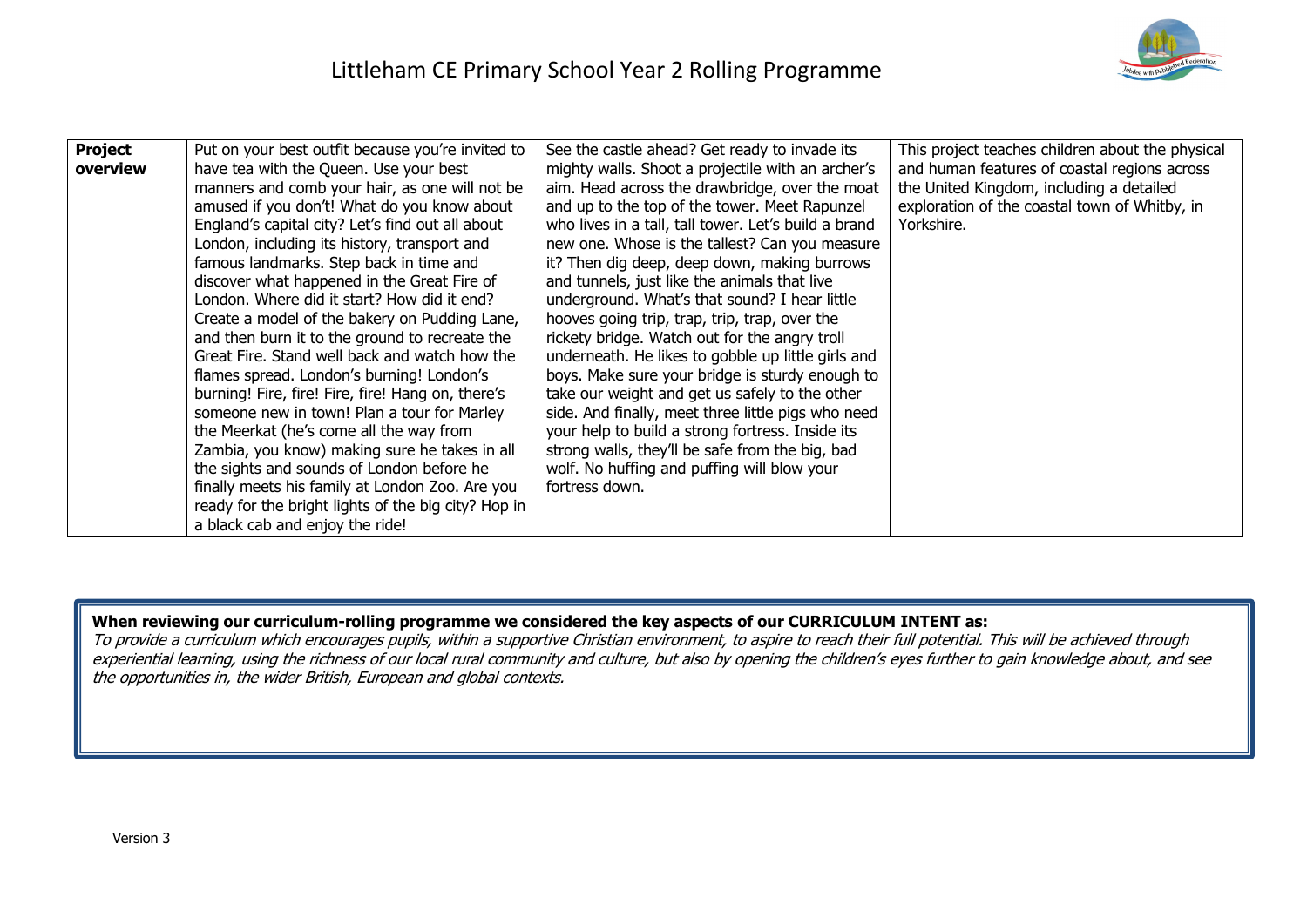

| Term 1 - Autumn                                                                                                                        |                                                                                                                                                                                                                                                                                                                                                                                                                                                                       |  |
|----------------------------------------------------------------------------------------------------------------------------------------|-----------------------------------------------------------------------------------------------------------------------------------------------------------------------------------------------------------------------------------------------------------------------------------------------------------------------------------------------------------------------------------------------------------------------------------------------------------------------|--|
| What are the key pieces of knowledge we want children to remember, be able to build upon and to reflect on within each subject area of |                                                                                                                                                                                                                                                                                                                                                                                                                                                                       |  |
| this topic?                                                                                                                            | Text in this colour relates to key pieces of knowledge linked specifically to our Curriculum Intent.                                                                                                                                                                                                                                                                                                                                                                  |  |
|                                                                                                                                        | Text in this colour describes example activities to support the main theme of the topic.                                                                                                                                                                                                                                                                                                                                                                              |  |
| <b>Main Topic</b>                                                                                                                      | <b>Bright Lights</b>                                                                                                                                                                                                                                                                                                                                                                                                                                                  |  |
| <b>History</b>                                                                                                                         | A monarch is a king or queen who rules a country.<br>Specific knowledge - Queen Elizabeth II is the current monarch of the United Kingdom.                                                                                                                                                                                                                                                                                                                            |  |
|                                                                                                                                        | Sequencing words, such as first, next, finally, then and after that, can be used to order information chronologically. Chronology is the<br>arrangement of events or dates in the order of their occurrence.                                                                                                                                                                                                                                                          |  |
|                                                                                                                                        | <b>Chronological Knowledge</b>                                                                                                                                                                                                                                                                                                                                                                                                                                        |  |
|                                                                                                                                        | Know the sequence of historical events to create a simple timeline of British History and a personal timeline of their life to date.                                                                                                                                                                                                                                                                                                                                  |  |
|                                                                                                                                        | Know why what is being studied is important to that time (why Guy Fawkes Night is commemorated on 5 <sup>th</sup> November every year in the<br>United Kingdom).                                                                                                                                                                                                                                                                                                      |  |
|                                                                                                                                        | Order information on a timeline starting with the great fire of London in 1666, include an event each century, the coronation of our queen,<br>their birthday and present day.                                                                                                                                                                                                                                                                                        |  |
|                                                                                                                                        | Significant historical events include those that cause great change for large numbers of people. Key features of significant historical events<br>include the date it happened, the people and places involved and the consequences of the event. The Great Fire of London was a major<br>fire that destroyed a large area of London in 1666. The fire began in a bakery on Pudding Lane. A monument was built near to Pudding<br>Lane to commemorate the Great Fire. |  |
|                                                                                                                                        | Know the sequence of some historical events during the reign of Queen Elizabeth II and create a timeline of these.                                                                                                                                                                                                                                                                                                                                                    |  |
|                                                                                                                                        | <b>Historical Enquiry</b>                                                                                                                                                                                                                                                                                                                                                                                                                                             |  |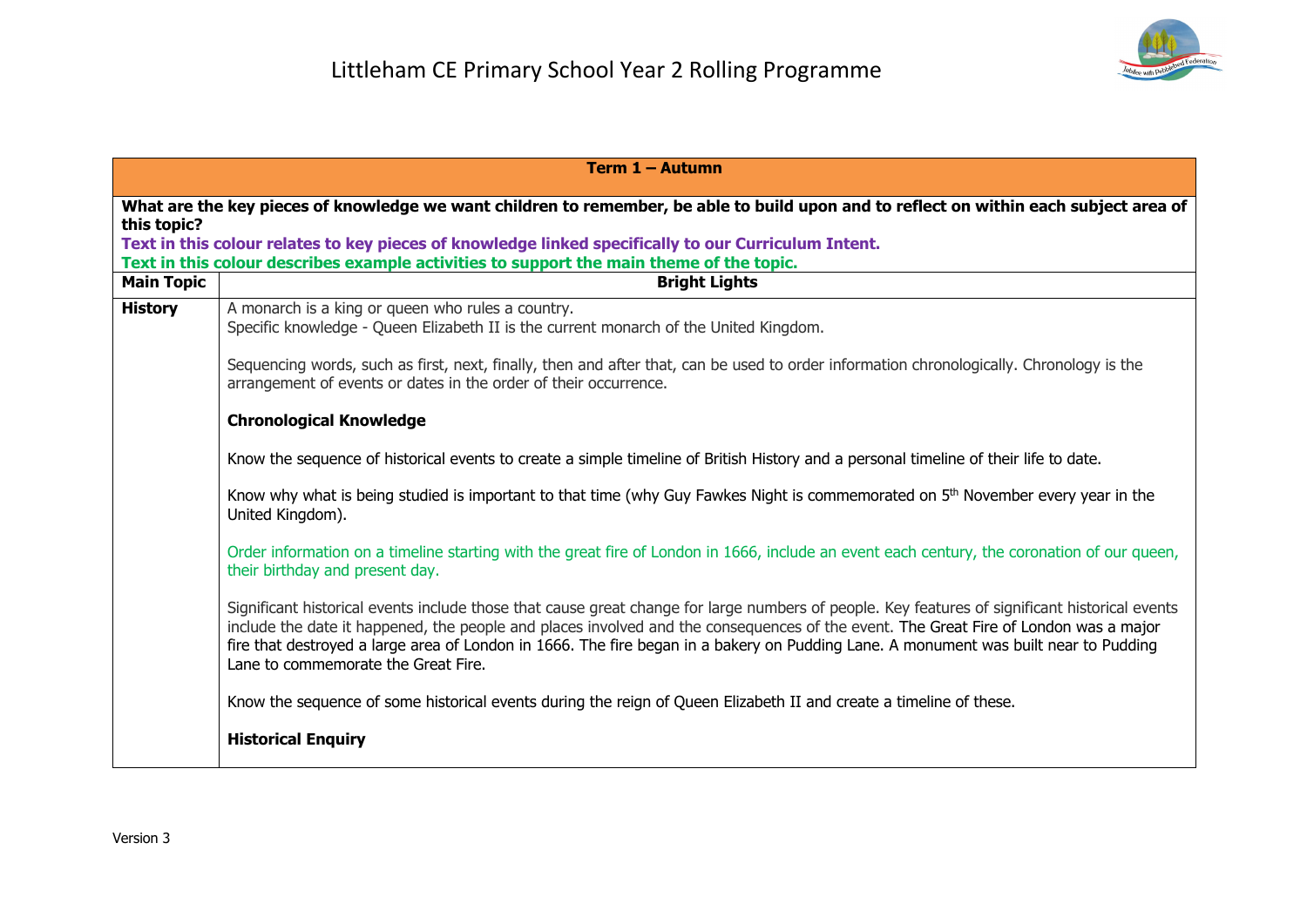

| Know how to recognise primary and secondary sources of evidence.                                                                                                                                                                                                                                                                                                                                                                                 |
|--------------------------------------------------------------------------------------------------------------------------------------------------------------------------------------------------------------------------------------------------------------------------------------------------------------------------------------------------------------------------------------------------------------------------------------------------|
| Know how to evaluate sources and know that they may not always be true.                                                                                                                                                                                                                                                                                                                                                                          |
| Know how to use primary sources and explain why they may be reliable.                                                                                                                                                                                                                                                                                                                                                                            |
| Know how to use primary evidence to build a simple argument.                                                                                                                                                                                                                                                                                                                                                                                     |
| <b>Interpretations of History</b>                                                                                                                                                                                                                                                                                                                                                                                                                |
| Know a number of reasons why the Great Fire of London spread so easily.                                                                                                                                                                                                                                                                                                                                                                          |
| <b>Changes Over Time</b>                                                                                                                                                                                                                                                                                                                                                                                                                         |
| Know how to compare and contrast life in Britain throughout the years of Queen Elizabeth's reign.                                                                                                                                                                                                                                                                                                                                                |
| <b>Similarities and Differences</b>                                                                                                                                                                                                                                                                                                                                                                                                              |
| Know how to simply recognise and discuss how some significant events alter social norms and act as a catalyst for social change within the<br>life time of Queen Elizabeth II reign.                                                                                                                                                                                                                                                             |
| <b>Significance</b>                                                                                                                                                                                                                                                                                                                                                                                                                              |
| Know how to explain what it means for an action to be considered historically significant (major impact on people's lives, beliefs or ideas).                                                                                                                                                                                                                                                                                                    |
| Know how to recognise people who they feel are significant and explain why.                                                                                                                                                                                                                                                                                                                                                                      |
| Show the children the Queen Elizaeth II video. After watching, ask the children to share any details they remember. Give each child a copy<br>of the Queen Elizabeth II information sheet to read with a partner or supporting adult. After reading, ask 'Who is the Queen, and what<br>does she do? Do you think the monarch is important?' Encourage the children to share their ideas to establish the role and importance of<br>the monarch. |
|                                                                                                                                                                                                                                                                                                                                                                                                                                                  |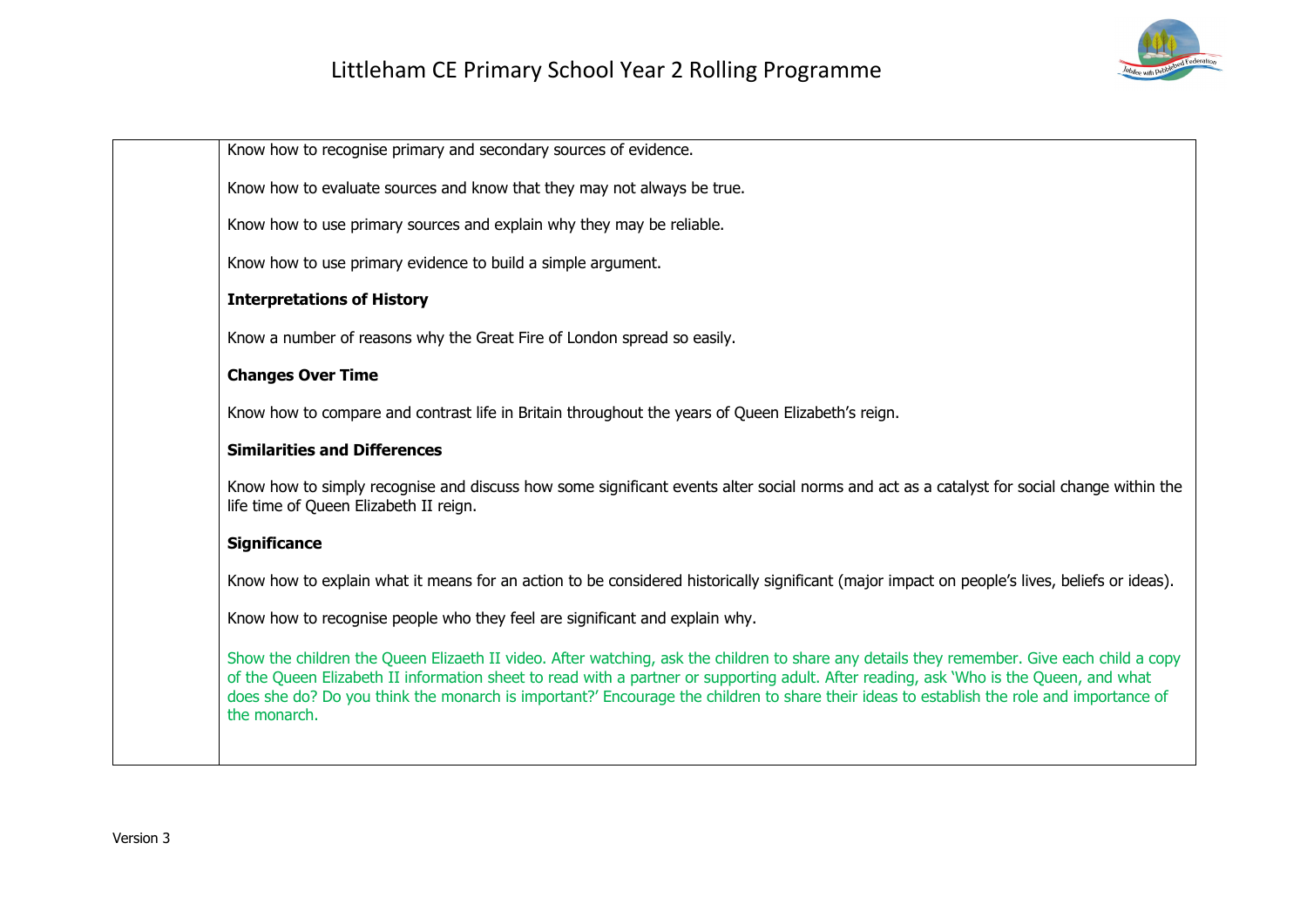

| Geography | <b>Locational Knowledge</b>                                                                                                                                                                                                                                                                                                                                                                                                                                        |  |
|-----------|--------------------------------------------------------------------------------------------------------------------------------------------------------------------------------------------------------------------------------------------------------------------------------------------------------------------------------------------------------------------------------------------------------------------------------------------------------------------|--|
|           | Know that the United Kingdom (UK) is a union of four countries: England, Northern Ireland, Scotland and Wales. A capital city is a city that<br>is home to the government and ruler of a country. London is the capital city of England, Belfast is the capital city of Northern Ireland,<br>Edinburgh is the capital city of Scotland and Cardiff is the capital city of Wales. The countries of the United Kingdom are made up of cities,<br>towns and villages. |  |
|           | Know how to locate the main cities of England, Wales, Scotland and Ireland (London, Birmingham, Cardiff, Edinburgh, Belfast and Dublin)                                                                                                                                                                                                                                                                                                                            |  |
|           | <b>Place Knowledge</b>                                                                                                                                                                                                                                                                                                                                                                                                                                             |  |
|           | Know how to describe key features of a place using words like beach, coast, forest, hill, mountain, ocean, valley, farmland, woods,<br>coastline, local, vegetation, cliff, sea and season.                                                                                                                                                                                                                                                                        |  |
|           | Know how to consider geographical questions – where is this place? What is it like? How has it changed?                                                                                                                                                                                                                                                                                                                                                            |  |
|           | Know how to express own views about a place, people, environment.                                                                                                                                                                                                                                                                                                                                                                                                  |  |
|           | <b>Human Features</b>                                                                                                                                                                                                                                                                                                                                                                                                                                              |  |
|           | Know how to recognise how places have become the way they are e.g. shops                                                                                                                                                                                                                                                                                                                                                                                           |  |
|           | Know how to explain what facilities a town or village might need.                                                                                                                                                                                                                                                                                                                                                                                                  |  |
|           | Know how to suggest ways of improving the local environment.                                                                                                                                                                                                                                                                                                                                                                                                       |  |
|           | Know how to describe how a physical or human process has changed an aspect of the local environment – consider questions such as 'do<br>you think that people ever spoil the area or make it better?'                                                                                                                                                                                                                                                              |  |
|           | <b>Skills, Maps Work and Field Work</b>                                                                                                                                                                                                                                                                                                                                                                                                                            |  |
|           | Know how to observe and record in different ways e.g. sketches, diagrams, ICT, charts.                                                                                                                                                                                                                                                                                                                                                                             |  |
|           | Know how to use information texts and the web to gather information about the world's human and physical geography.                                                                                                                                                                                                                                                                                                                                                |  |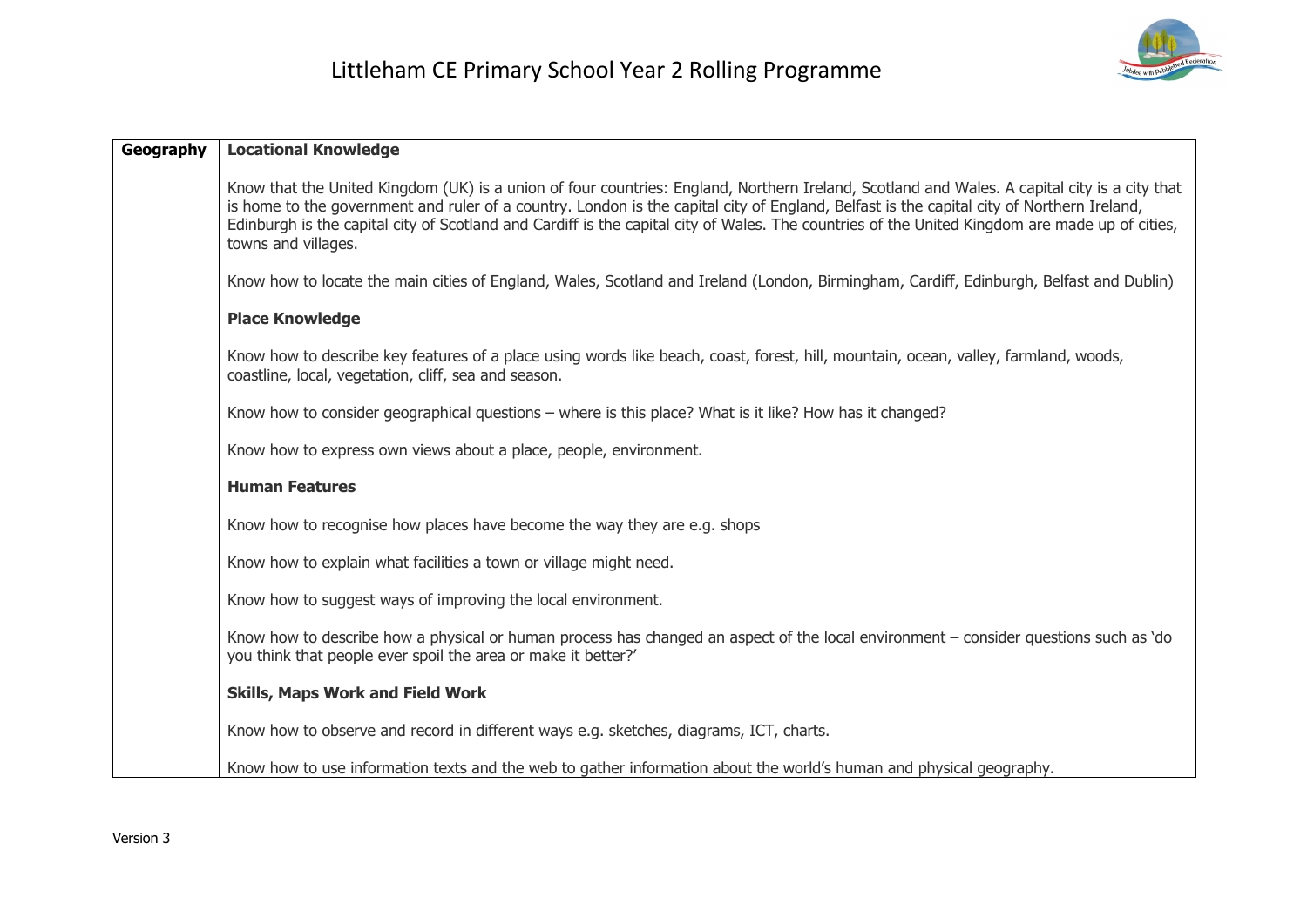

|                | Know how to use compass directions (N,S,E,W) to describe locations.                                                                                                                                                                                                                                                                                                                    |
|----------------|----------------------------------------------------------------------------------------------------------------------------------------------------------------------------------------------------------------------------------------------------------------------------------------------------------------------------------------------------------------------------------------|
|                | Know how to use field sketches and diagrams, use a camera.                                                                                                                                                                                                                                                                                                                             |
|                | Know how to use plan view or aerial photos to recognise landmarks and to describe geographically the human and physical features.                                                                                                                                                                                                                                                      |
|                | Know how to collect and organise simple data from first and second hand sources including fieldwork.                                                                                                                                                                                                                                                                                   |
|                | Know how to explain simple patterns and offer an explanation (e.g. count traffic and offer an explanation as to why the flow changes at<br>different times)                                                                                                                                                                                                                            |
|                | Understand Exmouth is a town, in Devon, in England, in the British Isles.                                                                                                                                                                                                                                                                                                              |
|                | Draw a simple sketch map to show these features and label each country's capital city. Research each country's flag and recognise that the<br>Union Flag is a combination of the English, Scottish and Northern Irish flags.                                                                                                                                                           |
|                | Positional language includes behind, next to and in front of. Directional language includes left, right, straight ahead and turns.                                                                                                                                                                                                                                                     |
|                | Be able to describe Exmouth features using positional language. The clock tower is next to the road.                                                                                                                                                                                                                                                                                   |
|                | Use simple compass directions (North, South, East and West) and locational and directional language (e.g. near and far; left and right), to<br>describe the location of features and routes on a map. Use aerial photographs and plan perspectives to recognise landmarks and basic<br>human and physical features; devise a simple map; and use and construct basic symbols in a key. |
|                | An aerial photograph or plan perspective shows an area of land from above.                                                                                                                                                                                                                                                                                                             |
|                | Be able to locate Exmouth, Littleham, and the school on Google maps.                                                                                                                                                                                                                                                                                                                   |
|                | Places can be compared by size, amenities, transport, location, weather and climate.                                                                                                                                                                                                                                                                                                   |
|                | Look at a variety of maps and plans of London to appreciate its physical and human features, size and layout in the 1600's and compare<br>with Devon.                                                                                                                                                                                                                                  |
| <b>Science</b> | <b>Seasonal Changes</b>                                                                                                                                                                                                                                                                                                                                                                |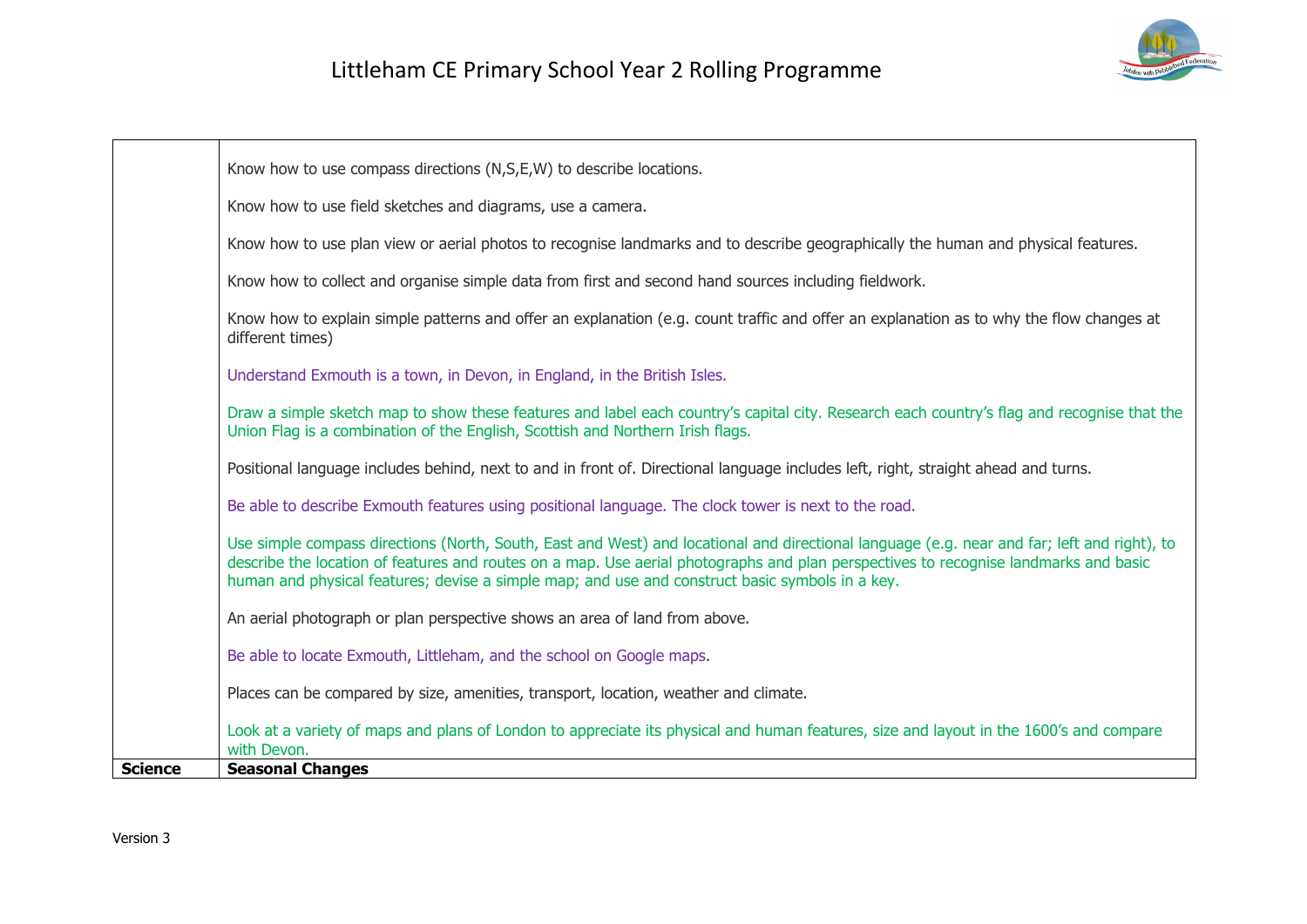

| Know that there are four seasons: spring, summer, autumn and winter. Certain events and weather patterns happen in different seasons.<br>Different types of weather include sunshine, rain, hail, wind, snow, fog, lightning, storm and cloud. The weather can change daily and<br>some weather types are more common in certain seasons, such as snow in winter.<br>Know that changes in weather causes many other changes such as the number of minibeasts found outside, seed and plant growth, leaves<br>on trees and the types of clothes people wear. |
|-------------------------------------------------------------------------------------------------------------------------------------------------------------------------------------------------------------------------------------------------------------------------------------------------------------------------------------------------------------------------------------------------------------------------------------------------------------------------------------------------------------------------------------------------------------|
| Know that in the UK it is usually colder and rainier in winter and hotter and dryer in the summer.                                                                                                                                                                                                                                                                                                                                                                                                                                                          |
| Know that in the UK, the day length is longest mid summer (about 16 hours) and gets shorter each day until mid-winter (about 8 hours)<br>before getting longer again.                                                                                                                                                                                                                                                                                                                                                                                       |
| A habitat is a place where a living thing lives. A microhabitat is a very small habitat.                                                                                                                                                                                                                                                                                                                                                                                                                                                                    |
| <b>Living Things and Their Habitats</b>                                                                                                                                                                                                                                                                                                                                                                                                                                                                                                                     |
| Know that all objects are either living, dead or have never been alive.                                                                                                                                                                                                                                                                                                                                                                                                                                                                                     |
| Know that dead things include dead animals and plants and part of plants and animals that are no longer attached e.g. leaves and twigs,<br>shells, fur, hair and feathers.                                                                                                                                                                                                                                                                                                                                                                                  |
| Know that an object made of wood is classed as dead because it has been made from a tree that has been cut down.                                                                                                                                                                                                                                                                                                                                                                                                                                            |
| Know that objects made of rock, metal and plastic have never been alive.                                                                                                                                                                                                                                                                                                                                                                                                                                                                                    |
| <b>Knowledge of Working Scientifically:</b>                                                                                                                                                                                                                                                                                                                                                                                                                                                                                                                 |
| Know how to ask a question about what might happen in the future based on observation.                                                                                                                                                                                                                                                                                                                                                                                                                                                                      |
| Know how to perform simple comparative tests choosing equipment to use, what to measure or observe in order to answer a question.                                                                                                                                                                                                                                                                                                                                                                                                                           |
| Know how to use simple equipment safely e.g. thermometers.                                                                                                                                                                                                                                                                                                                                                                                                                                                                                                  |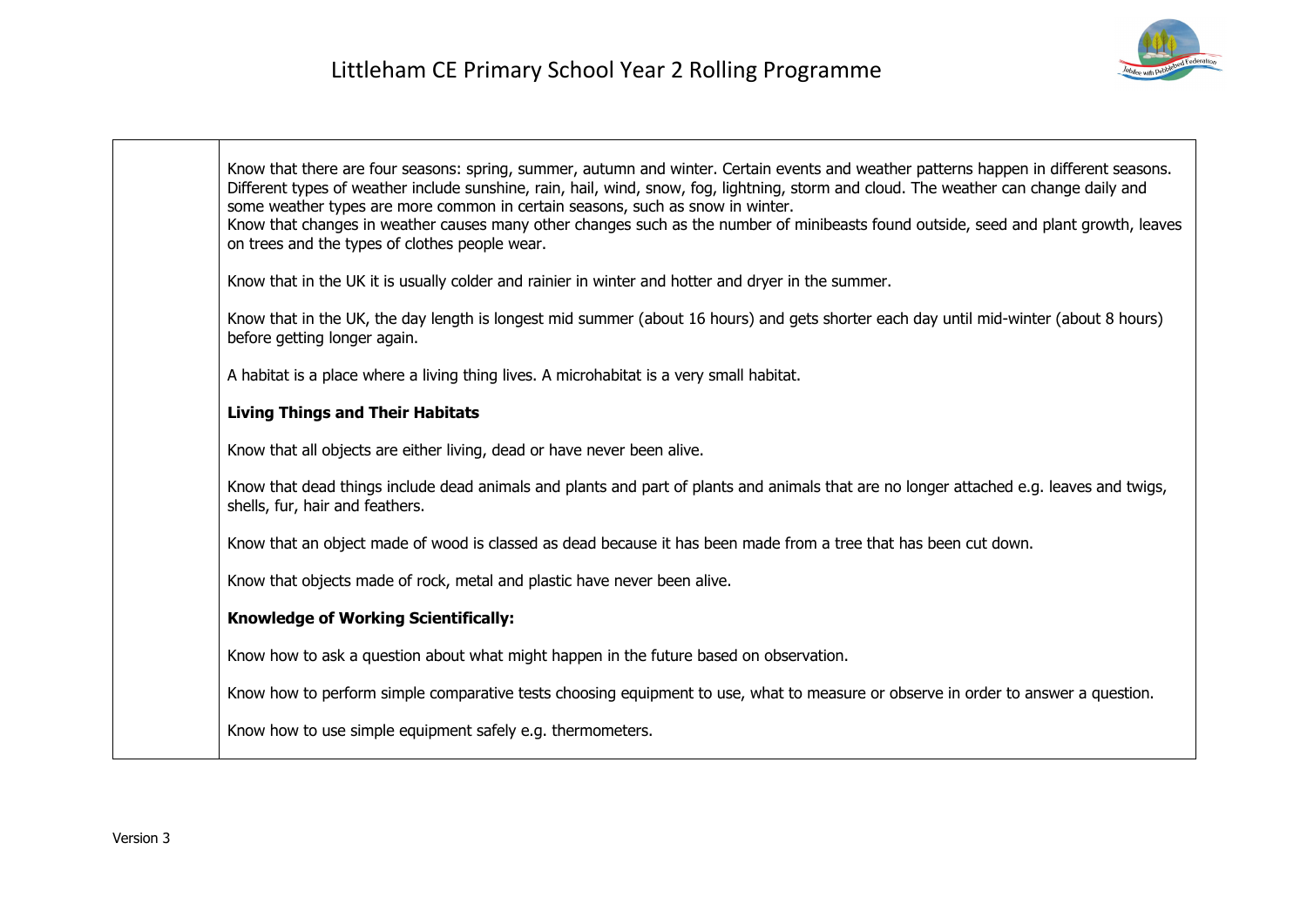

|                          | Know how to use measurements and equipment with increasing independence, beginning to progress from non standard units to reading<br>mm, cm, ml, l, degrees C                      |  |
|--------------------------|------------------------------------------------------------------------------------------------------------------------------------------------------------------------------------|--|
|                          | Know how to use secondary sources of information to help in answering questions.                                                                                                   |  |
|                          | Know how to observe changes over time and, with guidance, begin to notice patterns and relationships.                                                                              |  |
|                          | Know how to use observations and ideas to suggest answers to questions noticing similarities, differences and patterns.                                                            |  |
|                          | Know how to record that they find out in a variety of ways.                                                                                                                        |  |
|                          | Know how to record data in simple prepared tables and tally charts.                                                                                                                |  |
|                          | Know how to make relevant observations, using simple equipment, in order to answer the question guided by prompt questions.                                                        |  |
|                          | Create a class weather station and monitor and record the weather over a period of time.                                                                                           |  |
| <b>Art and</b><br>design | Drawings or paintings of locations can be inspired by observation (looking closely), imagination (creating pictures in the mind) and memory<br>(remembering places from the past). |  |
|                          | <b>Use of Sketchbook</b>                                                                                                                                                           |  |
|                          | Know how to use their sketchbook to show the progression of their work.                                                                                                            |  |
|                          | Know how to use their sketchbook to show initial ideas, thoughts and feelings about a piece of art work.                                                                           |  |
|                          | Know how to use their sketchbooks to show knowledge and art history that they have learnt.                                                                                         |  |
|                          | <b>Drawing</b>                                                                                                                                                                     |  |
|                          | Know that different materials will produce different outcomes.                                                                                                                     |  |
|                          | Know how to control their material and develop this.                                                                                                                               |  |
|                          | Know what shading means.                                                                                                                                                           |  |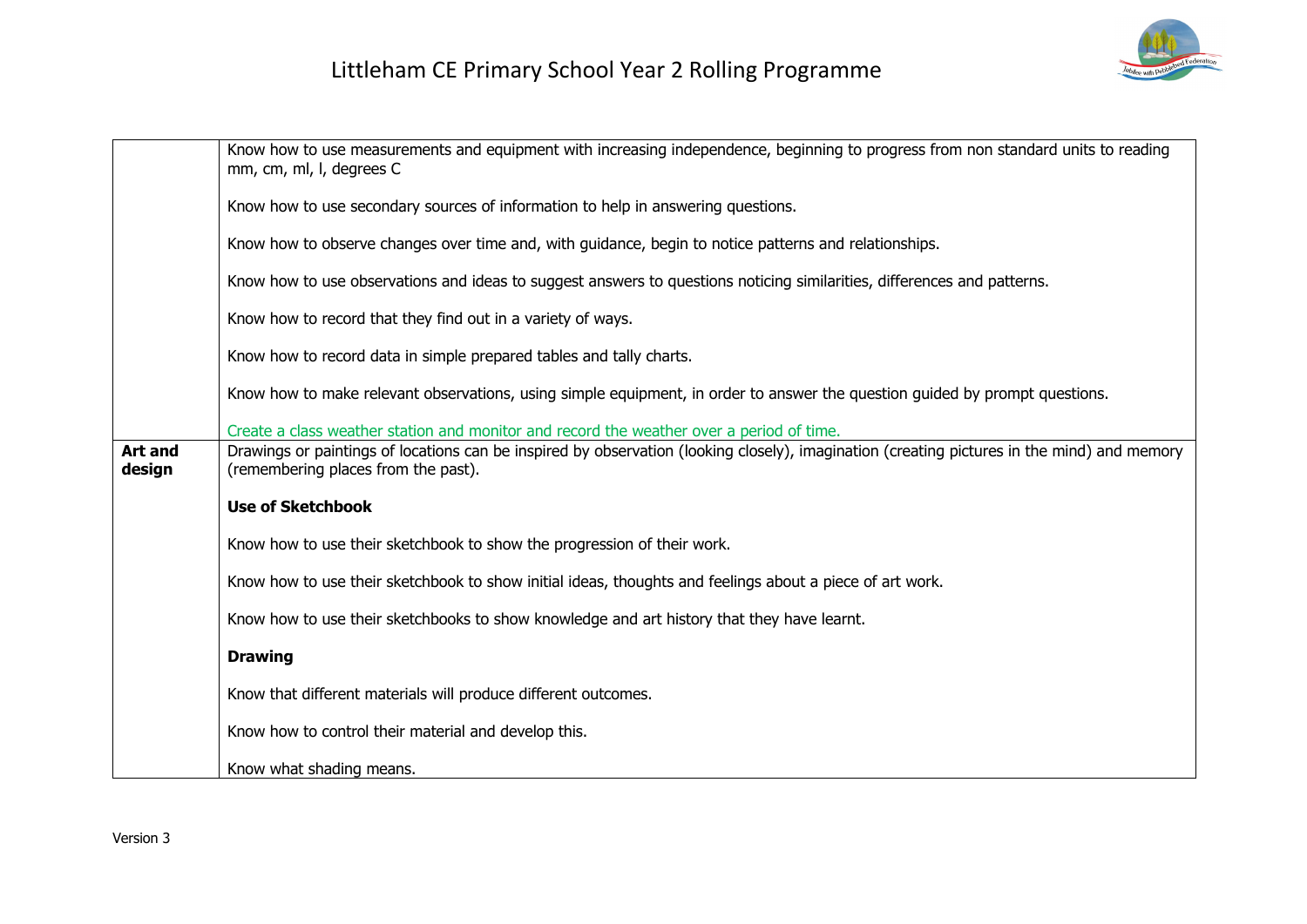

| Line                                                                                                                                                                                                                                                                                                                                                                                                                                                                                                                                                                                                                                                                                                                                                                                                                                                                                                                              |  |
|-----------------------------------------------------------------------------------------------------------------------------------------------------------------------------------------------------------------------------------------------------------------------------------------------------------------------------------------------------------------------------------------------------------------------------------------------------------------------------------------------------------------------------------------------------------------------------------------------------------------------------------------------------------------------------------------------------------------------------------------------------------------------------------------------------------------------------------------------------------------------------------------------------------------------------------|--|
| Know how to draw lines with increased skill and confidence.                                                                                                                                                                                                                                                                                                                                                                                                                                                                                                                                                                                                                                                                                                                                                                                                                                                                       |  |
| Know how to use appropriate language to describe lines.                                                                                                                                                                                                                                                                                                                                                                                                                                                                                                                                                                                                                                                                                                                                                                                                                                                                           |  |
| <b>Tone</b><br>Know how to create tone using pencils and experiment with this when drawing.                                                                                                                                                                                                                                                                                                                                                                                                                                                                                                                                                                                                                                                                                                                                                                                                                                       |  |
| Introduce the children to the work of the British artist, Stephen Wiltshire, using online videos and work displayed on his website. Explain<br>that Stephen has a special talent for drawing places from memory. Look at and discuss examples of his work, highlighting the way the<br>artist uses pencil marks to record detail and build shapes in his drawings. Provide the children with a range of drawing materials, including<br>hard and soft pencils, and allow them time to investigate ways of making different lines and shapes. Explain to the children that they are<br>going to draw a London landmark from memory, like Stephen Wiltshire. Ask the children to decide which London landmark they would like<br>to draw and describe it to a friend before starting to draw. Encourage the children to revisit and develop their drawings over time, then<br>display them alongside photographs of the real thing. |  |
| Transient art is moveable, non-permanent and usually made of a variety of objects and materials. Natural materials, such as grass,<br>pebbles, sand, leaves, pine cones, seeds and flowers, can be used to make transient art.                                                                                                                                                                                                                                                                                                                                                                                                                                                                                                                                                                                                                                                                                                    |  |
| <b>Pattern</b>                                                                                                                                                                                                                                                                                                                                                                                                                                                                                                                                                                                                                                                                                                                                                                                                                                                                                                                    |  |
| Know that there are natural and man made patterns.                                                                                                                                                                                                                                                                                                                                                                                                                                                                                                                                                                                                                                                                                                                                                                                                                                                                                |  |
| <b>Texture</b>                                                                                                                                                                                                                                                                                                                                                                                                                                                                                                                                                                                                                                                                                                                                                                                                                                                                                                                    |  |
| Know how to identify and describe different textures.                                                                                                                                                                                                                                                                                                                                                                                                                                                                                                                                                                                                                                                                                                                                                                                                                                                                             |  |
| Know which materials are appropriate when creating particular textures.                                                                                                                                                                                                                                                                                                                                                                                                                                                                                                                                                                                                                                                                                                                                                                                                                                                           |  |
| Provide wet sand and water for children to create hills, valleys and lakes. Use natural materials, such as twigs, moss, pebbles and flowers<br>to create landscapes.                                                                                                                                                                                                                                                                                                                                                                                                                                                                                                                                                                                                                                                                                                                                                              |  |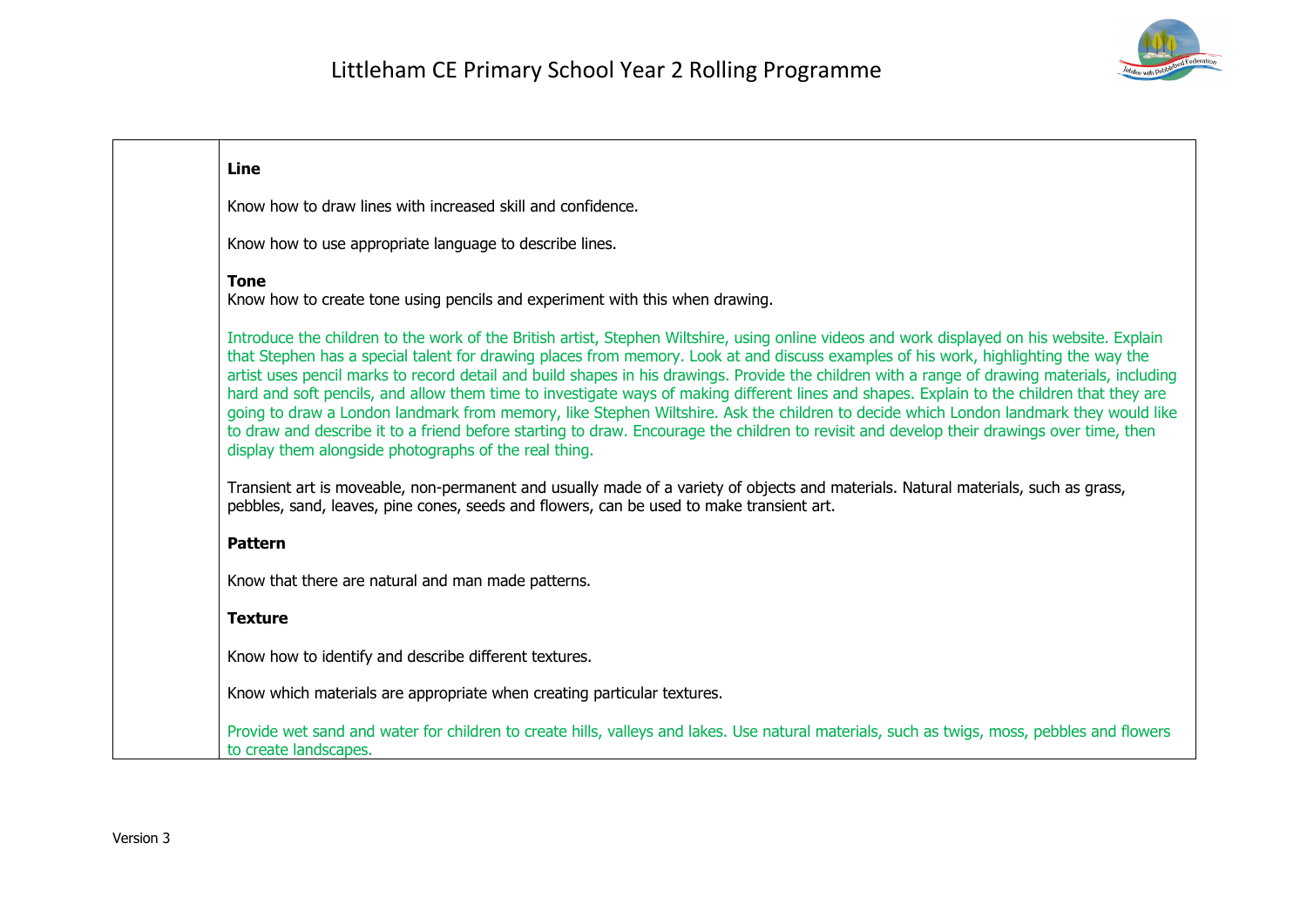

| <b>Music</b> | Traditional songs, nursery rhymes and chants have been passed down to different generations using the oral tradition. They usually contain<br>repeated rhythms or melodies, a strong pulse and rhyming words.                                                             |  |
|--------------|---------------------------------------------------------------------------------------------------------------------------------------------------------------------------------------------------------------------------------------------------------------------------|--|
|              | <b>Listen and Appraise</b>                                                                                                                                                                                                                                                |  |
|              | Know 5 traditional songs off by heart.                                                                                                                                                                                                                                    |  |
|              | Know some songs have a chorus or a response/answer part.                                                                                                                                                                                                                  |  |
|              | Know that songs have a musical style.                                                                                                                                                                                                                                     |  |
|              | Know how songs can tell a story or describe an idea.                                                                                                                                                                                                                      |  |
|              | <b>Singing</b>                                                                                                                                                                                                                                                            |  |
|              | Know that unison is when everyone is singing at the same time.<br>Know why we need to warm up our voices.                                                                                                                                                                 |  |
|              | <b>Dimensions of Music</b>                                                                                                                                                                                                                                                |  |
|              | Know that music has a steady pulse, like a heartbeat.                                                                                                                                                                                                                     |  |
|              | Know that we can create rhythms from words, our names, favourite food, colours and animals.                                                                                                                                                                               |  |
|              | Know that rhythms are different from the steady pulse.                                                                                                                                                                                                                    |  |
|              | Know that we add high and low sounds, pitch, when we sing and play instruments.                                                                                                                                                                                           |  |
|              | Listen to, learn and join in with traditional and contemporary rhymes, poems and songs that have a London theme, such as London Bridge<br>is Falling Down, Oranges and Lemons, Pussy Cat, Pussy Cat and Ring a Ring o' Roses. Learn to sing them by heart and in a round. |  |
|              | Play games where you find the pulse in a piece of music, listen to a rhythm and clap it back, copy back short rhythmic phrases based on<br>words, creating rhythms for others to copy, listen and sing back using 'la' while marching to a steady beat.                   |  |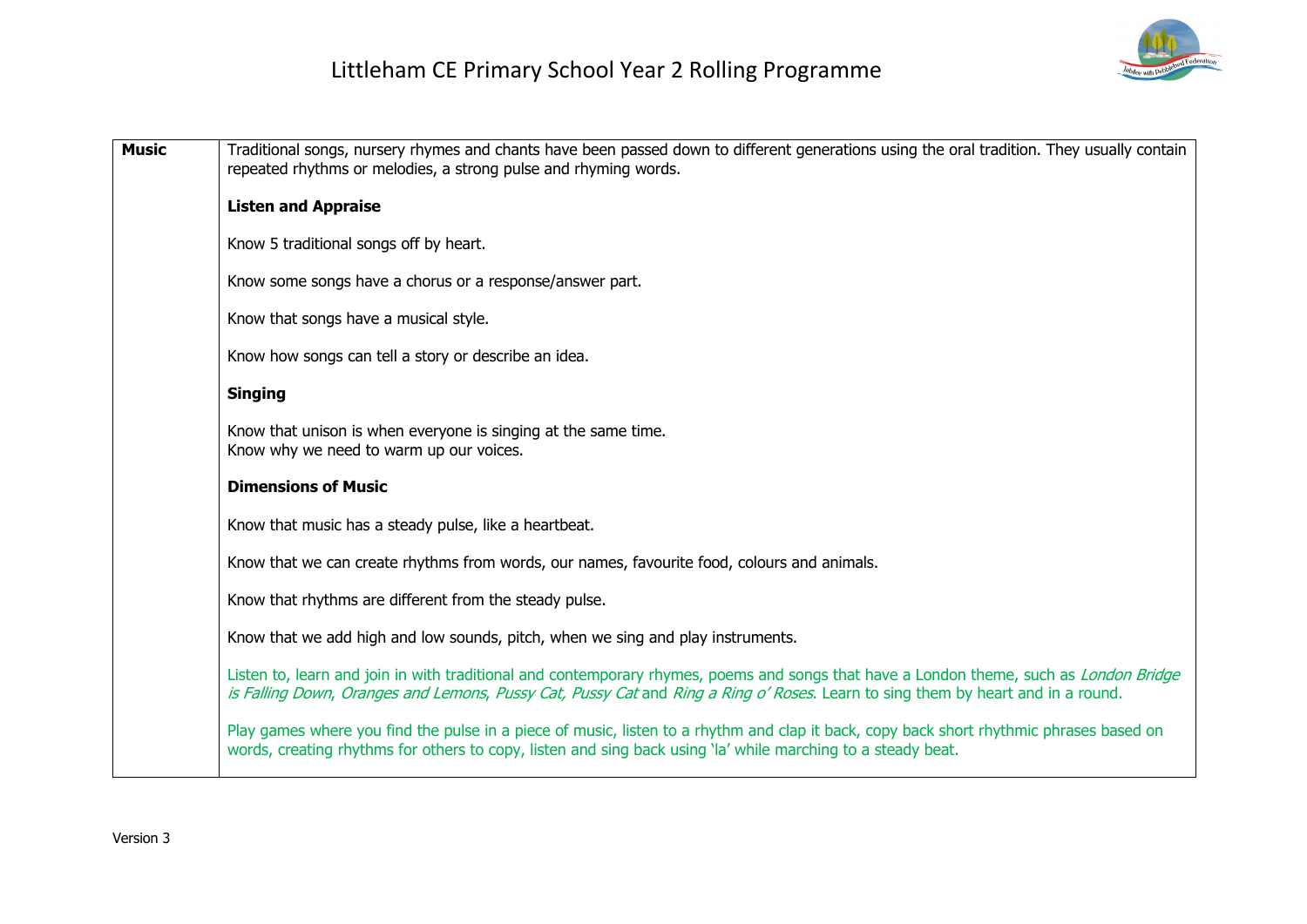

| <b>Computing</b> | To search for digital content, the user needs to know the file name, file type and folder name or keywords and search terms to find the<br>correct information.                                                                                |  |
|------------------|------------------------------------------------------------------------------------------------------------------------------------------------------------------------------------------------------------------------------------------------|--|
|                  | Understand how to use technology purposefully to create, organise, store, manipulate and retrieve digital content.                                                                                                                             |  |
|                  | <b>Technology In Our Lives</b>                                                                                                                                                                                                                 |  |
|                  | Know how and why technology is used in the classroom.                                                                                                                                                                                          |  |
|                  | Know what technology is used in homes and within the community.                                                                                                                                                                                |  |
|                  | Know that other people have created the information that I use on the internet.                                                                                                                                                                |  |
|                  | Know the differences between the internet and things in the physical world.                                                                                                                                                                    |  |
|                  | <b>Multimedia</b>                                                                                                                                                                                                                              |  |
|                  | Know how to use the keyboard on my device to add, delete and space text for others to read.                                                                                                                                                    |  |
|                  | Know how to save and open files on the device I use.                                                                                                                                                                                           |  |
|                  | Know how to use technology to organise and present my ideas in different ways.                                                                                                                                                                 |  |
|                  | Visit the official website of The Royal Family and take a virtual tour around rooms at Buckingham Palace.                                                                                                                                      |  |
|                  | Software relates to the programs that are used by a computer, such as word processing software, presentation software or image editing<br>software. It can be used to create and combine digital content for different audiences and purposes. |  |
|                  | Insert themselves into a royal photograph. Search the web for pictures of the Royal Family at events, such as a royal wedding, the Queen's<br>Diamond Jubilee or the State Opening of Parliament.                                              |  |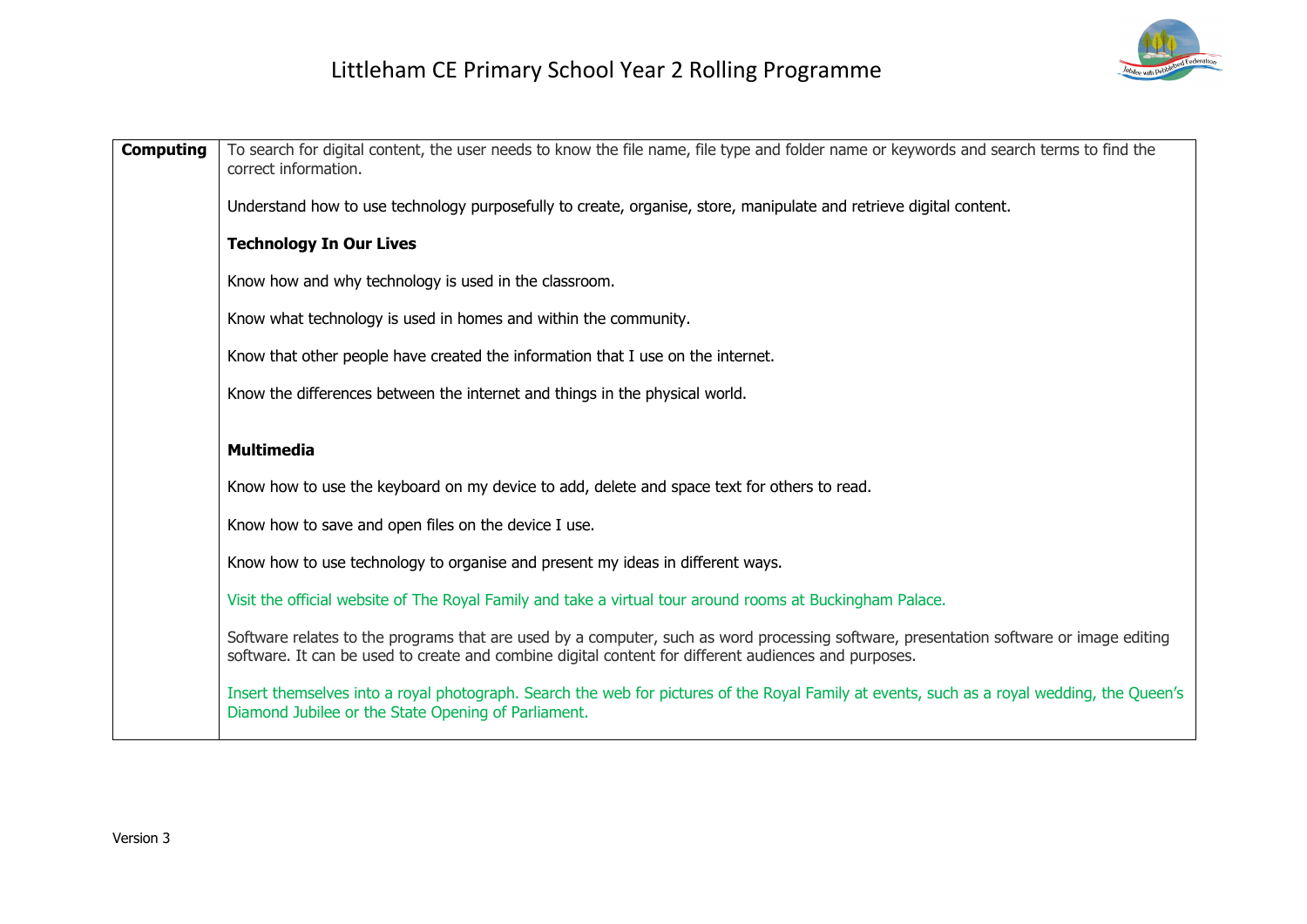

|                                        | An algorithm is a sequence of steps, instructions or rules that is used to perform a specific task. Algorithms can be followed by people or<br>digital equipment. For algorithms to achieve the end goal, instructions have to be accurate and followed sequentially. Mistakes are called<br>bugs and finding and fixing them is called debugging. |
|----------------------------------------|----------------------------------------------------------------------------------------------------------------------------------------------------------------------------------------------------------------------------------------------------------------------------------------------------------------------------------------------------|
|                                        | <b>Programming</b>                                                                                                                                                                                                                                                                                                                                 |
|                                        | Know how to give instructions to a partner using directional language: forward, backward, left and right, half turn, quarter turn and right<br>angle.                                                                                                                                                                                              |
|                                        | Know the order I need to do things to make something happen and talk about this as an algorithm.                                                                                                                                                                                                                                                   |
|                                        | Know from looking at a program what will happen when the program is started.                                                                                                                                                                                                                                                                       |
|                                        | Know how to use programming software (within Bee-Bot) to make objects move.                                                                                                                                                                                                                                                                        |
|                                        | Know from looking at a program what will happen when the program is started.                                                                                                                                                                                                                                                                       |
|                                        | Know how to watch a program execute and spot where it goes wrong so that it can be debugged.                                                                                                                                                                                                                                                       |
|                                        | Follow a provided program that outlines a route from Buckingham Palace to the London Eye via Big Ben. Practise writing their own<br>programs using clear directional language, swapping with a partner to see how successful they are.                                                                                                             |
|                                        | Write a program using clear, directional language to complete a new journey from the London Eye to St Paul's Cathedral via the Monument<br>near Pudding Lane, which was built to commemorate the Great Fire of London.                                                                                                                             |
|                                        | Write a precise program for the next stage in their journey, which will see them travel from St Paul's Cathedral to London Zoo. Compare<br>their program with alternative programs and work out if all the routes lead to the right destination.                                                                                                   |
|                                        | Visit the London Zoo website to find out what it has to offer its visitors. Go to the 'Plan your day' tab and find the zoo map in the<br>submenu.                                                                                                                                                                                                  |
| <b>Design and</b><br><b>Technology</b> | Using non-standard measures is a way of measuring that does not involve reading scales. For example, weight may be measured using a<br>balance scale and lumps of plasticine. Length may be measured in the number of handspans or pencils laid end to end.                                                                                        |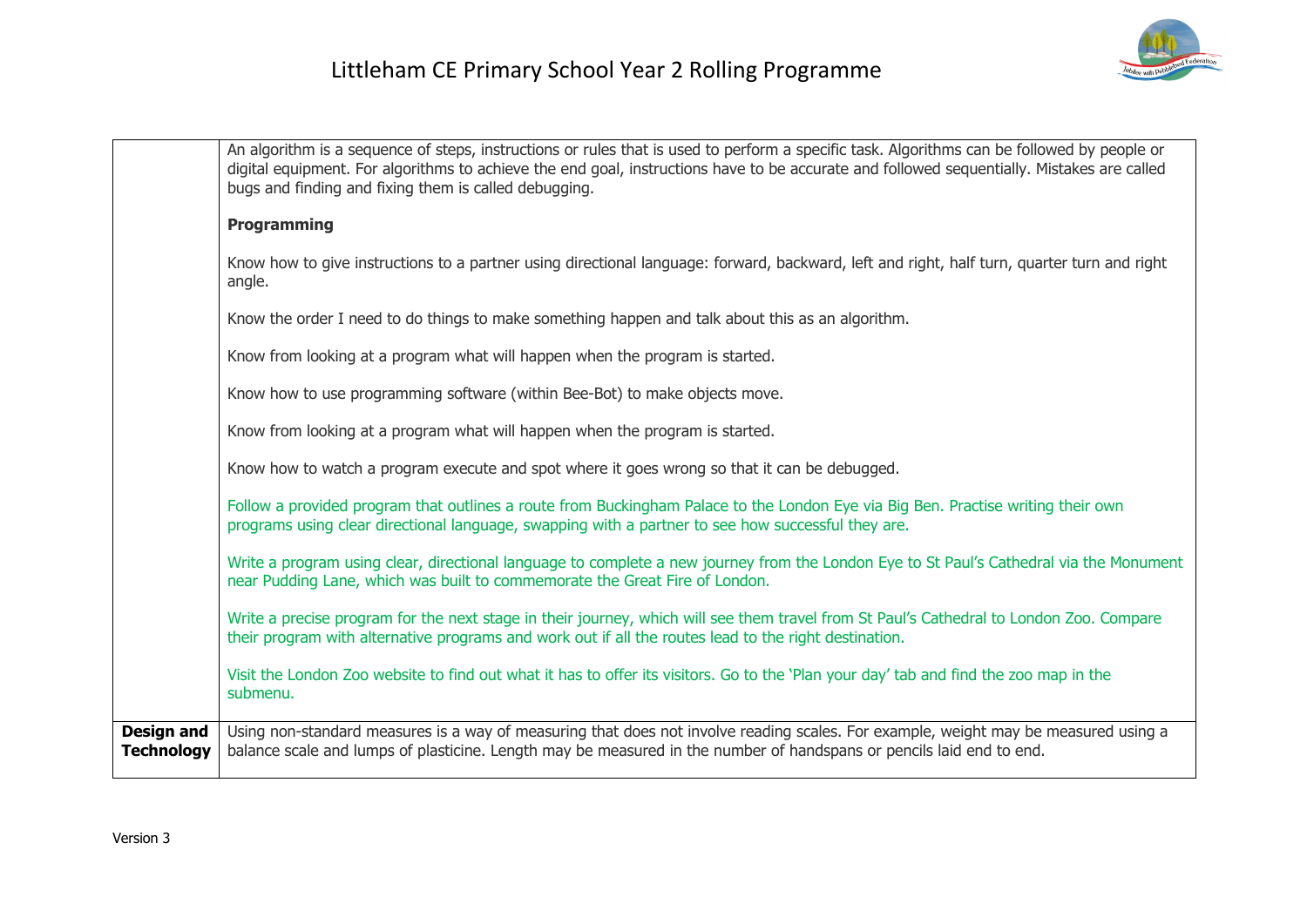

| Different materials can be used for different purposes, depending on their properties. For example, cardboard is a stronger building<br>material than paper. Plastic is light and can float. Clay is heavy and will sink. |
|---------------------------------------------------------------------------------------------------------------------------------------------------------------------------------------------------------------------------|
| Children to know that structures can be made stronger, stiffer and more stable by using cardboard rather than paper and triangular shapes<br>rather than squares. A broader base will also make a structure more stable.  |
| <b>Structures</b>                                                                                                                                                                                                         |
| Know how to make structures stronger.                                                                                                                                                                                     |
| Know different techniques for stiffening a variety of materials.                                                                                                                                                          |
| Know how to test different methods of enabling structures to remain stable.                                                                                                                                               |
| Know how to join appropriately for different materials and situations                                                                                                                                                     |
| Know how to mark out materials to be cut using a template.                                                                                                                                                                |
| Know how to use a glue gun with close supervision.                                                                                                                                                                        |
| Recreate Pudding Lane - Find out and list what materials the buildings were made from in 1666 and why.                                                                                                                    |
| Design and make souvenirs to sell in the shop at London Zoo. Use a range of tools and materials to make animal themed badges, key<br>rings, magnets, printed bags, cards and wrapping paper.                              |
| Companion project: Know how to make bread.                                                                                                                                                                                |
| Food                                                                                                                                                                                                                      |
| Know how to use the basic principles of a healthy and varied diet to prepare dishes.                                                                                                                                      |
| Know where food comes from.                                                                                                                                                                                               |
| Know how to work safely and hygienically.                                                                                                                                                                                 |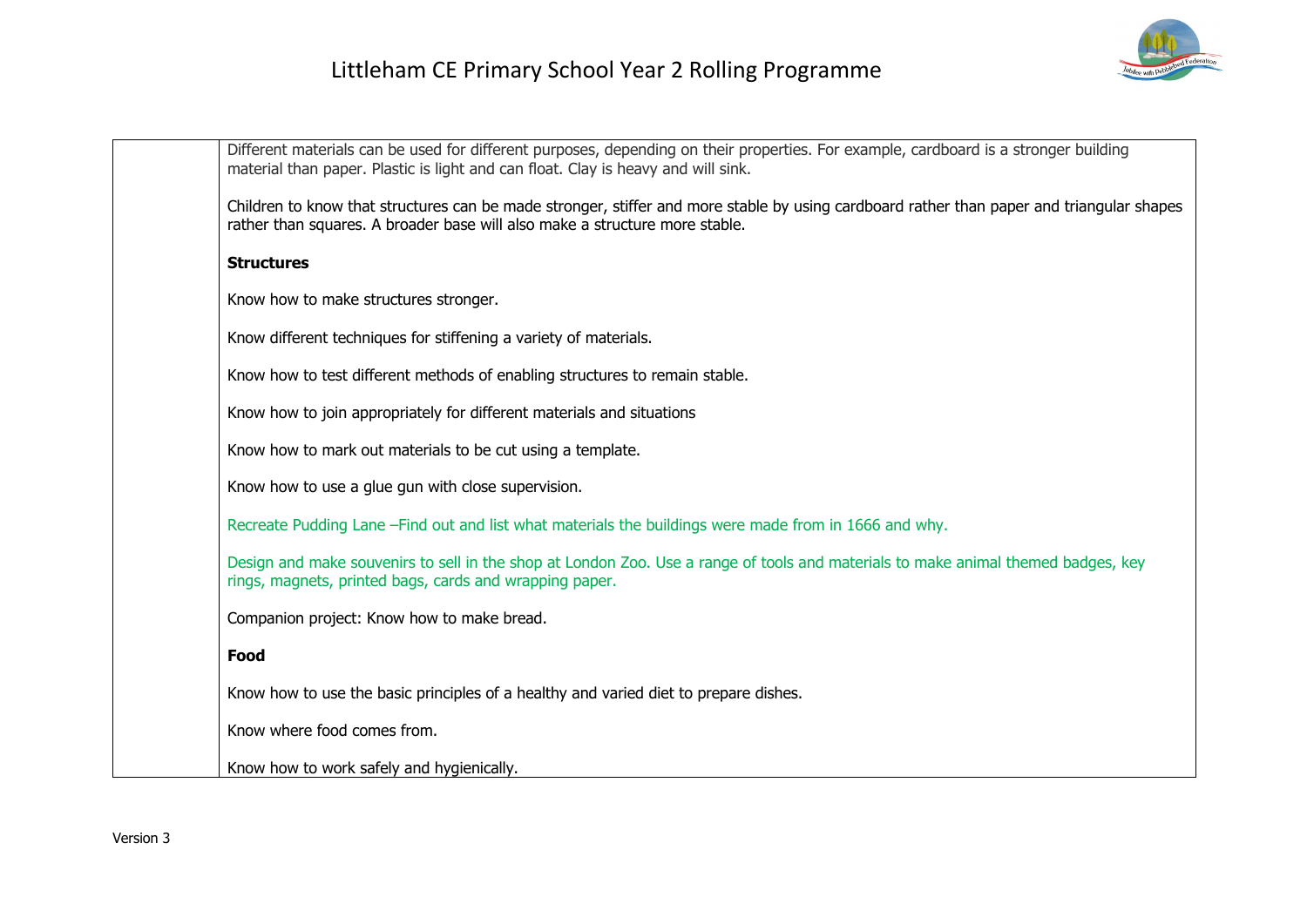

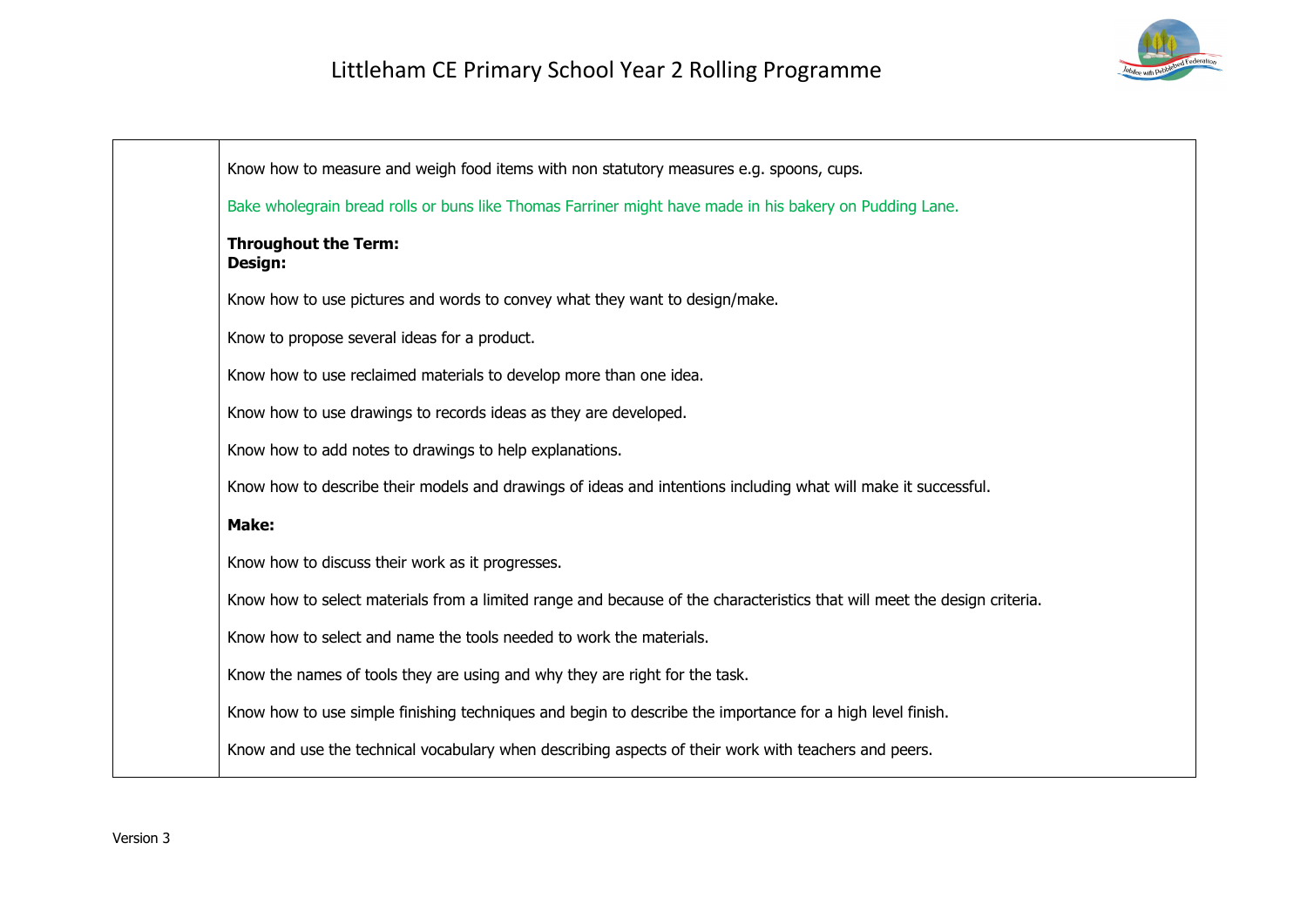

| <b>Evaluate:</b>                                                                                                                     |
|--------------------------------------------------------------------------------------------------------------------------------------|
| Know how to note changes made during the making process as annotation to plans and drawings.                                         |
| Know how to describe what they like and do not like about items they have made and attempt to say why with some degree of precision. |
| Know how to discuss how closely their finished product meets their design criteria and how well it meets the needs of the user.      |
|                                                                                                                                      |

|                          | Term 1 – Autumn                                                                                                                                                                                                                      |
|--------------------------|--------------------------------------------------------------------------------------------------------------------------------------------------------------------------------------------------------------------------------------|
|                          | What are the key pieces of knowledge we want children to remember, be able to build upon and to reflect on within each<br>subject area of this topic? This knowledge or skill features heavily in sub theme or will not be repeated. |
|                          | Text in this colour describes example activities to support the main theme of the topic.                                                                                                                                             |
|                          | Text in this colour relates to key pieces of knowledge linked specifically to our Curriculum Intent.                                                                                                                                 |
| <b>Sub-themes</b>        | <b>Muck and Mess</b>                                                                                                                                                                                                                 |
| Art and<br><b>Design</b> | Use a range of materials creatively to design and make products.                                                                                                                                                                     |
|                          | <b>Drawing</b>                                                                                                                                                                                                                       |
|                          | Know that markings can be made with a range of materials.                                                                                                                                                                            |
|                          | Know that different materials will produced different outcomes.                                                                                                                                                                      |
|                          | Know how to explain which materials they enjoy to use and why.                                                                                                                                                                       |
|                          | <b>Painting</b>                                                                                                                                                                                                                      |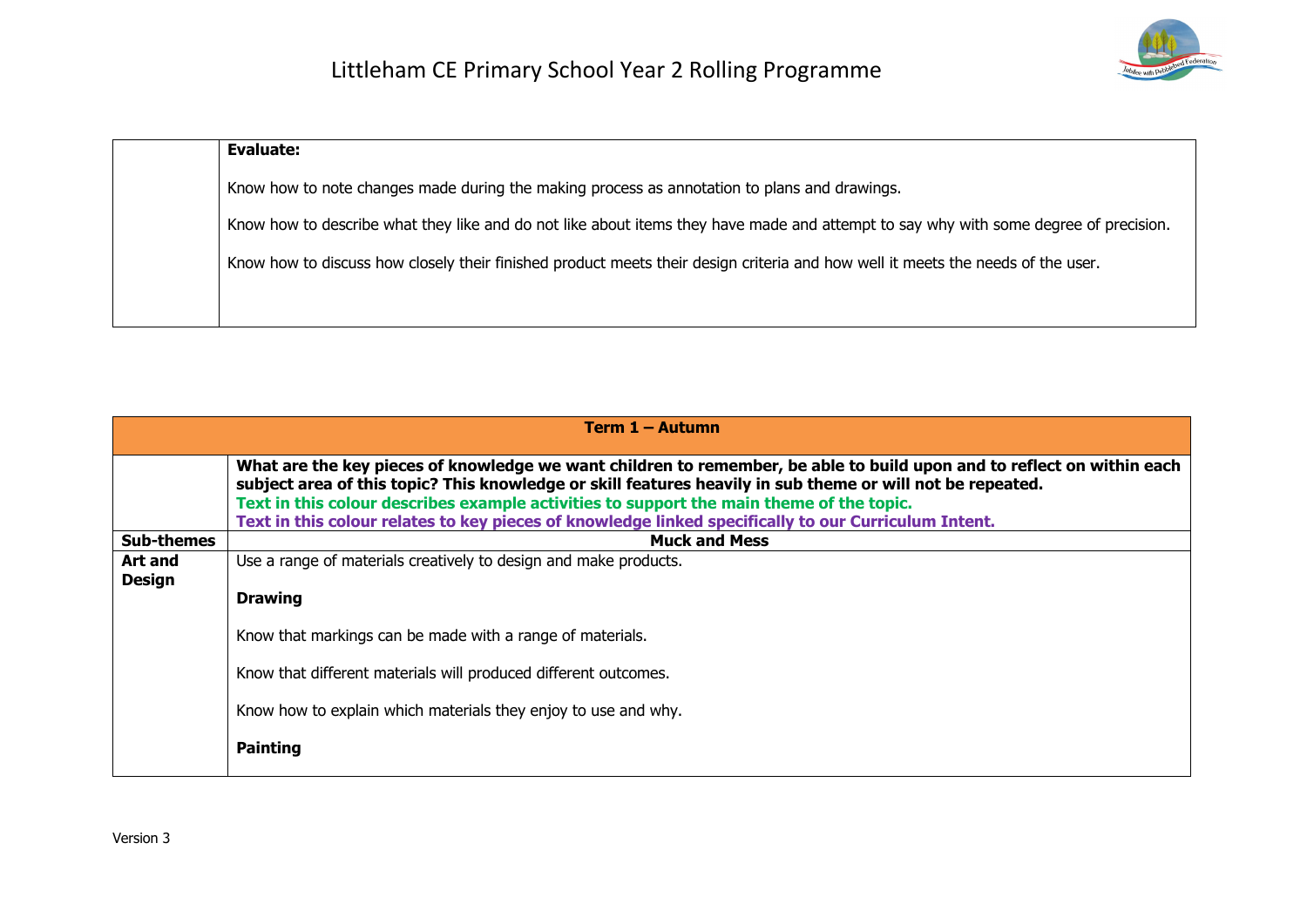

|                                    | Know how to mix a variety of colours for different purposes.                                                                                                                                                                                                                                                                                                                                                                                                                                                                                                                                         |
|------------------------------------|------------------------------------------------------------------------------------------------------------------------------------------------------------------------------------------------------------------------------------------------------------------------------------------------------------------------------------------------------------------------------------------------------------------------------------------------------------------------------------------------------------------------------------------------------------------------------------------------------|
|                                    | <b>Collage</b>                                                                                                                                                                                                                                                                                                                                                                                                                                                                                                                                                                                       |
|                                    | Know how to tear, overlap and stick materials.                                                                                                                                                                                                                                                                                                                                                                                                                                                                                                                                                       |
|                                    | Know how to use scissors to cut out a range of shapes.                                                                                                                                                                                                                                                                                                                                                                                                                                                                                                                                               |
|                                    | Know that paper can be folded and crumpled to create different textures.                                                                                                                                                                                                                                                                                                                                                                                                                                                                                                                             |
|                                    | Know how to work with others to complete a large scale collaborative piece.                                                                                                                                                                                                                                                                                                                                                                                                                                                                                                                          |
|                                    | Know what the complimentary colours are and can use this knowledge to arrange primary and complimentary coloured papers.                                                                                                                                                                                                                                                                                                                                                                                                                                                                             |
|                                    | Messy mixtures morning. Select the best materials and techniques to develop an idea.<br>Marbling and bubble prints. Lively liquid-Select the best materials and techniques to develop an idea.<br>Ice cube painting. Changing states-Select the best materials and techniques to develop an idea.<br>Mixed media pictures. Messy mixtures-Select the best materials and techniques to develop an idea.<br>Properties of clay. Messy mixtures-Select the best materials and techniques to develop an idea.<br>Step 2Messy art exhibition-Select the best materials and techniques to develop an idea. |
| <b>Design</b><br><b>Technology</b> | Food                                                                                                                                                                                                                                                                                                                                                                                                                                                                                                                                                                                                 |
|                                    | Know and explain where food comes from.                                                                                                                                                                                                                                                                                                                                                                                                                                                                                                                                                              |
|                                    | Know and explain how food grows.                                                                                                                                                                                                                                                                                                                                                                                                                                                                                                                                                                     |
|                                    | Sorting and grouping food. Kitchen capers. Identify the origin of some common foods (milk, eggs, some meats, common fruit and<br>vegetables).                                                                                                                                                                                                                                                                                                                                                                                                                                                        |
|                                    | Develop the creative, technical and practical expertise needed to perform everyday tasks confidently and to participate successfully in an<br>increasingly technological world.                                                                                                                                                                                                                                                                                                                                                                                                                      |
|                                    | Taste test. Kitchen capers-Work safely and hygienically in construction and cooking activities.                                                                                                                                                                                                                                                                                                                                                                                                                                                                                                      |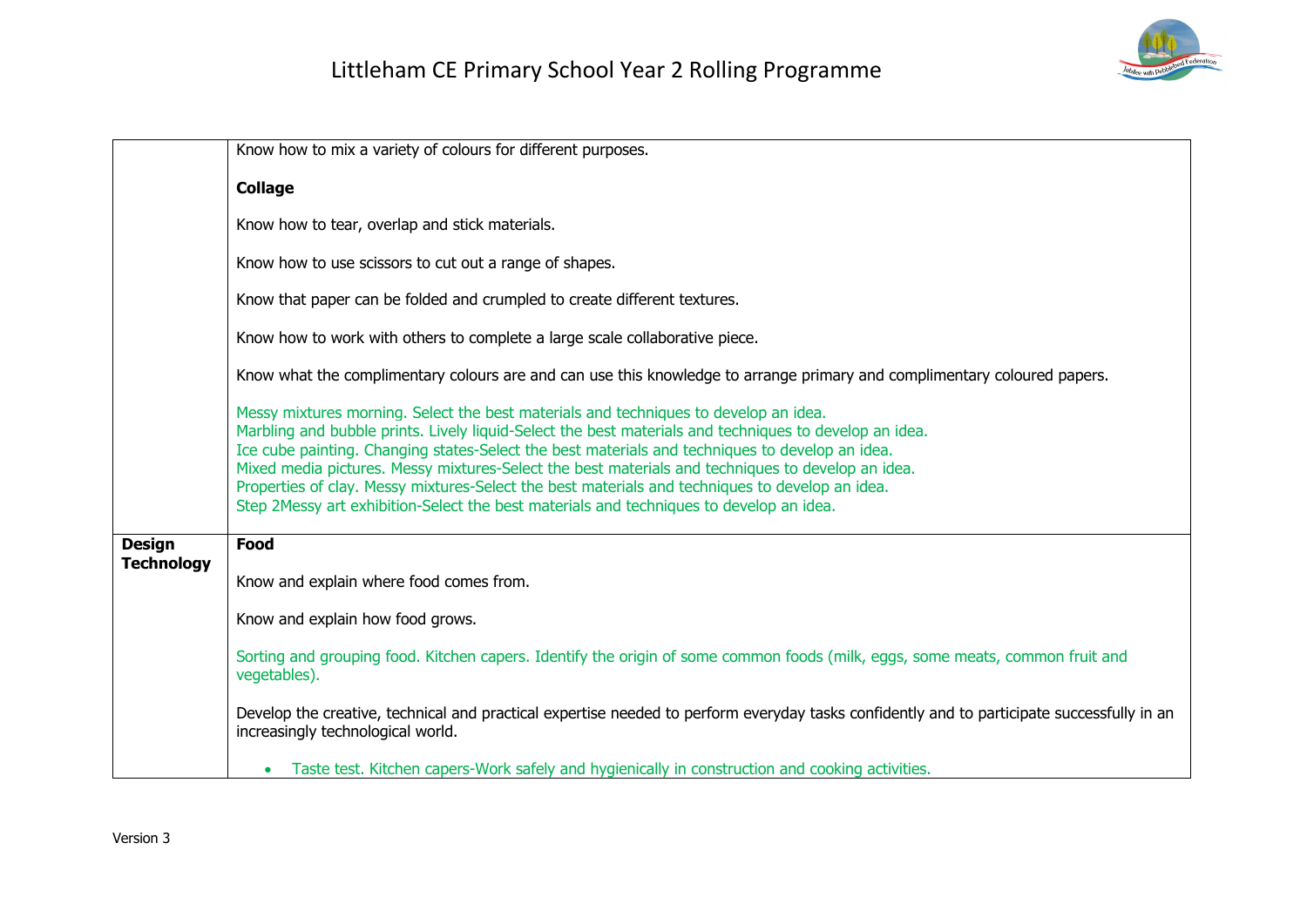

|  | Melting recipes. Changing states-Work safely and hygienically in construction and cooking activities.<br>Messy jelly. Mess masters! - Work safely and hygienically in construction and cooking activities. |
|--|------------------------------------------------------------------------------------------------------------------------------------------------------------------------------------------------------------|
|  |                                                                                                                                                                                                            |

|                                                                                                                                                                                                                                                                 | <b>Term 2 - Spring</b>                                                                                                                                                                                                                                                                                                                                                                                                                        |  |
|-----------------------------------------------------------------------------------------------------------------------------------------------------------------------------------------------------------------------------------------------------------------|-----------------------------------------------------------------------------------------------------------------------------------------------------------------------------------------------------------------------------------------------------------------------------------------------------------------------------------------------------------------------------------------------------------------------------------------------|--|
| What are the key pieces of information we want children to remember and be able to build upon and reflect on within each subject area<br>of this topic?<br>Text in this colour relates to key pieces of knowledge linked specifically to our Curriculum Intent. |                                                                                                                                                                                                                                                                                                                                                                                                                                               |  |
| <b>Main Topic</b>                                                                                                                                                                                                                                               | Text in this colour describes example activities to support the main theme of the topic.<br><b>Towers, Tunnels, Turrets</b>                                                                                                                                                                                                                                                                                                                   |  |
| <b>History</b>                                                                                                                                                                                                                                                  | Aspects of everyday life from the past, such as houses, jobs, shops, objects, transport and entertainment, may be similar or different from<br>those used and enjoyed by people today. Castles were built to protect and keep people and their wealth safe. Often built on hill tops. The<br>biggest castle in England is Windsor Castle. Castles will have a drawbridge, keep, often a moat, many passages, a tower, tunnels and<br>turrets. |  |
|                                                                                                                                                                                                                                                                 | Tunnels were often dug in WWII to try to escape from Prisoner of War Camps.                                                                                                                                                                                                                                                                                                                                                                   |  |
|                                                                                                                                                                                                                                                                 | <b>Chronology</b>                                                                                                                                                                                                                                                                                                                                                                                                                             |  |
|                                                                                                                                                                                                                                                                 | Know how to identify some ways in which historians divide time (BC/AD) and suggest reasons for doing it.                                                                                                                                                                                                                                                                                                                                      |  |
|                                                                                                                                                                                                                                                                 | Know how to sequence historical studied events.                                                                                                                                                                                                                                                                                                                                                                                               |  |
|                                                                                                                                                                                                                                                                 | Know how to develop an understanding of why what is being studied is important to that time.                                                                                                                                                                                                                                                                                                                                                  |  |
|                                                                                                                                                                                                                                                                 | <b>Historical Enquiry</b>                                                                                                                                                                                                                                                                                                                                                                                                                     |  |
|                                                                                                                                                                                                                                                                 | Know how to begin to gather primary evidence to build a simple historical argument.                                                                                                                                                                                                                                                                                                                                                           |  |
|                                                                                                                                                                                                                                                                 | Know how to offer reasons for changes over time.                                                                                                                                                                                                                                                                                                                                                                                              |  |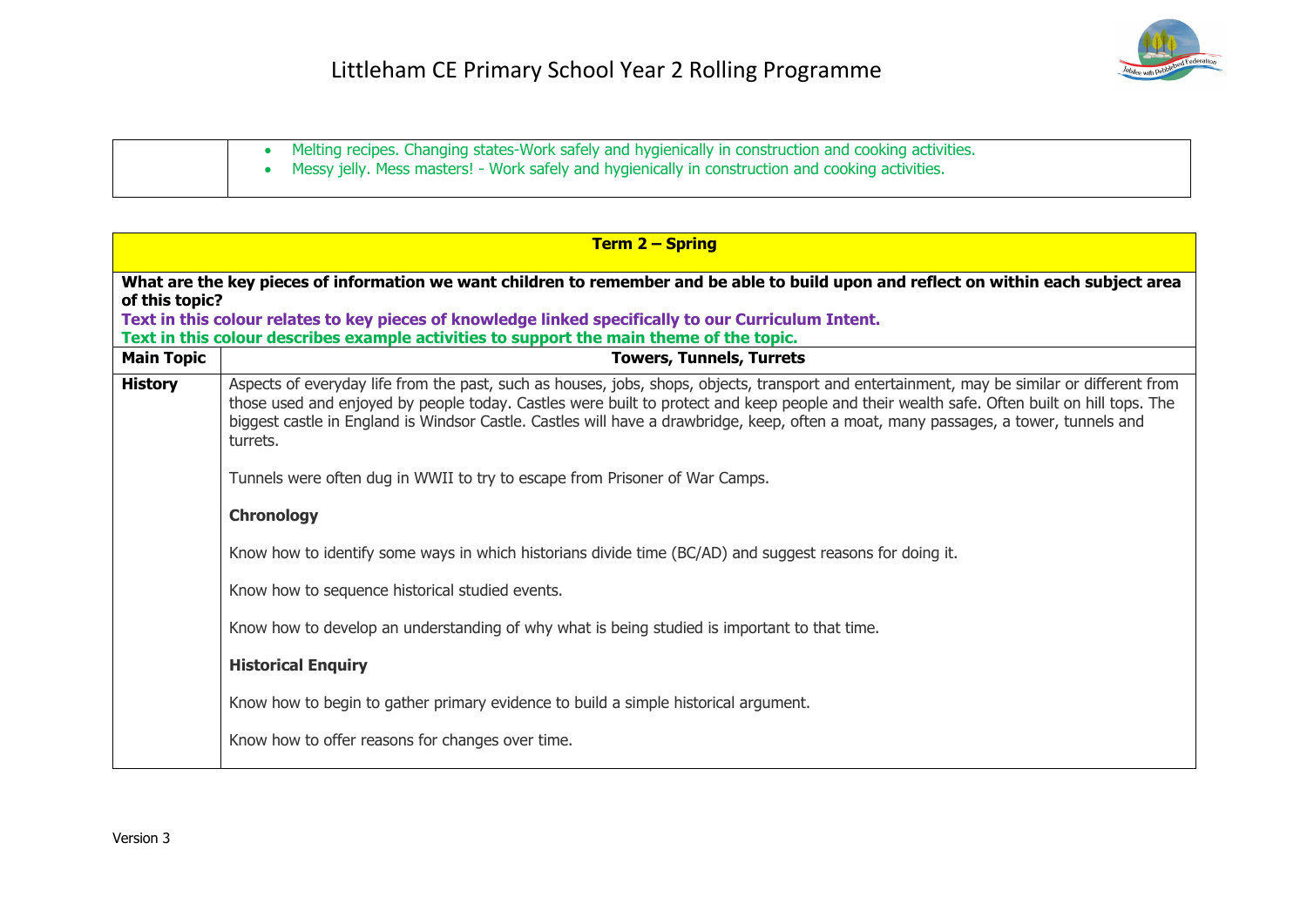

| Know how to use evidence to compare why some people could be regarded as history makers (i.e. they broke the mould) e.g. The Great<br>Escapers.                                                                                        |
|----------------------------------------------------------------------------------------------------------------------------------------------------------------------------------------------------------------------------------------|
| <b>Interpretations of History</b>                                                                                                                                                                                                      |
| Know a variety of reasons why castles were situated where they are.                                                                                                                                                                    |
| Know how to reflect on what history makers might achieve (in relation to The Great Escape) and explain what they personally would like to<br>be remembered for.                                                                        |
| Begin to know why archaeologists think what they do.                                                                                                                                                                                   |
| Begin to know how to give thoughts and reasons for building types in the period studied.                                                                                                                                               |
| Begin to know how to empathise with visitors to significant places.                                                                                                                                                                    |
| <b>Changes Over Time</b>                                                                                                                                                                                                               |
| Know how to compare and contrast buildings over time (castles) and the reasons for the changes.                                                                                                                                        |
| <b>Cause and Consequence</b>                                                                                                                                                                                                           |
| Know how to begin to explain the consequences of some of the actions in the Great Escape story (e.g. how soil needed to be disposed of,<br>consequence of the tunnel not being long enough, needing to disquise the sound of digging). |
| <b>Similarities and Differences</b>                                                                                                                                                                                                    |
| Know how to think about why situations that a person finds themselves in might make their achievements even greater than they would be<br>today.                                                                                       |
| <b>Significance</b>                                                                                                                                                                                                                    |
| Know how to suggest simple reasons why objects may be considered significant.                                                                                                                                                          |
|                                                                                                                                                                                                                                        |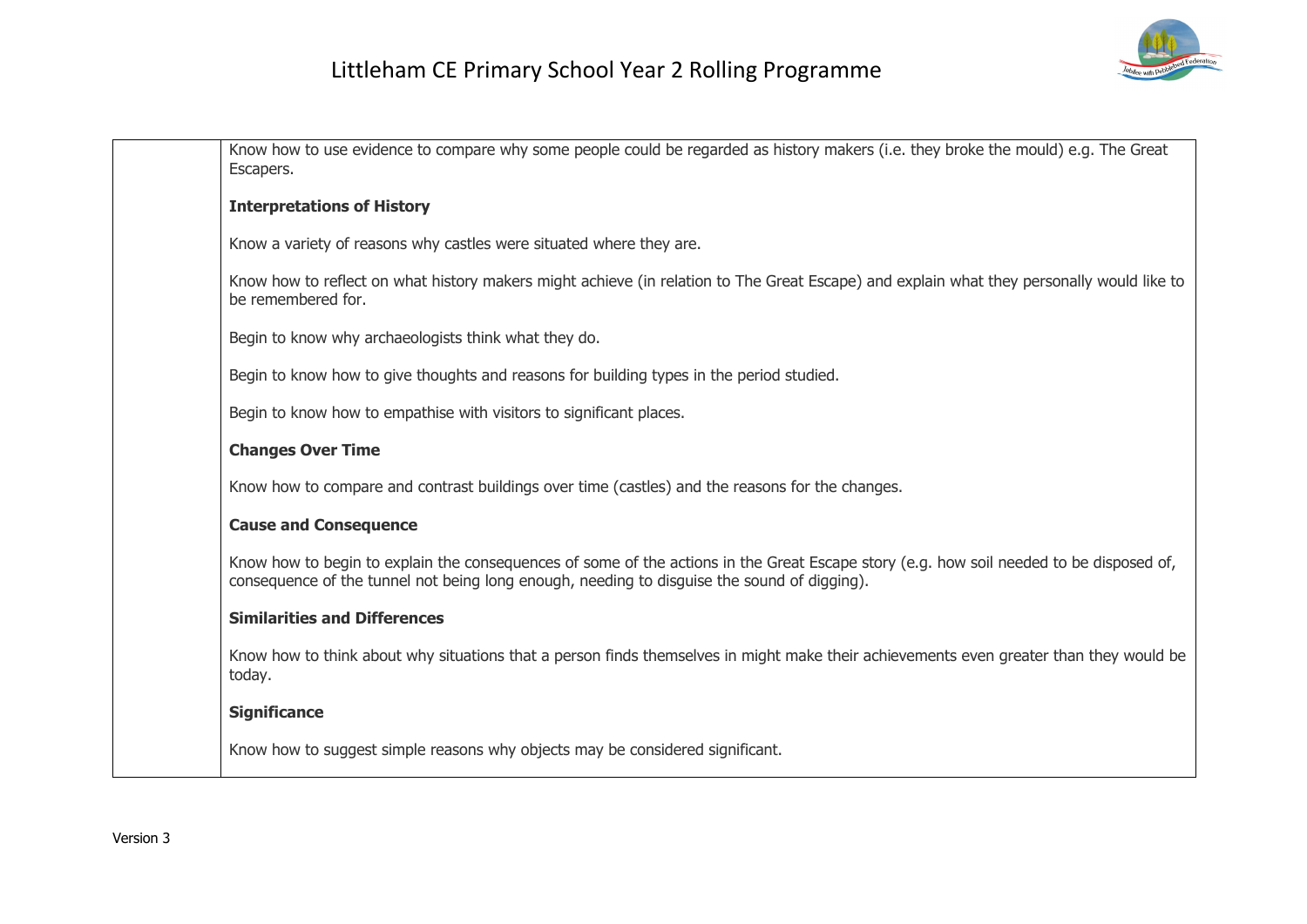

|           | Know how to explain what it means for an action to be considered historically significant.                                                                                                                                                                                                                                                                                                                                                                                                                                                                                                                                                                                                                                                  |
|-----------|---------------------------------------------------------------------------------------------------------------------------------------------------------------------------------------------------------------------------------------------------------------------------------------------------------------------------------------------------------------------------------------------------------------------------------------------------------------------------------------------------------------------------------------------------------------------------------------------------------------------------------------------------------------------------------------------------------------------------------------------|
|           | Know how to choose people who they think are significant and explain why.                                                                                                                                                                                                                                                                                                                                                                                                                                                                                                                                                                                                                                                                   |
|           | Describe the everyday lives of Exmouth people in a period within or beyond living memory.                                                                                                                                                                                                                                                                                                                                                                                                                                                                                                                                                                                                                                                   |
|           | Visit a castle through a virtual tour, exploring its different parts. Find out how many towers it has, how many turrets and whether it has<br>any secret tunnels or passages.                                                                                                                                                                                                                                                                                                                                                                                                                                                                                                                                                               |
|           | Look at pictures of castles from different periods, from the earliest Saxon ditch and rampart castles to later motte and bailey and stone<br>castles. Order the castles from oldest to newest and explain their sequence.                                                                                                                                                                                                                                                                                                                                                                                                                                                                                                                   |
|           | Local Castles to visit could be Rougement Castle, Woodbury Castle, Powderham Castle, Castle Drogo.                                                                                                                                                                                                                                                                                                                                                                                                                                                                                                                                                                                                                                          |
|           | A timeline is a display of events, people or objects in chronological order. A timeline can show different periods of time, from a few years to<br>millions of years.                                                                                                                                                                                                                                                                                                                                                                                                                                                                                                                                                                       |
|           | Chronological order is a sequence in order of time.                                                                                                                                                                                                                                                                                                                                                                                                                                                                                                                                                                                                                                                                                         |
|           | Historical information can be presented in a variety of ways. For example, in a non-chronological report, information about a historical topic<br>is presented without organising it into chronological order.                                                                                                                                                                                                                                                                                                                                                                                                                                                                                                                              |
|           | Learn about one of the significant events of the Second World War, the 'Great Escape', made by allied soldiers from the prisoner of war<br>camp, Stalag Luft III, including the three tunnels known as Tom, Dick and Harry, how the heroic men dug and disposed of the earth from<br>the tunnels (if appropriate for cohort). Invite Mrs Gray into class to talk about The Great Escape as her Grandfather in Law was the real<br>second man out of the tunnel! All watch the animated movie Chicken Run which is based on the story of the Great Escape as this could be<br>used to explore the story in a more light hearted way. Present their learning in either a story, comic strip, animation, play or non-<br>chronological report. |
| Geography | A map is a picture or drawing of an area of land or sea that can show human and physical features. Maps use symbols and a key. A key is<br>the information needed to read a map and a symbol is a picture or icon used to show a geographical feature.                                                                                                                                                                                                                                                                                                                                                                                                                                                                                      |
|           | <b>Locational Knowledge</b>                                                                                                                                                                                                                                                                                                                                                                                                                                                                                                                                                                                                                                                                                                                 |
|           | Know the continents of the world and find them in an atlas (Europe, North America, South America, Africa, Asia, Antarctica, Oceania).                                                                                                                                                                                                                                                                                                                                                                                                                                                                                                                                                                                                       |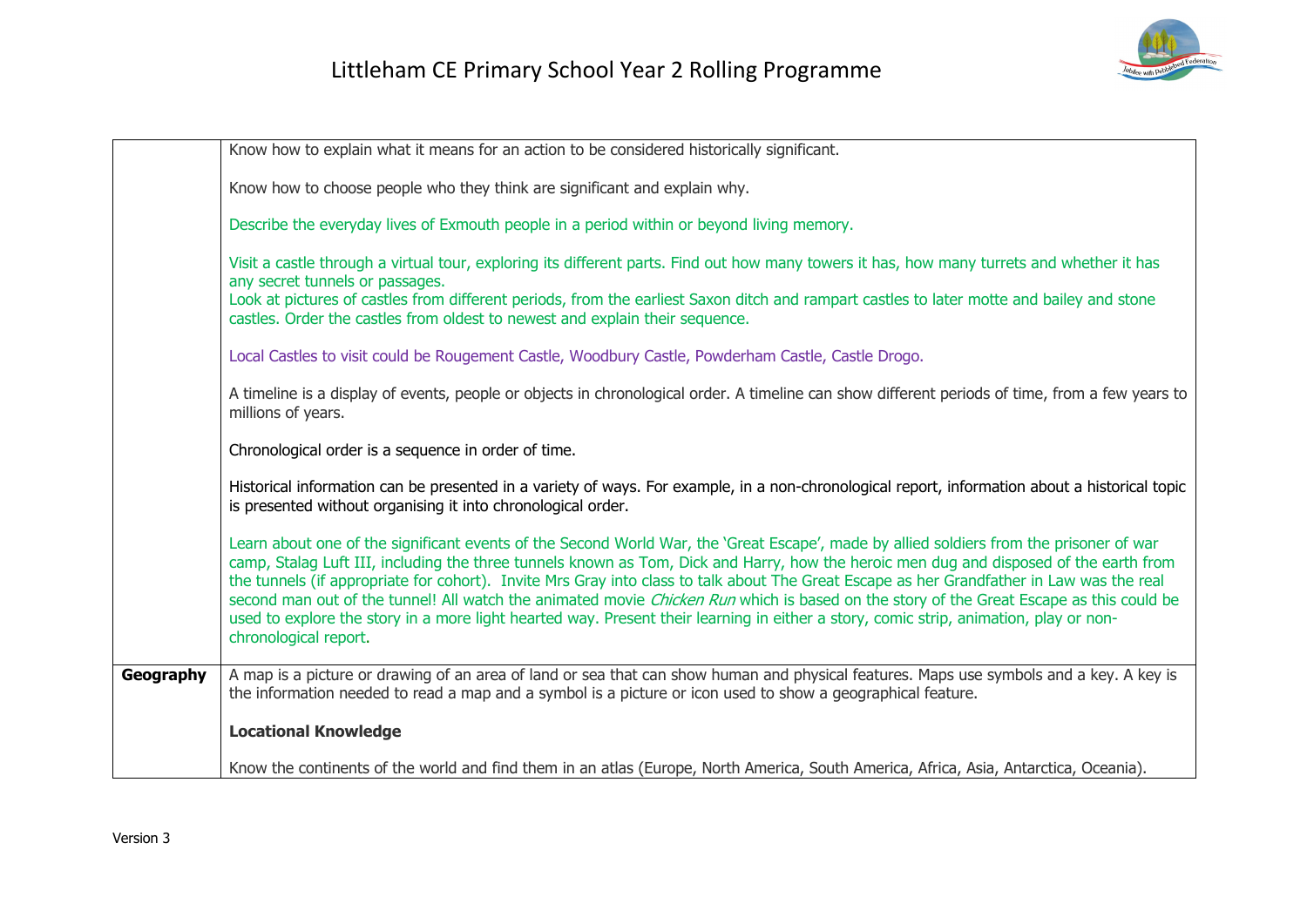

| Know the world's oceans and find them in an atlas (Atlantic, Pacific, Indian, Artic, Southern).                                                                                                                                                                                             |
|---------------------------------------------------------------------------------------------------------------------------------------------------------------------------------------------------------------------------------------------------------------------------------------------|
| Know the names and locate the main cities of England, Wales, Scotland and Ireland (London, Birmingham, Cardiff, Edinburgh, Belfast,<br>Dublin).                                                                                                                                             |
| <b>Place Knowledge</b>                                                                                                                                                                                                                                                                      |
| Know how to describe key features of a place using words like beach, coast, forest, hill, mountain, ocean, valley, farmland, woods,<br>coastline, cliff, sea, season.<br>Know how to consider geographical questions like 'where is this place?, 'what is it like?', 'how has it changed?'. |
| Know how to express own views about a place, people and environment.                                                                                                                                                                                                                        |
| Know how to compare and describe an area of the UK to a place outside Europe using geographical words.                                                                                                                                                                                      |
| <b>Human Features</b>                                                                                                                                                                                                                                                                       |
| Know how to recognise how places have become the way they are e.g. shops                                                                                                                                                                                                                    |
| Know what facilities a town or village might need.                                                                                                                                                                                                                                          |
| Know how to suggest ways of improving the local environment.                                                                                                                                                                                                                                |
| Know how to describe how a physical or human process has changed an aspect of the local environment – consider questions such as 'do<br>you think that people ever spoil the area or make it better?'.                                                                                      |
| <b>Skills, Map Work and Fieldwork</b>                                                                                                                                                                                                                                                       |
| Know how to use compass directions (N,S,E,W) to describe locations.                                                                                                                                                                                                                         |
| Know how to use plan view or aerial photos to recognise landmarks and to describe geographically the human and physical features.                                                                                                                                                           |
| Know how to compare two settlements using globes, maps, plans (at a range of scales).                                                                                                                                                                                                       |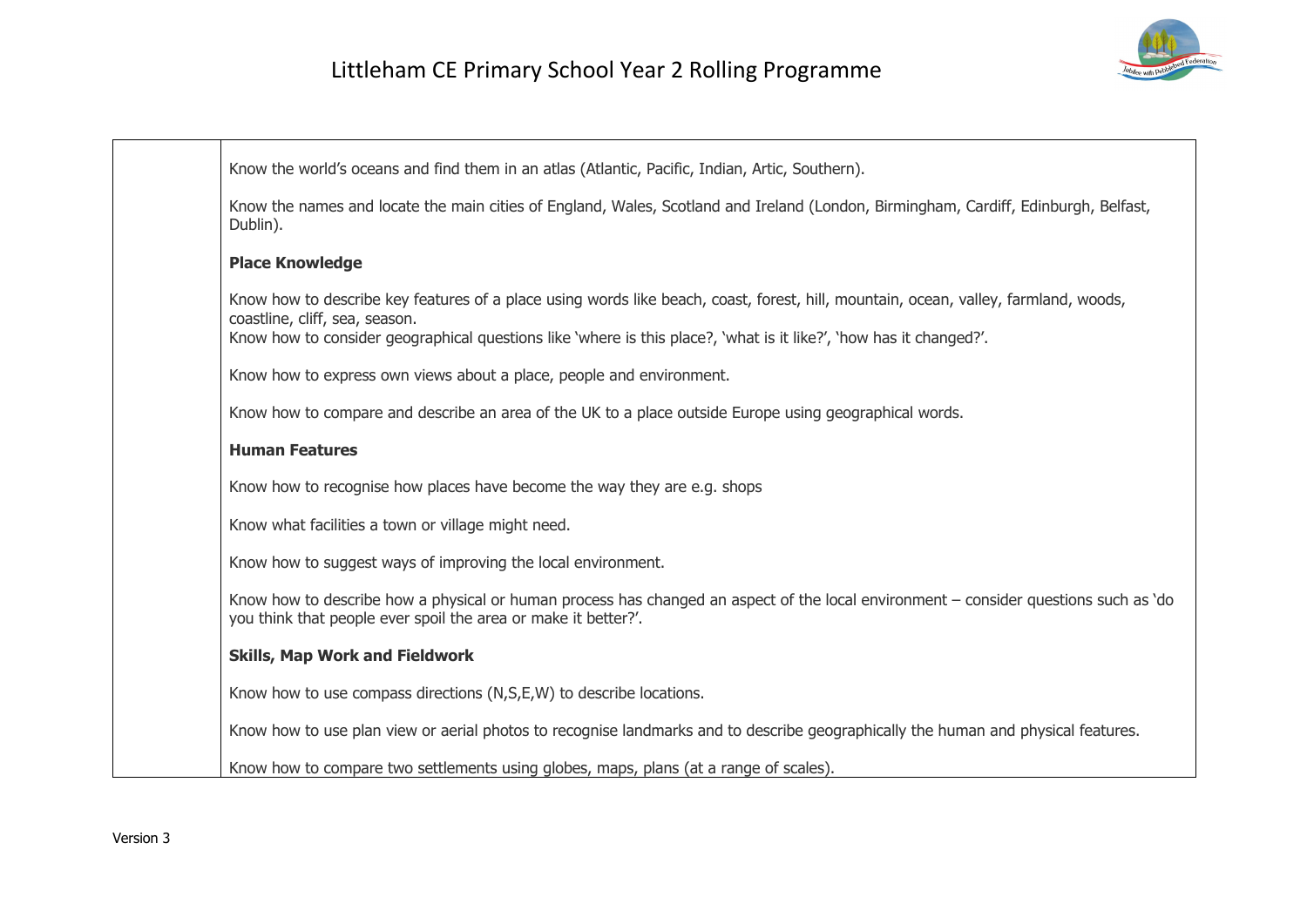

|                | Know how to use contents/index to locate a country and draw information from a map.                                                                                                                                                                                                                                               |
|----------------|-----------------------------------------------------------------------------------------------------------------------------------------------------------------------------------------------------------------------------------------------------------------------------------------------------------------------------------|
|                | Know how to draw simple maps or plans using symbols for a key.                                                                                                                                                                                                                                                                    |
|                | Know that aerial photographs and plan perspectives help us to recognise landmarks (Exmouth) and basic human and physical features.                                                                                                                                                                                                |
|                | Devise a simple map. Use and construct basic symbols in a key.                                                                                                                                                                                                                                                                    |
|                | Look at pictures and photographs of great towers from around the world. Match the tower to its location using world maps and globes.                                                                                                                                                                                              |
|                | Using a simple key, show the locations of the towers on a world map.                                                                                                                                                                                                                                                              |
|                | Link to History - look at plans of The Great Escape Tunnels and escape route.                                                                                                                                                                                                                                                     |
|                | Human features are man-made and include castles, towers, schools, hospitals, bridges, shops, tunnels, monuments, airports and roads.<br>People use human features in different ways. For example, an airport can be used for work or leisure and a harbour can be used for<br>industry or travel.                                 |
|                | Use geographical vocabulary to describe how and why people use a range of local human features.                                                                                                                                                                                                                                   |
|                | Working in groups, ask the children to think about the bridges in the local area – perhaps canal bridges, motorway bridges or rope bridges.<br>Exeter Quay circular walk has examples of different bridges such as; Cricklepit suspension bridge built in 1988, foot bridge, the medieval<br>Exe bridge and bridge over the weir. |
|                | A non-European country is a country outside the continent of Europe. For example, the USA, Australia, China and Egypt are non-European<br>countries. European countries include the United Kingdom, Germany, France and Spain.                                                                                                    |
|                | Describe and compare the human and physical similarities and differences between an area of the UK and a contrasting non-European<br>country.                                                                                                                                                                                     |
| <b>Science</b> | A habitat is a place where a living thing lives. A microhabitat is a very small habitat.                                                                                                                                                                                                                                          |
|                | <b>Living Things and Their Habitats</b>                                                                                                                                                                                                                                                                                           |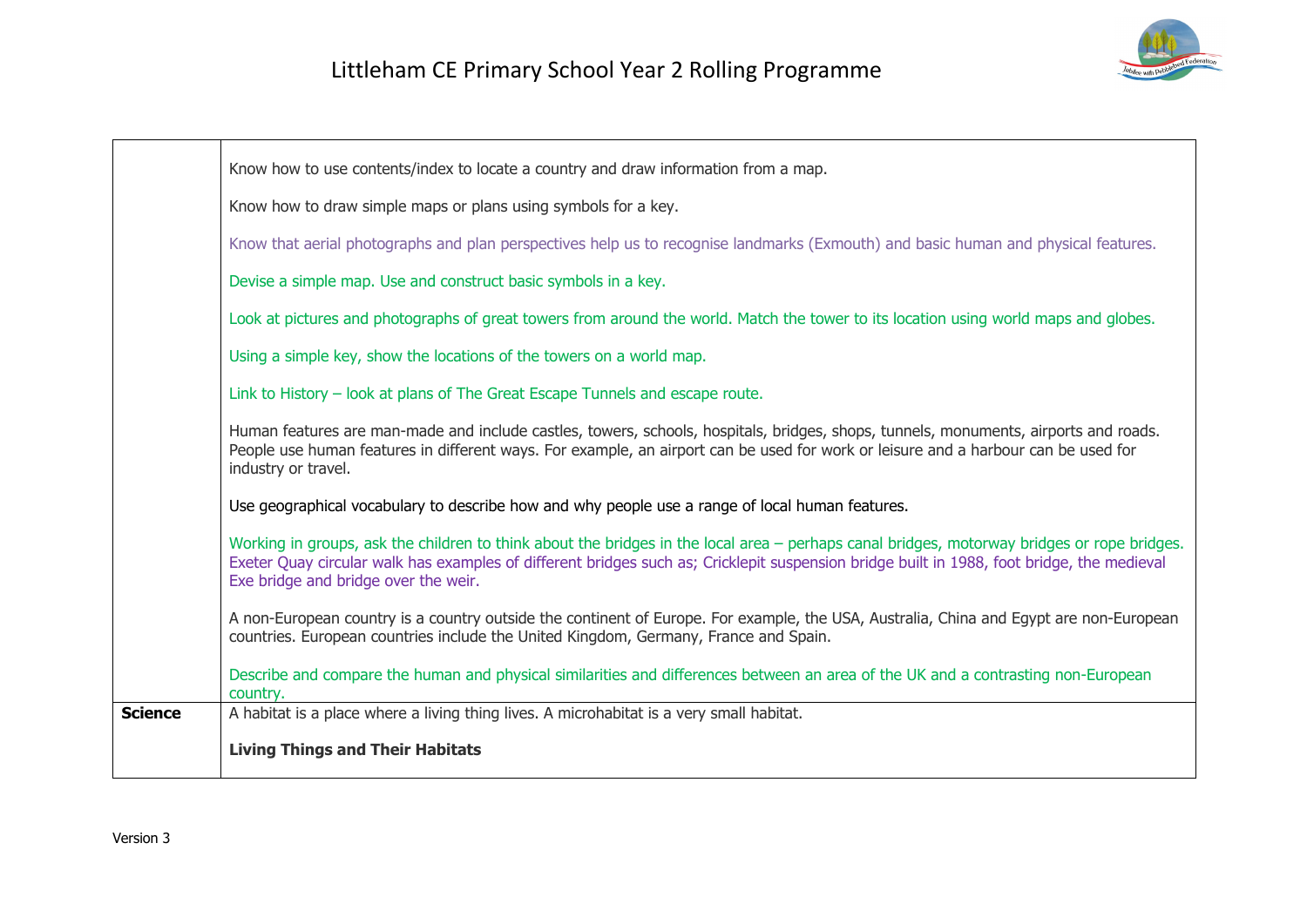

| Know that animals and plants live in a habitat to which they are suited, which means that animals have suitable features that help them<br>move and find food.                                                                                                                                                                                                              |
|-----------------------------------------------------------------------------------------------------------------------------------------------------------------------------------------------------------------------------------------------------------------------------------------------------------------------------------------------------------------------------|
| Know a range of plants and animals that live in a specific habitat and micro-habitat.                                                                                                                                                                                                                                                                                       |
| Know that plants have suitable features that help them grow well and to know why these features make them suitable.                                                                                                                                                                                                                                                         |
| Know that a habitat provides the basic needs of the animals and plants such as shelter, food, water. For example, that a plant can provide<br>shelter for an animal.                                                                                                                                                                                                        |
| Know that within a habitat there are different microhabitats for example, in a woodland there a microhabitats in the leaf litter, on the bark<br>of the trees, on the leaves.                                                                                                                                                                                               |
| Know that microhabitats have different conditions such as light or dark and damp or dry and that these conditions affect which plants and<br>animals live there.                                                                                                                                                                                                            |
| Know that the plants and animals in a habitat depend on each other for food and shelter etc.                                                                                                                                                                                                                                                                                |
| Know that animals obtain their food from plants and other animals and this can be represented on a food chain.                                                                                                                                                                                                                                                              |
| Learn about tunnelling animals such as moles, rabbits, worms, ants and badgers. Choose an animal on which to focus, discovering key<br>facts about their life cycles and how tunnelling helps them.                                                                                                                                                                         |
| Simple equipment is used to take measurements and observations. Examples include timers, hand lenses, metre sticks and trundle wheels<br>- see sub theme science topic 'Wriggle and Crawl'.                                                                                                                                                                                 |
| <b>Additional Science Activities linked to main topic</b><br>Stack sugar cubes to make towers. Using standard units, measure and record the height of each to discover who can build the highest<br>tower. Then try to build a taller tower using a different approach, such as starting with a wider base, again measure and record the height<br>using standard measures. |
| In groups, build a castle wall from wooden blocks. Investigate how the weight of a projectile thrown at the castle wall affects the damage<br>done. Test using projectiles, such as balls of scrunched paper, play dough, rubber or hollow plastic                                                                                                                          |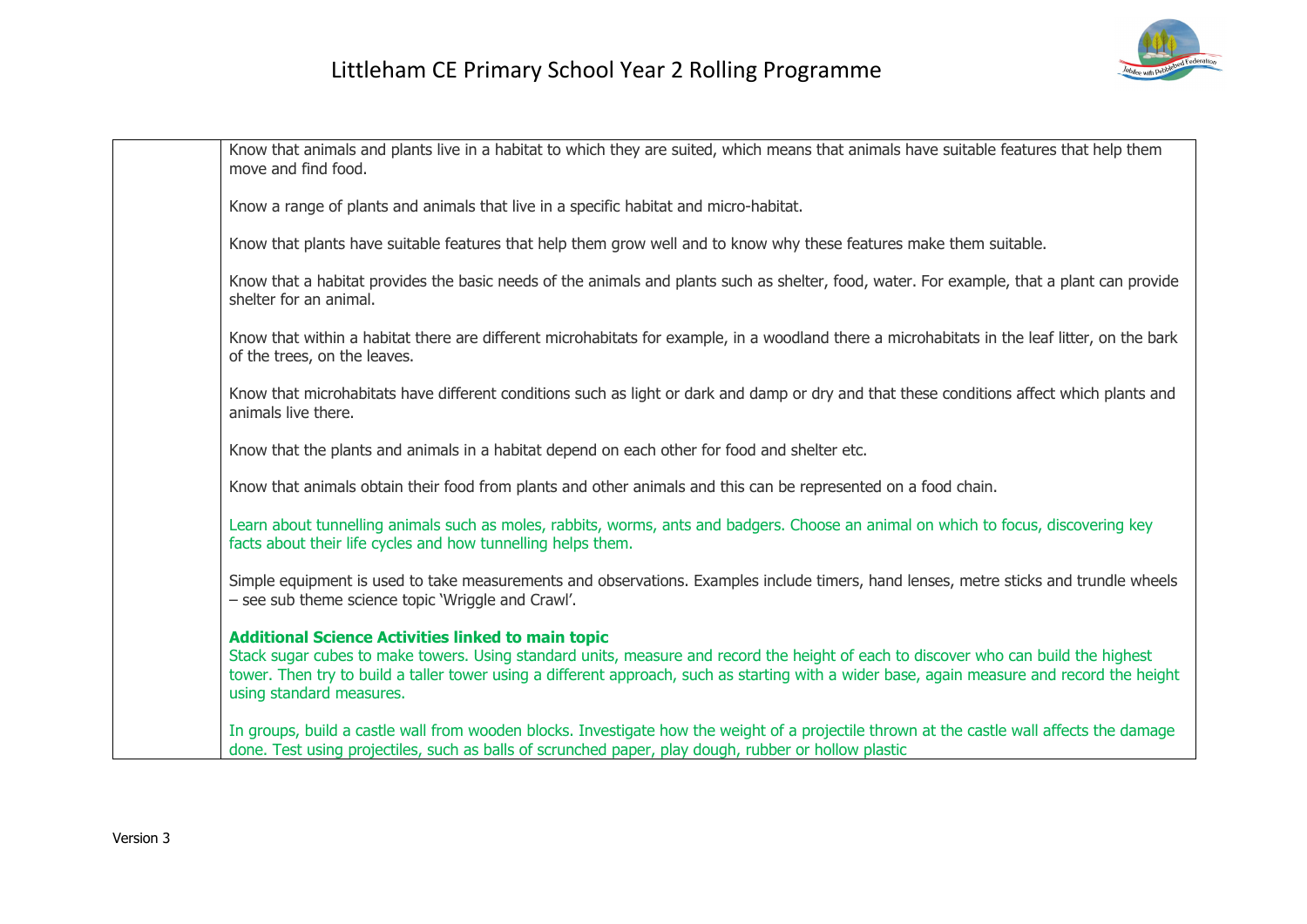

| <b>Art and</b><br>design | Work on their own and collaboratively with others on projects in 2 and 3 dimensions and different scales.      |
|--------------------------|----------------------------------------------------------------------------------------------------------------|
|                          | <b>Use of Sketchbooks</b>                                                                                      |
|                          | Know how to use their sketchbook to show the progression of their work.                                        |
|                          | Know how to use their sketchbook to show initial ideas, thoughts and feelings about a piece of art work.       |
|                          | Know how to use their sketchbooks to show knowledge and art history that they have learnt.                     |
|                          | <b>Drawing</b>                                                                                                 |
|                          | Know that different materials will produce different outcomes.                                                 |
|                          | Know how to control their material and develop this.                                                           |
|                          | <b>Printing</b>                                                                                                |
|                          | Know that prints can be created using a variety of objects including fruit/vegetables/lego.                    |
|                          | Know how to make a repeated pattern using a print.                                                             |
|                          | <b>Form</b>                                                                                                    |
|                          | Know how to create 3D sculptural forms and begin to understand how to represent form when drawing.             |
|                          | <b>Pattern</b>                                                                                                 |
|                          | Know that there are a range of techniques to create repeating and non repeating patterns and create their own. |
|                          | <b>Shape</b>                                                                                                   |
|                          | Know how to compose geometric designs by adapting the work of others.                                          |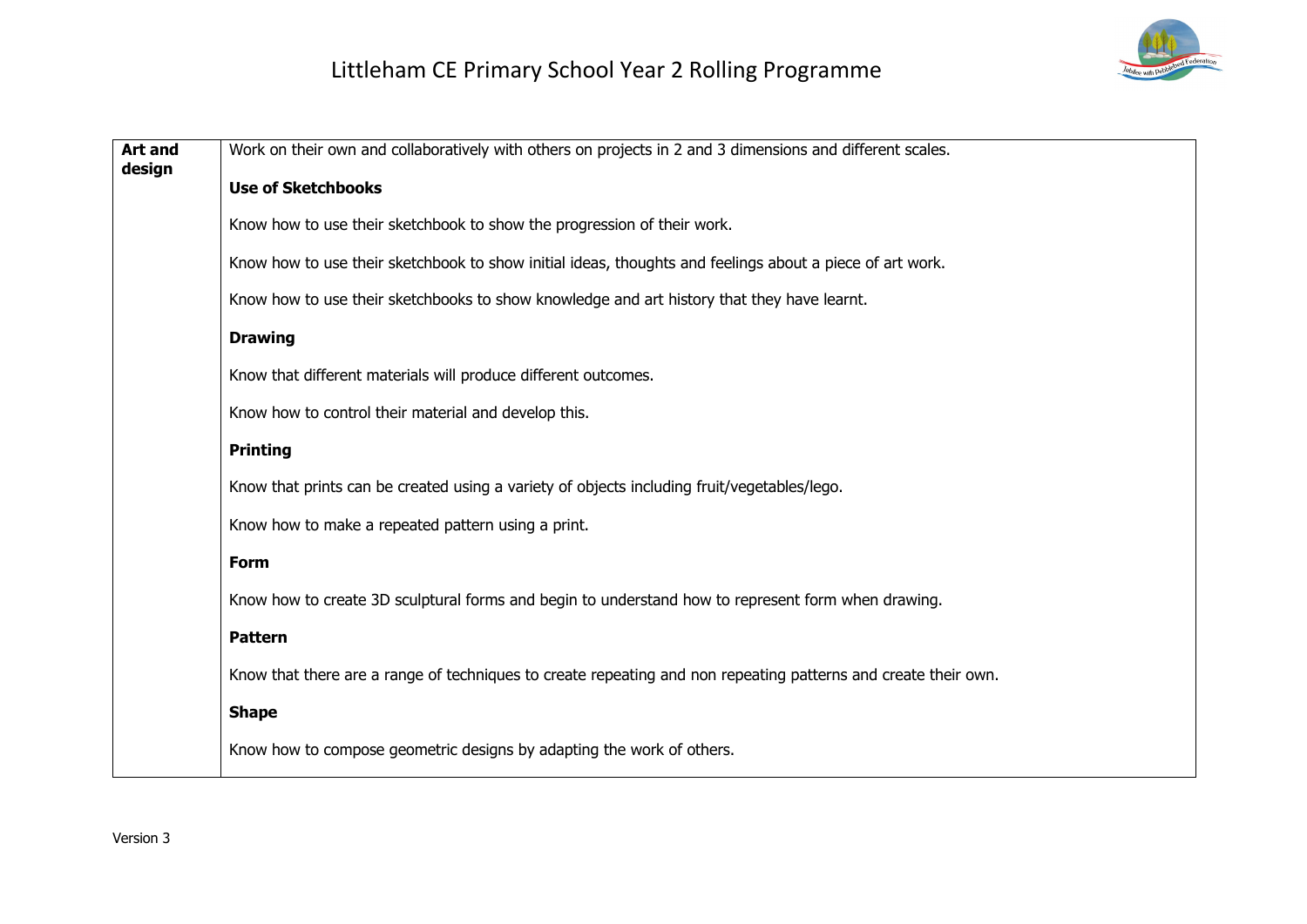

|              | Look at photos of castle towers and notice the different shapes - cylinder, cuboid. They have different purposes. Flanking towers such as                                                                                                                     |
|--------------|---------------------------------------------------------------------------------------------------------------------------------------------------------------------------------------------------------------------------------------------------------------|
|              | those on Framington Castle, Suffolk has 13 square or rectangular towers. Bodmin castle in Cornwall has extremely high walls where<br>defenders could fire missiles through the gaps of the tower. Children to consider what tower to design and make and why. |
|              |                                                                                                                                                                                                                                                               |
|              | Children create a painted castle picture using repeating key shapes within their castle using printing techniques by using items familiar to<br>them e.g. fruit/vegetables/lego                                                                               |
|              | Create a 3D castle sculpture and add shape detail by printing onto the sculpture.                                                                                                                                                                             |
| <b>Music</b> | Identify the pulse in different pieces of music. Identify the pulse and join in getting faster and slower together. Accompany a chant or song<br>by clapping or playing the pulse or rhythm.                                                                  |
|              |                                                                                                                                                                                                                                                               |
|              | <b>Listen and Appraise</b>                                                                                                                                                                                                                                    |
|              | Know five songs off by heart.                                                                                                                                                                                                                                 |
|              | Know that some songs have a chorus or a response/answer part.                                                                                                                                                                                                 |
|              | <b>Playing</b>                                                                                                                                                                                                                                                |
|              | Know the names of untuned percussion instruments played in class.                                                                                                                                                                                             |
|              | Know how to treat instruments with care and respect.                                                                                                                                                                                                          |
|              |                                                                                                                                                                                                                                                               |
|              | <b>Dimensions of Music</b>                                                                                                                                                                                                                                    |
|              | Know that music has a steady pulse, like a heart beat.                                                                                                                                                                                                        |
|              | Know that rhythms are different from the steady pulse.                                                                                                                                                                                                        |
|              | Know that we can create rhythms from words, our names, favourite food, colours and animals.                                                                                                                                                                   |
|              | Know how to keep a steady pulse by using a percussion instrument to accompany a song or piece of music.                                                                                                                                                       |
|              | Know how to listen to and follow musical instructions from a leader.                                                                                                                                                                                          |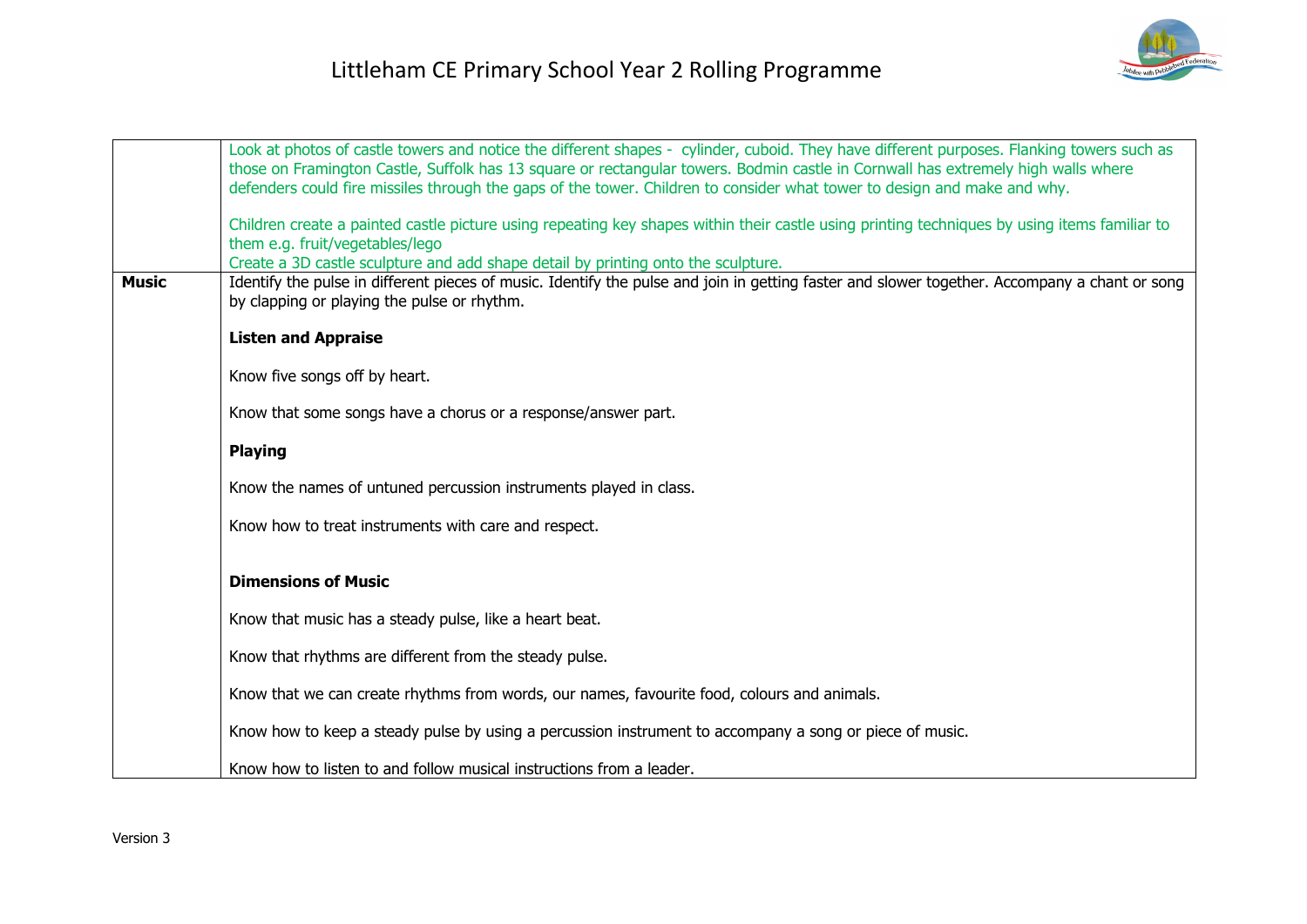

|                                        | Know how to listen and clap back a rhythm using a percussion instrument and then listen and clap back an improvised answer.                                                                                                                                                                                                                                                                                  |
|----------------------------------------|--------------------------------------------------------------------------------------------------------------------------------------------------------------------------------------------------------------------------------------------------------------------------------------------------------------------------------------------------------------------------------------------------------------|
|                                        | Recall the songs from the previous term, London Bridge is Falling Down, Oranges and Lemons, Pussy Cat, Pussy Cat and Ring a Ring o'<br>Roses. Learn to sing them by heart and in a round. When we sing in a round we overlay verses with different words and experiment with<br>the speed. Introduce new song/poem "Buckingham Palace" by A.A.Milne. Children to clap the rhythm as they "perform" the song. |
| <b>Computing</b>                       | <b>Multimedia</b>                                                                                                                                                                                                                                                                                                                                                                                            |
|                                        | Know that Word/Docs as a programme enables us to process, present and edit the image, this can be used for different purposes,<br>including drawing, writing reports and creating slide shows or posters.                                                                                                                                                                                                    |
|                                        | Know how to use software to create movement, patterns and drawings on screen.                                                                                                                                                                                                                                                                                                                                |
|                                        | Know how to use technology to organise and present my ideas in different, creative ways.                                                                                                                                                                                                                                                                                                                     |
|                                        | Know the features of local castles - their similarities and differences and the basic shapes that form them as a stimulus e.g. Powderham<br>Castle, Castle Drogo, Haldon Belvedere.                                                                                                                                                                                                                          |
|                                        | Draw a castle using suitable drawing software. Use shapes to form the basic castle form, adding colours and textures to improve its<br>appearance. Label the castle's key features and add interesting captions before printing and displaying.                                                                                                                                                              |
| <b>Design and</b><br><b>Technology</b> | Properties of components and materials determine how they can and cannot be used. For example, plastic is shiny and strong but it can be<br>difficult to paint.                                                                                                                                                                                                                                              |
|                                        | Structures can be made stronger, stiffer and more stable by using cardboard rather than paper and triangular shapes rather than squares.<br>A broader base will also make a structure more stable.                                                                                                                                                                                                           |
|                                        | <b>Structures</b>                                                                                                                                                                                                                                                                                                                                                                                            |
|                                        | Know how to make structures stronger.                                                                                                                                                                                                                                                                                                                                                                        |
|                                        | Know how to use different techniques for stiffening a variety of materials.                                                                                                                                                                                                                                                                                                                                  |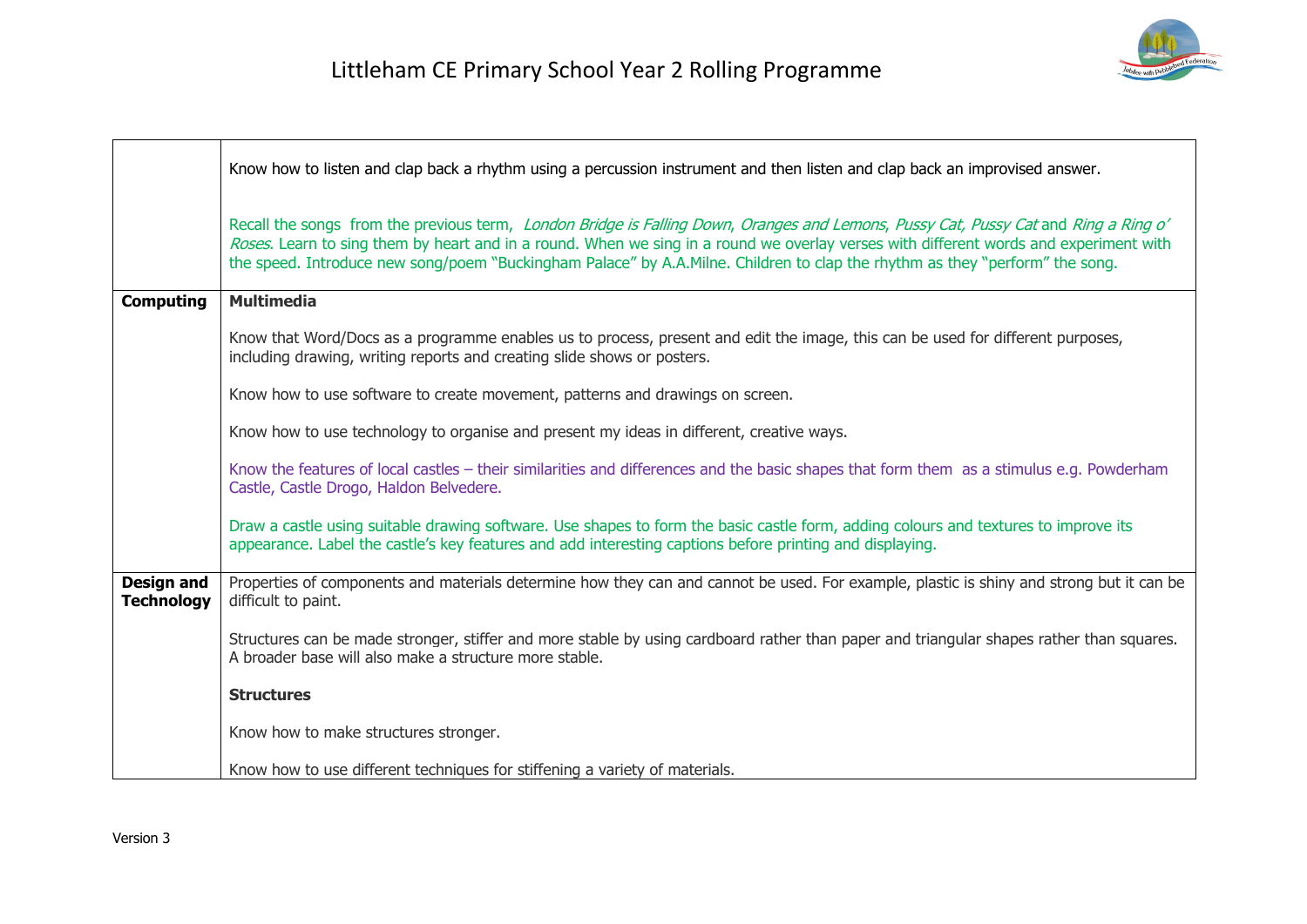

Know how to test different methods of enabling structures to remain stable. Know how to join appropriately for different materials and situations. **Mechanisms** Know how axle fixings work and try different fixings to compare strengths and weaknesses. Know how to make moving vehicles using construction kits which contain free running wheels. Know how to create models with wheels and axles e.g. using tubes, dowel, cotton reels. Know how to safely cut dowel using hacksaw and bench hook. Know how to attach wheels to a chassis using an axle. Know how to use a hole punch. Know how to insert paper fasteners for card. Know how to experiment with levers and sliders to find different ways of making things move in 2D plane. **Throughout the Term: Design:** Know how to use pictures and words to convey what they want to design/make. Know how to propose several ideas for their final piece. Know how to use kits/reclaimed materials to develop more than one idea. Know how to use drawings to record ideas as they are developed.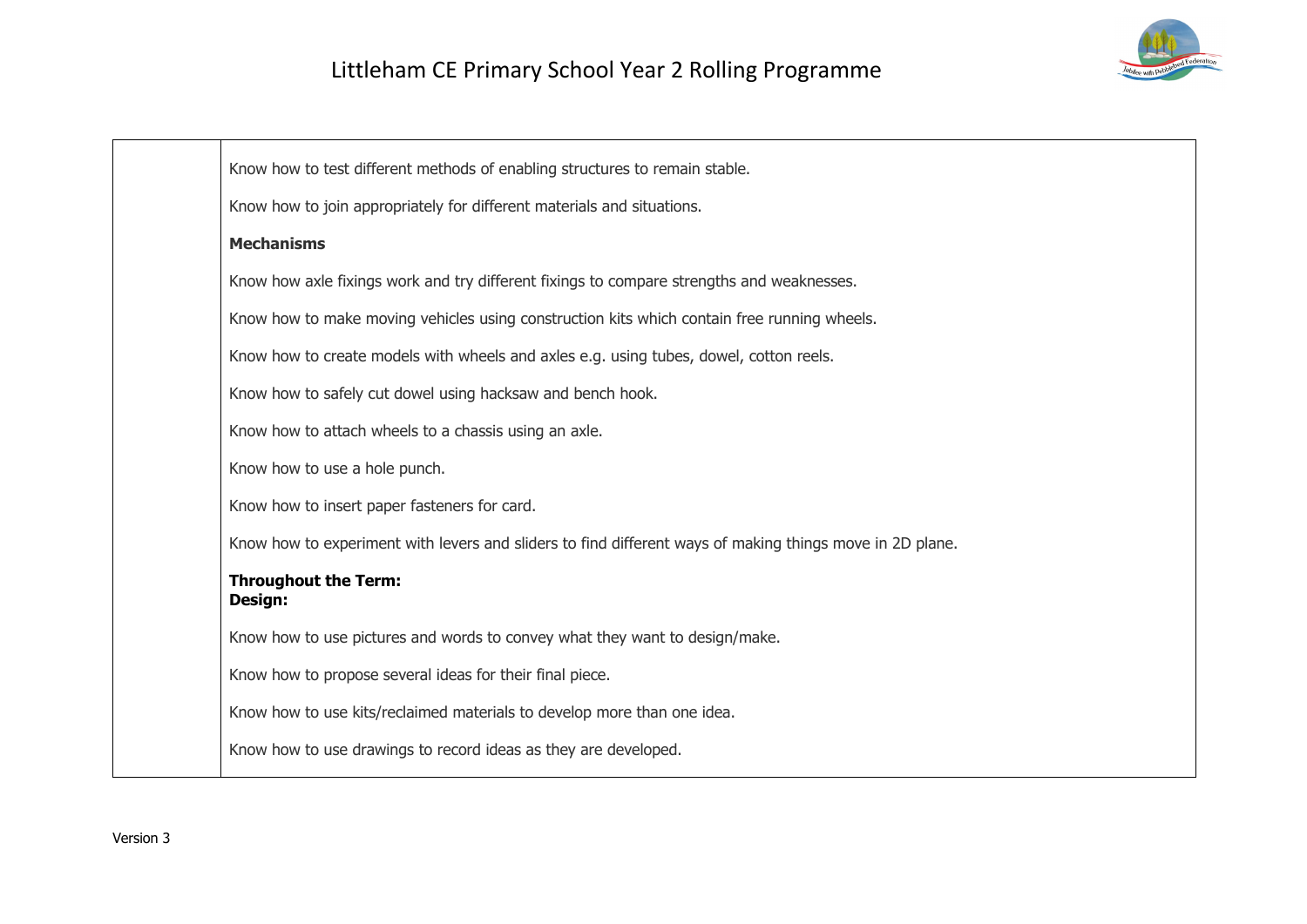

| Know how to add notes to drawings to help explanations.                                                                                                                                                                                                                                                                                                                                                                                                                                                                                                                                                                                                                                   |
|-------------------------------------------------------------------------------------------------------------------------------------------------------------------------------------------------------------------------------------------------------------------------------------------------------------------------------------------------------------------------------------------------------------------------------------------------------------------------------------------------------------------------------------------------------------------------------------------------------------------------------------------------------------------------------------------|
| Know how to describe their models and drawings of ideas and intentions, including what will make it successful.                                                                                                                                                                                                                                                                                                                                                                                                                                                                                                                                                                           |
| Make:                                                                                                                                                                                                                                                                                                                                                                                                                                                                                                                                                                                                                                                                                     |
| Know how to discuss their work as it progresses.                                                                                                                                                                                                                                                                                                                                                                                                                                                                                                                                                                                                                                          |
| Know how to select materials from a limited range and because of the characteristics that will meet the design criteria.                                                                                                                                                                                                                                                                                                                                                                                                                                                                                                                                                                  |
| Know how to select and name the tools needed to work the materials.                                                                                                                                                                                                                                                                                                                                                                                                                                                                                                                                                                                                                       |
| Know how to name the tools they are using and why they are right for the task.                                                                                                                                                                                                                                                                                                                                                                                                                                                                                                                                                                                                            |
| Know how to use the technical vocabulary when describing aspects of their work with teachers and peers.                                                                                                                                                                                                                                                                                                                                                                                                                                                                                                                                                                                   |
| <b>Evaluate:</b>                                                                                                                                                                                                                                                                                                                                                                                                                                                                                                                                                                                                                                                                          |
| Know how to note changes made during the making process as annotation to plans and drawings.                                                                                                                                                                                                                                                                                                                                                                                                                                                                                                                                                                                              |
| Know how to say what they like and do not like about items they have made and attempt to say why with some degree of precision.                                                                                                                                                                                                                                                                                                                                                                                                                                                                                                                                                           |
| Know how to describe how closely their finished product meets their design criteria and how well it meets the needs of the user.                                                                                                                                                                                                                                                                                                                                                                                                                                                                                                                                                          |
| Design and build a model castle using construction kits and/or materials or other found and recycled materials. Choose whether to build it<br>for small world figures or big enough to play in. The design and making activity should encourage children to identify strengths and also<br>make changes as they progress. Did they choose the best material for their castle? Why? Why not? Build a new tower for Rapunzel, using<br>a variety of construction materials. Explore different ways to make the tower secure, using bases of different sizes and shapes and various<br>ways of joining the pieces together. Find out who has made the tallest tower. Would Rapunzel be safe? |
| Design and build a moving trebuchet for the castle grounds using construction kits and/or recycled materials and with axles and wheels.                                                                                                                                                                                                                                                                                                                                                                                                                                                                                                                                                   |
| Explore how a structure can be made stronger, stiffer and more stable.                                                                                                                                                                                                                                                                                                                                                                                                                                                                                                                                                                                                                    |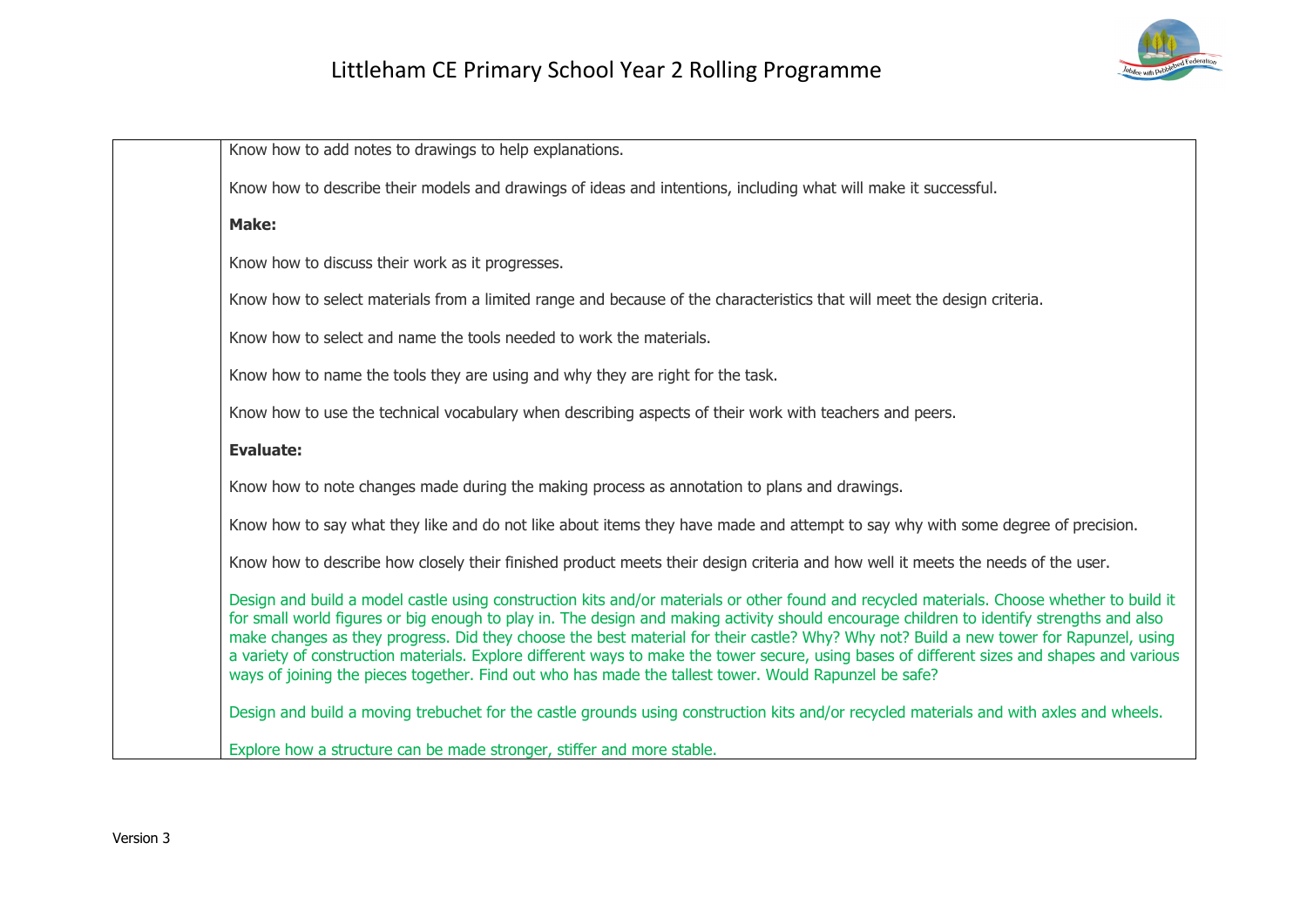

Work outdoors to create tunnels, using natural materials, such as twigs, fallen branches and grasses. Work with an expert if possible, or buy a do it yourself willow kit to make a living willow tunnel. Finished products can be compared with design criteria which was agreed by pupils and teacher at the beginning of task to see how closely they match. Improvements can then be planned.

|                   | <b>Term 2 – Spring</b>                                                                                                                                                                                                                                                                                                                                                                                                                   |
|-------------------|------------------------------------------------------------------------------------------------------------------------------------------------------------------------------------------------------------------------------------------------------------------------------------------------------------------------------------------------------------------------------------------------------------------------------------------|
|                   | What are the key pieces of knowledge we want children to remember, be able to build upon and to reflect on within each<br>subject area of this topic? This knowledge or skill features heavily in sub theme or will not be repeated.<br>Text in this colour describes example activities to support the main theme of the topic.<br>Text in this colour relates to key pieces of knowledge linked specifically to our Curriculum Intent. |
| <b>Sub-themes</b> | <b>Wriggle and Crawl</b>                                                                                                                                                                                                                                                                                                                                                                                                                 |
| <b>Music</b>      | Review and evaluate music across a range of historical periods, genres, styles and traditions, including the works of the great composers<br>and musicians.                                                                                                                                                                                                                                                                              |
|                   | Music can be described in relation to: pitch, duration, dynamics, tempo, timbre, texture, structure and appropriate musical notations.                                                                                                                                                                                                                                                                                                   |
|                   | <b>Listen and Appraise</b>                                                                                                                                                                                                                                                                                                                                                                                                               |
|                   | Know and recognise 5 pieces of music on a theme.                                                                                                                                                                                                                                                                                                                                                                                         |
|                   | Know what the pieces of music are about.                                                                                                                                                                                                                                                                                                                                                                                                 |
|                   | Know and recognise the sound and names of some of the instruments they use.                                                                                                                                                                                                                                                                                                                                                              |
|                   | Know how they can enjoy moving to music by dancing like animals.                                                                                                                                                                                                                                                                                                                                                                         |
|                   | <b>Dimensions of Music</b>                                                                                                                                                                                                                                                                                                                                                                                                               |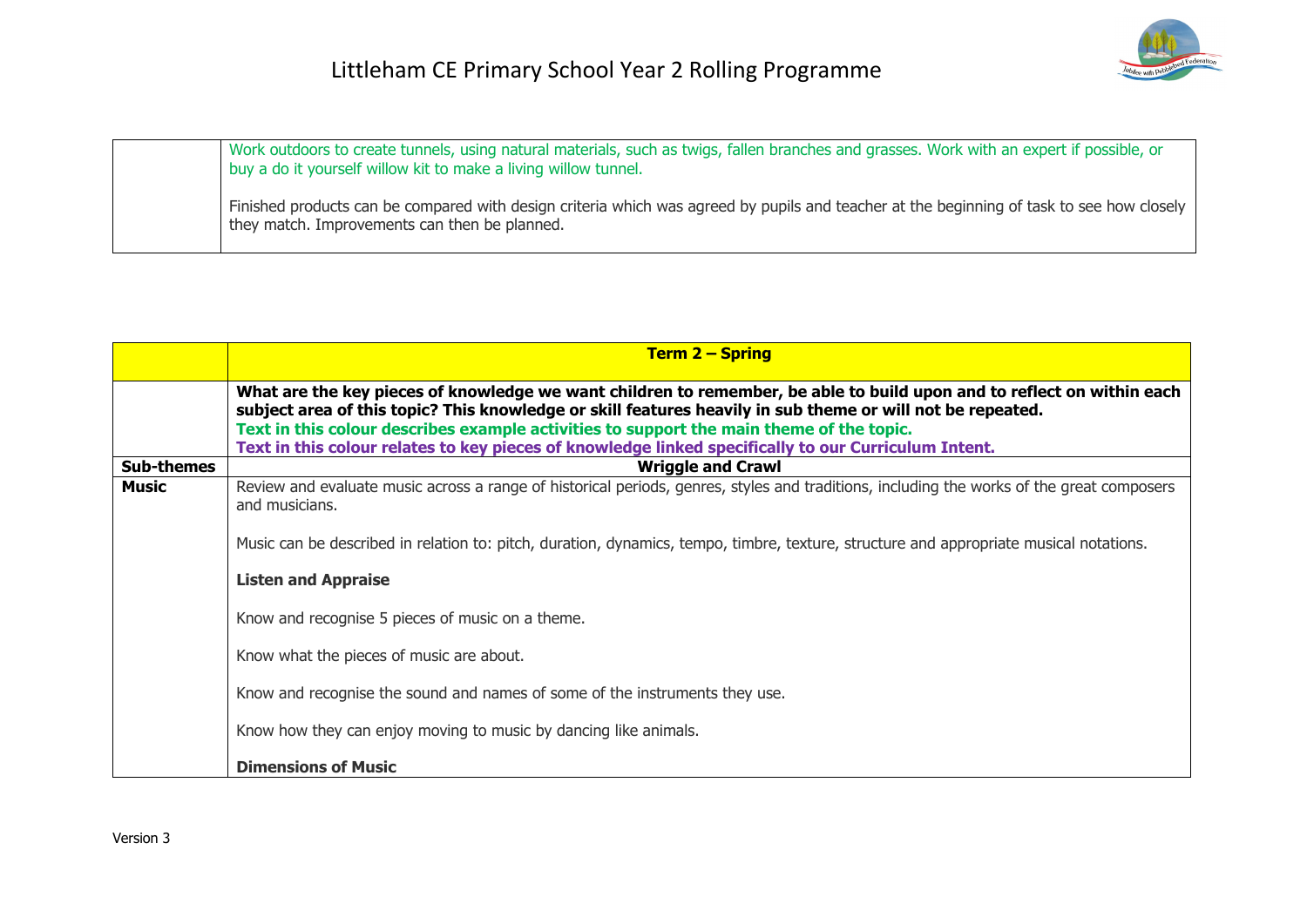

|                | Know how to find the pulse in a piece of music.                                                                                                                                                                                                                                                                                        |
|----------------|----------------------------------------------------------------------------------------------------------------------------------------------------------------------------------------------------------------------------------------------------------------------------------------------------------------------------------------|
|                | Know we can create rhythms from words e.g our favourite animals.                                                                                                                                                                                                                                                                       |
|                | Know we can listen to a rhythm and clap it back.                                                                                                                                                                                                                                                                                       |
|                | Know we can listen and sing back.                                                                                                                                                                                                                                                                                                      |
|                | <b>Improvise</b>                                                                                                                                                                                                                                                                                                                       |
|                | Know that improvisation is about making up your own tunes on the spot.                                                                                                                                                                                                                                                                 |
|                | Know that everyone can improvise.                                                                                                                                                                                                                                                                                                      |
|                | Know how to explain the choices you make when improvising.                                                                                                                                                                                                                                                                             |
|                | Listen and appraise different pieces from Carnival of the Animals – Saint-Saens. Play musical games to practise the dimensions of music<br>they can hear and recognise with the Carnival of the Animals. Children improvise making their own tune based on an animal of their<br>choice.                                               |
| <b>Science</b> | A habitat is a place where a living thing lives. A microhabitat is a very small habitat.<br>Objects, materials and living things can be looked at, compared and grouped according to their features.<br>Tests can be carried out by following a set of instructions. A prediction is a quess at what might happen in an investigation. |
|                | <b>Living Things and Their Habitats</b>                                                                                                                                                                                                                                                                                                |
|                | Know that animals and plants live in a habitat to which they are suited, which means that animals have suitable features that help them<br>move and find food.                                                                                                                                                                         |
|                | Know a range of plants and animals that live in a specific habitat and micro-habitat.                                                                                                                                                                                                                                                  |
|                | Know that plants have suitable features that help them grow well and to know why these features make them suitable.                                                                                                                                                                                                                    |
|                |                                                                                                                                                                                                                                                                                                                                        |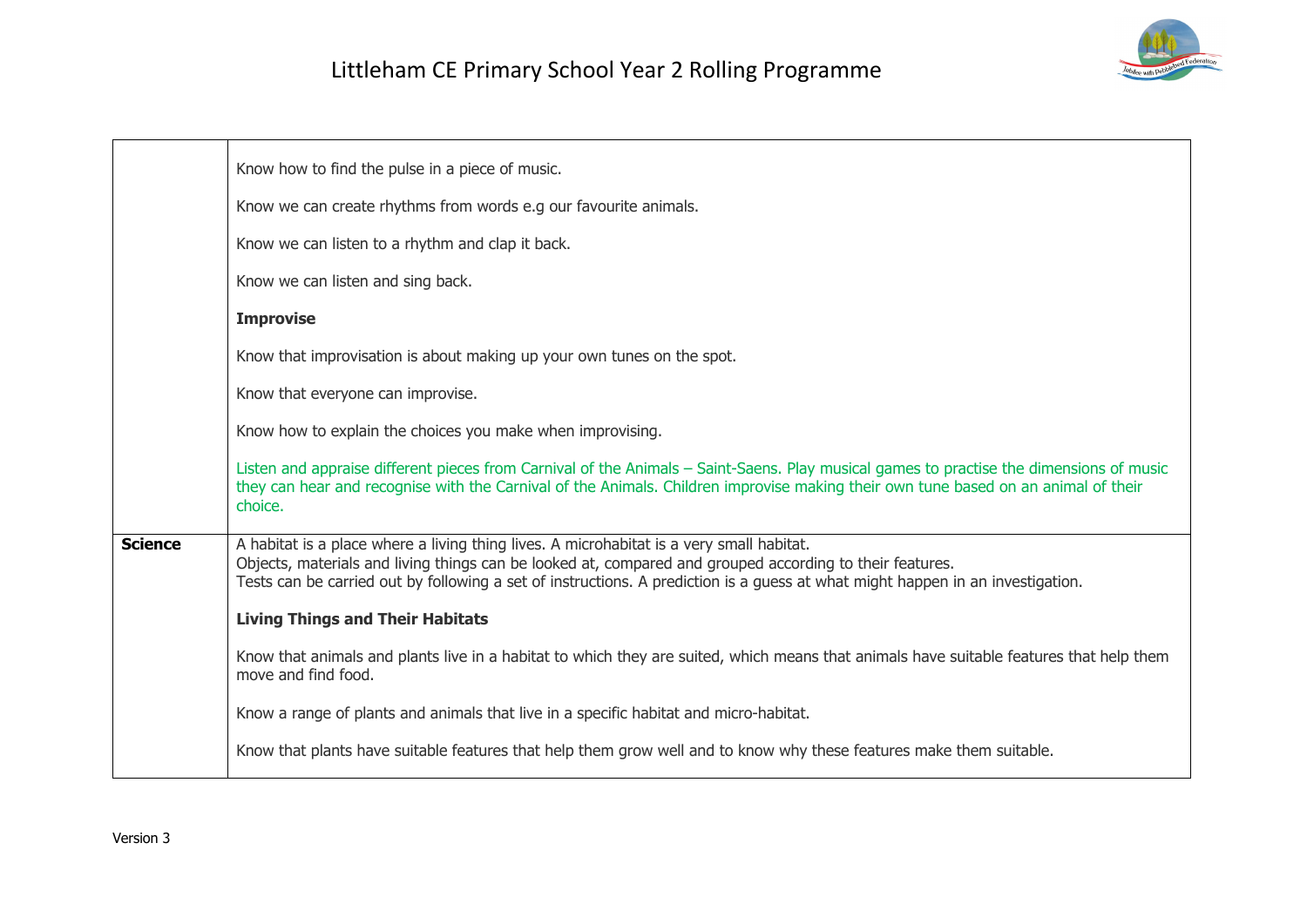

| Know that a habitat provides the basic needs of the animals and plants such as shelter, food, water. For example, that a plant can<br>provide shelter for an animal.          |
|-------------------------------------------------------------------------------------------------------------------------------------------------------------------------------|
| Know that within a habitat there are different microhabitats for example, in a woodland there a microhabitats in the leaf litter, on the<br>bark of the trees, on the leaves. |
| Know that microhabitats have different conditions such as light or dark and damp or dry and that these conditions affect which plants<br>and animals live there.              |
| Know that the plants and animals in a habitat depend on each other for food and shelter etc.                                                                                  |
| Know that animals obtain their food from plants and other animals and this can be represented on a food chain.                                                                |
| <b>Knowledge of Working Scientifically:</b>                                                                                                                                   |
| Know that simple equipment is used to take measurements and observations. Examples include timers, hand lenses, metre sticks and<br>trundle wheels.                           |
| Know that a yes / no question can aid sorting.                                                                                                                                |
| Know how to identify headings for two groups for sorting.                                                                                                                     |
| Know how to compare objects based on given criteria.                                                                                                                          |
| Know how to ask one or two simple questions linked to a topic.                                                                                                                |
| Know how to answer questions in simple sentences using their observations or measurements.                                                                                    |
| Know how to make relevant observations using simple equipment, in order to answer the question guided by prompt questions.                                                    |
| Know how to communicate what you find out in a number of ways.                                                                                                                |
| Know how to record data in simple prepared tables and charts.                                                                                                                 |
|                                                                                                                                                                               |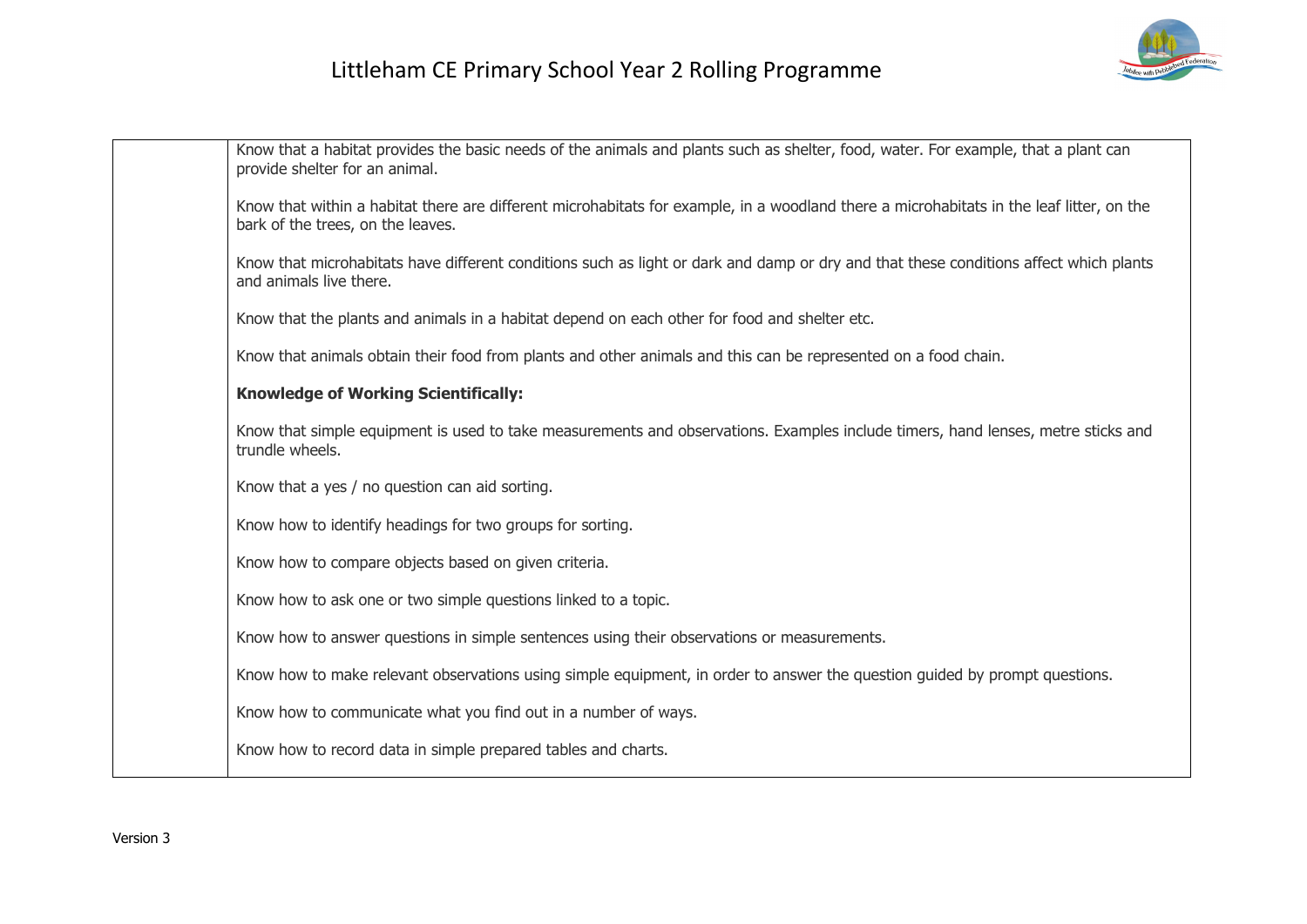

| Visit a woodland, grassland area in school grounds to observe and identify minibeasts in their natural habitat. Before visit, talk to the<br>children about what they might expect to see and encourage them to come up with questions about different minibeasts and the<br>environments they live in.                                                                                                                                                                                                                                                       |
|---------------------------------------------------------------------------------------------------------------------------------------------------------------------------------------------------------------------------------------------------------------------------------------------------------------------------------------------------------------------------------------------------------------------------------------------------------------------------------------------------------------------------------------------------------------|
| Give the children dental mirrors so that they can take a sneaky peek into holes and crevices and nets to sweep beneath the surface of<br>ponds and muddy puddles, then lift stones and logs and clear away leaf litter to see what they can find. Collect specimens using pooters,<br>spoons and nets, then observe the creatures closely using magnifying pots, hand lenses and digital microscopes. Ask the children to<br>listen to an expert describe how the environment supports the animals that live there. Ask questions to improve their knowledge. |
| Finally, the children should use recording sheets, digital photography and video footage to record their experience. They can also draw<br>the minibeasts and make notes on how they move, the creatures they were found with and other observations.<br>Make sure the children return all minibeasts to their natural habitat.                                                                                                                                                                                                                               |

| Term 3 – Summer                                                                                                                                                                                                                                                                                                                                             |                                                                                                                                              |
|-------------------------------------------------------------------------------------------------------------------------------------------------------------------------------------------------------------------------------------------------------------------------------------------------------------------------------------------------------------|----------------------------------------------------------------------------------------------------------------------------------------------|
| What are the key pieces of information we want children to remember and be able to build upon and reflect on within each subject area<br>of this topic?<br>Text in this colour relates to key pieces of knowledge linked specifically to our Curriculum Intent.<br>Text in this colour describes example activities to support the main theme of the topic. |                                                                                                                                              |
| <b>Main Topic</b>                                                                                                                                                                                                                                                                                                                                           | <b>Coastline</b>                                                                                                                             |
| <b>History</b>                                                                                                                                                                                                                                                                                                                                              | A historical period is an era or a passage of time that happened in the past. For example, Victorian Britain is a period in British history. |
|                                                                                                                                                                                                                                                                                                                                                             | <b>Chronological Knowledge</b>                                                                                                               |
|                                                                                                                                                                                                                                                                                                                                                             | Know and identify the main similarities and differences between jobs in Exmouth in Victorian times and present day.                          |
|                                                                                                                                                                                                                                                                                                                                                             | Know and describe the achievements of historical figures – Captain Cook.                                                                     |
|                                                                                                                                                                                                                                                                                                                                                             | <b>Historical Enquiry</b>                                                                                                                    |
|                                                                                                                                                                                                                                                                                                                                                             | Know the causes of the change to jobs in Exmouth over time.                                                                                  |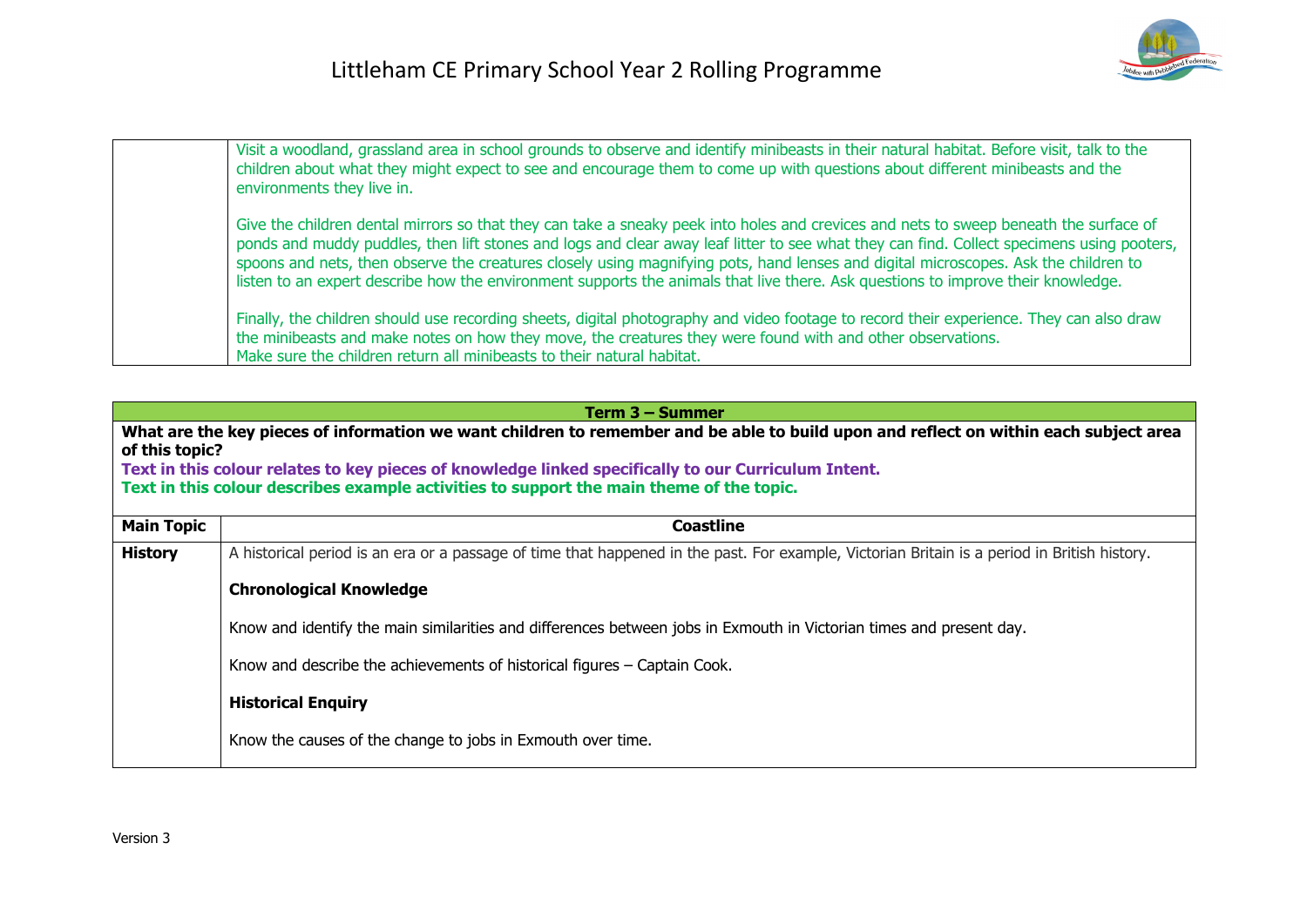

| Know how valuable the memories of adults who lived in Exmouth in the past are when gathering primary evidence from interviews.                                                 |
|--------------------------------------------------------------------------------------------------------------------------------------------------------------------------------|
| Know why famous history makers are considered history makers - Captain Cook.                                                                                                   |
| Know the changes in ways of life they have identified.                                                                                                                         |
| <b>Interpretations of History</b>                                                                                                                                              |
| Know the main motives of great explorers (Captain Cook).                                                                                                                       |
| Know a variety of reasons why jobs in Exmouth have changed over time.                                                                                                          |
| <b>Changes Over Time</b>                                                                                                                                                       |
| Know the common jobs in Exmouth's past, comparing with those of today, observing similarities and differences that they observe.                                               |
| Know how knowledge of the world discovered by explorers impacted lives.                                                                                                        |
| <b>Cause and Consequence</b>                                                                                                                                                   |
| Know why jobs have changed in Exmouth.                                                                                                                                         |
| <b>Similarity and Difference</b>                                                                                                                                               |
| Know reasons which suggest why jobs, and those that carry them out, have changed in Exmouth over time.                                                                         |
| <b>Significance</b>                                                                                                                                                            |
| Know why Captain Cooks explorations were so significant.                                                                                                                       |
| Know that jobs in Exmouth's past included shipbuilding, factory working, and fishing.                                                                                          |
| Play the Jobs in the past audio to help the children understand more about jobs in Whitby's history. Encourage them to listen carefully to<br>the recording and ask questions. |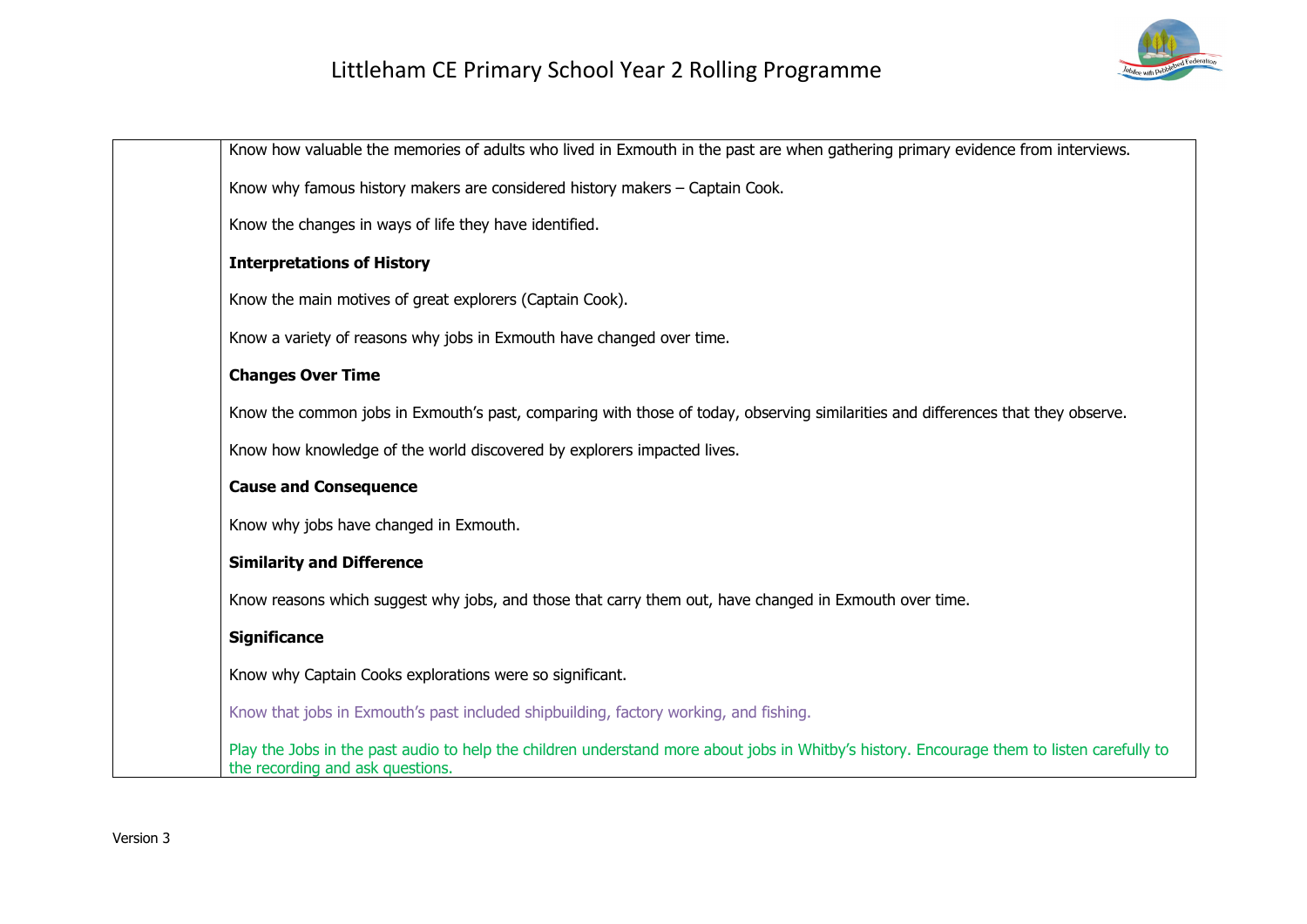|           | Ask the children to write captions on the Jobs in the past recording sheet to record their learning.<br>Captain James Cook was a significant naval explorer. Born 27th October 1728, he lived, worked and sailed from Whitby.<br>Show the children the Captain Cook video from the British History library. After watching the video, talk with the children about Captain<br>Cook, his life and his link to Whitby. Ask questions to explore the children's understanding. Children to either create dramatisation or create<br>comic strip of 10 things you may not know about Captain Cook.                                                                                                                                                                                                                                                                                                                                                                                                                                                                                                                                                                                                                                                   |
|-----------|--------------------------------------------------------------------------------------------------------------------------------------------------------------------------------------------------------------------------------------------------------------------------------------------------------------------------------------------------------------------------------------------------------------------------------------------------------------------------------------------------------------------------------------------------------------------------------------------------------------------------------------------------------------------------------------------------------------------------------------------------------------------------------------------------------------------------------------------------------------------------------------------------------------------------------------------------------------------------------------------------------------------------------------------------------------------------------------------------------------------------------------------------------------------------------------------------------------------------------------------------|
| Geography | Human features of the coastline include hotels, castles, sea walls, lifeboat stations, harbours, piers, amusement arcades, lighthouses,<br>shops and cafes.<br>The United Kingdom is a group of islands with an expansive coastline.<br>The four cardinal points on a compass are north, south, east and west. A route is a set of directions that can be used to get from one place<br>to another.<br>A map is a picture or drawing of an area of land or sea that can show human and physical features. Maps use symbols and a key. A key is<br>the information needed to read a map and a symbol is a picture or icon used to show a geographical feature.<br>An environment or place can change over time due to a geographical process, such as erosion, or human activity, such as house building.<br>Whitby is a coastal town with a range of human features.<br>An environment or place can change over time due to a geographical process, such as erosion, or human activity, such as house building.<br>Industries are businesses that make things, sell things and help people live their everyday lives. Land can be used for recreational,<br>transport, agricultural, residential and commercial purposes, or a mixture of these. |
|           | <b>Locational Knowledge</b>                                                                                                                                                                                                                                                                                                                                                                                                                                                                                                                                                                                                                                                                                                                                                                                                                                                                                                                                                                                                                                                                                                                                                                                                                      |
|           | Know how to name the continents of the world and find them in an atlas (Europe, North America, South America, Africa, Asia, Antartica,<br>Oceania).                                                                                                                                                                                                                                                                                                                                                                                                                                                                                                                                                                                                                                                                                                                                                                                                                                                                                                                                                                                                                                                                                              |
|           | Know how to name the world's oceans and find them in an atlas (Atlantic, Pacific, Indian, Arctic, Southern).                                                                                                                                                                                                                                                                                                                                                                                                                                                                                                                                                                                                                                                                                                                                                                                                                                                                                                                                                                                                                                                                                                                                     |
|           | <b>Place Knowledge</b>                                                                                                                                                                                                                                                                                                                                                                                                                                                                                                                                                                                                                                                                                                                                                                                                                                                                                                                                                                                                                                                                                                                                                                                                                           |
|           | Know key features of a place using words like beach, coast, hill, mountain, ocean, valley, coastline, cliff, sea etc.                                                                                                                                                                                                                                                                                                                                                                                                                                                                                                                                                                                                                                                                                                                                                                                                                                                                                                                                                                                                                                                                                                                            |
|           | Know how to consider geographical questions – where is this place?, what is it like? How has life changed?                                                                                                                                                                                                                                                                                                                                                                                                                                                                                                                                                                                                                                                                                                                                                                                                                                                                                                                                                                                                                                                                                                                                       |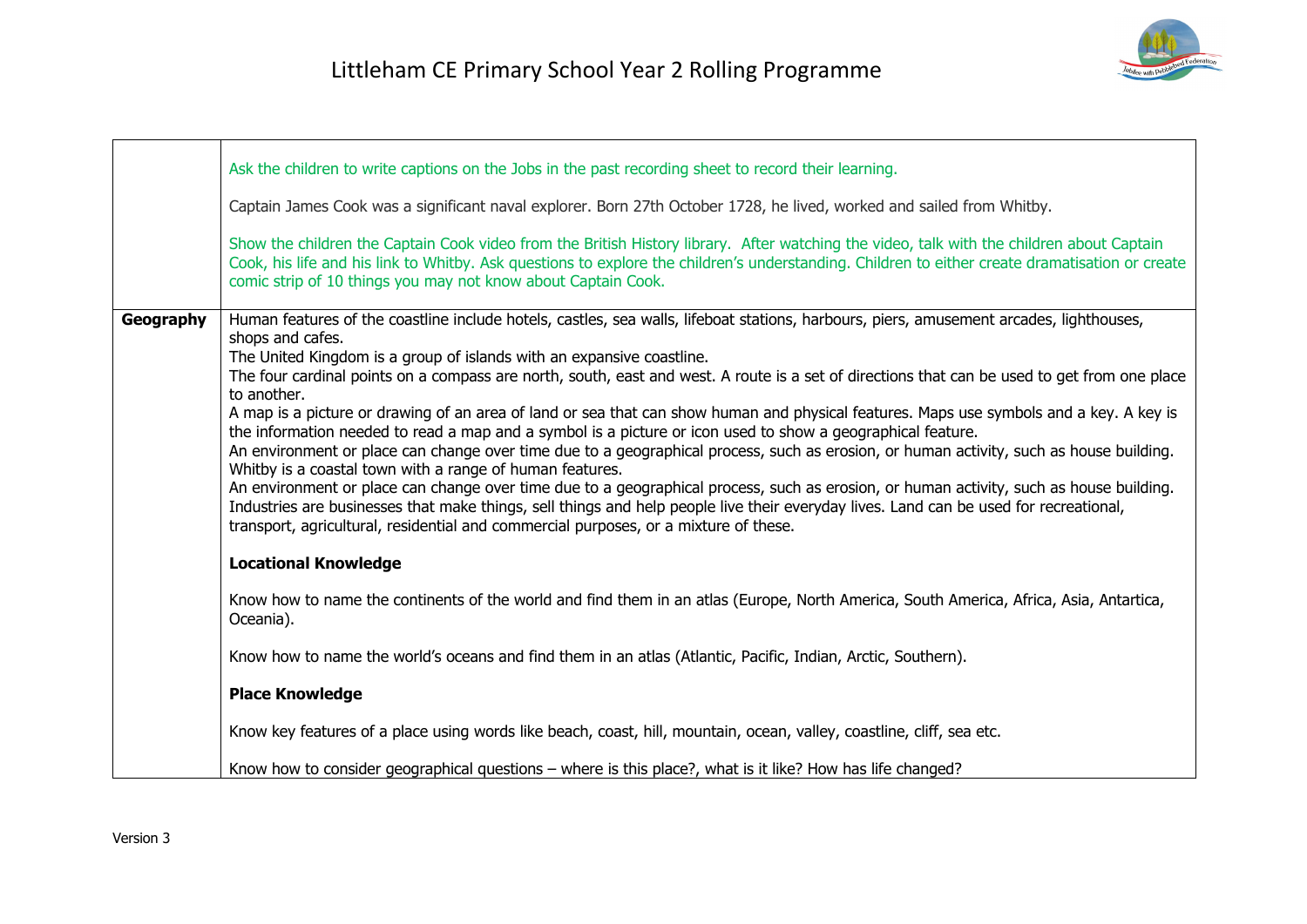

| Know how to express own views about a place, people or environment.                                                                                                                                    |
|--------------------------------------------------------------------------------------------------------------------------------------------------------------------------------------------------------|
| Know how to compare and describe an area of the UK to a place outside Europe using geographical words.                                                                                                 |
| <b>Human Features</b>                                                                                                                                                                                  |
| Know how to recognise how places have become the way they are e.g. shops                                                                                                                               |
| Know how the jobs people do may be different in different parts of the world.                                                                                                                          |
| Know how to explain what facilities a town or village might need.                                                                                                                                      |
| Know how to suggest ways of improving the local environment.                                                                                                                                           |
| Know how to describe how a physical or human process has changed an aspect of the local environment – consider questions such as 'do<br>you think that people ever spoil the area or make it better?'. |
| <b>Physical Features</b>                                                                                                                                                                               |
| Locate the equator and North and South Poles and explain how the weather affects these areas.                                                                                                          |
| <b>Skills, Maps Work and Field Work</b>                                                                                                                                                                |
| Know how to observe and record in different ways e.g. sketches, diagrams, ICT, charts.                                                                                                                 |
| Know how to use information texts and the web to gather information about the worlds human and physical geography.                                                                                     |
| Know how to use simple field sketches and diagrams, use a camera.                                                                                                                                      |
| Know how to use plan view or aerial photos to recognise landmarks and to describe geographically the human and physical features.                                                                      |
| Know how to collect and organise simple data from first and second hand sources including fieldwork.                                                                                                   |
|                                                                                                                                                                                                        |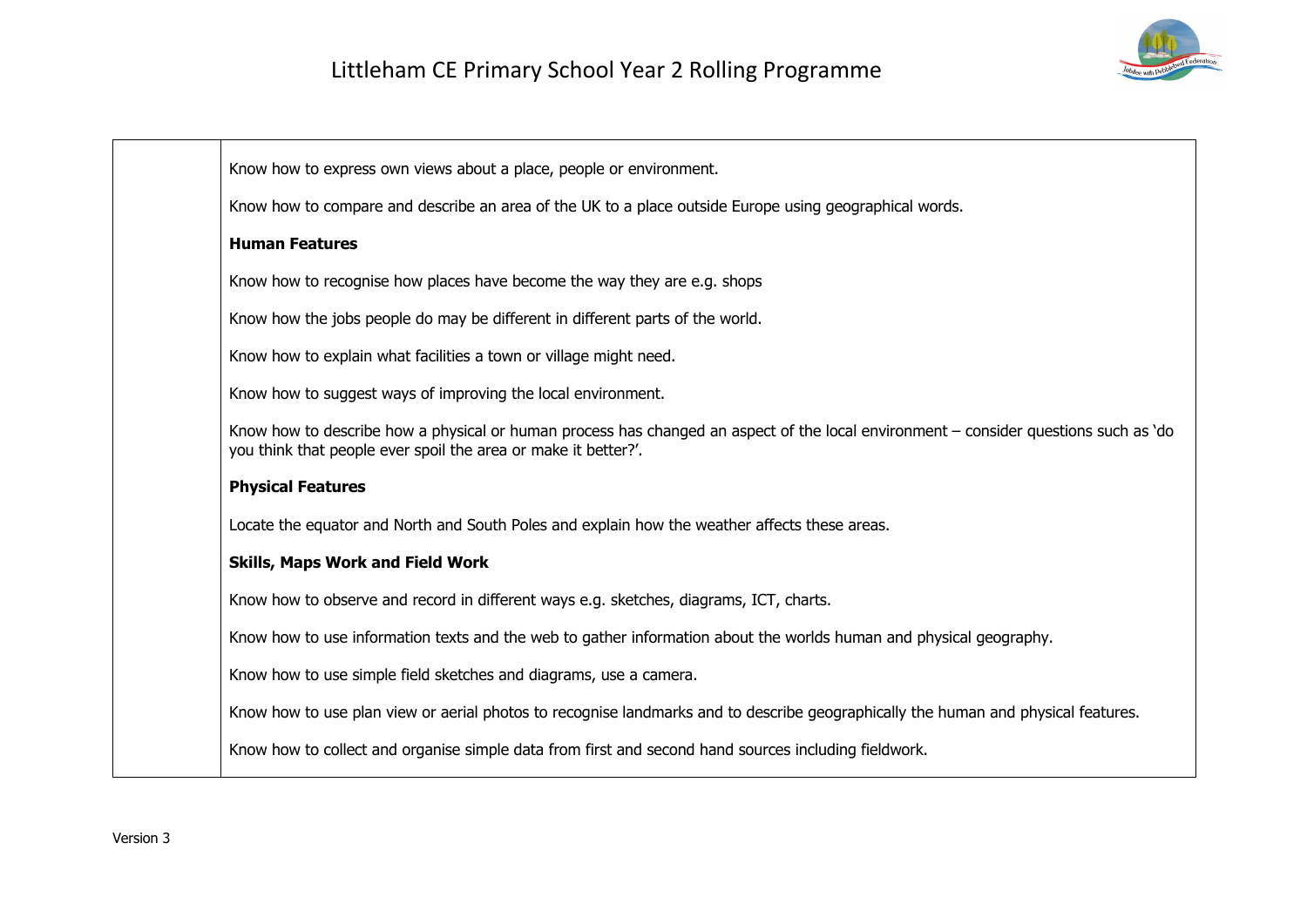

| Know how to explain simple patterns and offer an explanation (e.g. count traffic and offer an explanation as to why the flow changes at<br>different times)                                                                                                                                                                                                        |
|--------------------------------------------------------------------------------------------------------------------------------------------------------------------------------------------------------------------------------------------------------------------------------------------------------------------------------------------------------------------|
| Know how to compare two settlements using globes, maps, plans (at a range of scales).                                                                                                                                                                                                                                                                              |
| Know how to use contents/index to locate a country and draw information from a map.                                                                                                                                                                                                                                                                                |
| Know how to draw simple maps or plans using symbols for a key.                                                                                                                                                                                                                                                                                                     |
| Class to explore, record and clarify meaning of significant amount of vocabulary associated with this topic via the class vocabulary board.                                                                                                                                                                                                                        |
| Tourism is an industry that provides services for visitors when they travel for pleasure or business. Tourist services include accommodation,<br>catering and entertainment. Many local people work in the tourism industry to provide entertainment, leisure, catering and<br>accommodation.                                                                      |
| A map is a picture or drawing of an area of land or sea that can show human and physical features. Maps use symbols and a key. A key is<br>the information needed to read a map and a symbol is a picture or icon used to show a geographical feature.<br>A physical feature is one that forms naturally and can change over time due to weather and other forces. |
| Observe and understand about how the shape of the coastline in our locality changes. Refer to cliff falls at Sidmouth, the estuary and how<br>beaches such as Exmouth, Seaton and Sidmouth all form part of our coast line.                                                                                                                                        |
| A significant place is a location that is important to a community or society. Places can also be significant because of religious or historic<br>events that may have happened in the past near the location. Significant places can also include monuments, such as the Eiffel Tower, or<br>natural landscapes, such as the Great Barrier Reef.                  |
| Before visiting the coast, show the children where they are going on an Ordnance Survey map and Google earth. Highlight which sea or<br>ocean surrounds the coastal location. Explain that they will be exploring the human and physical features of the area and allow them time<br>to look at the Physical and human features picture cards in preparation.      |
| Use Daily Dashboard time to carry out much of this learning and revision.                                                                                                                                                                                                                                                                                          |
| Name, locate and identify characteristics of the four countries and capital cities of the UK and its surrounding seas.                                                                                                                                                                                                                                             |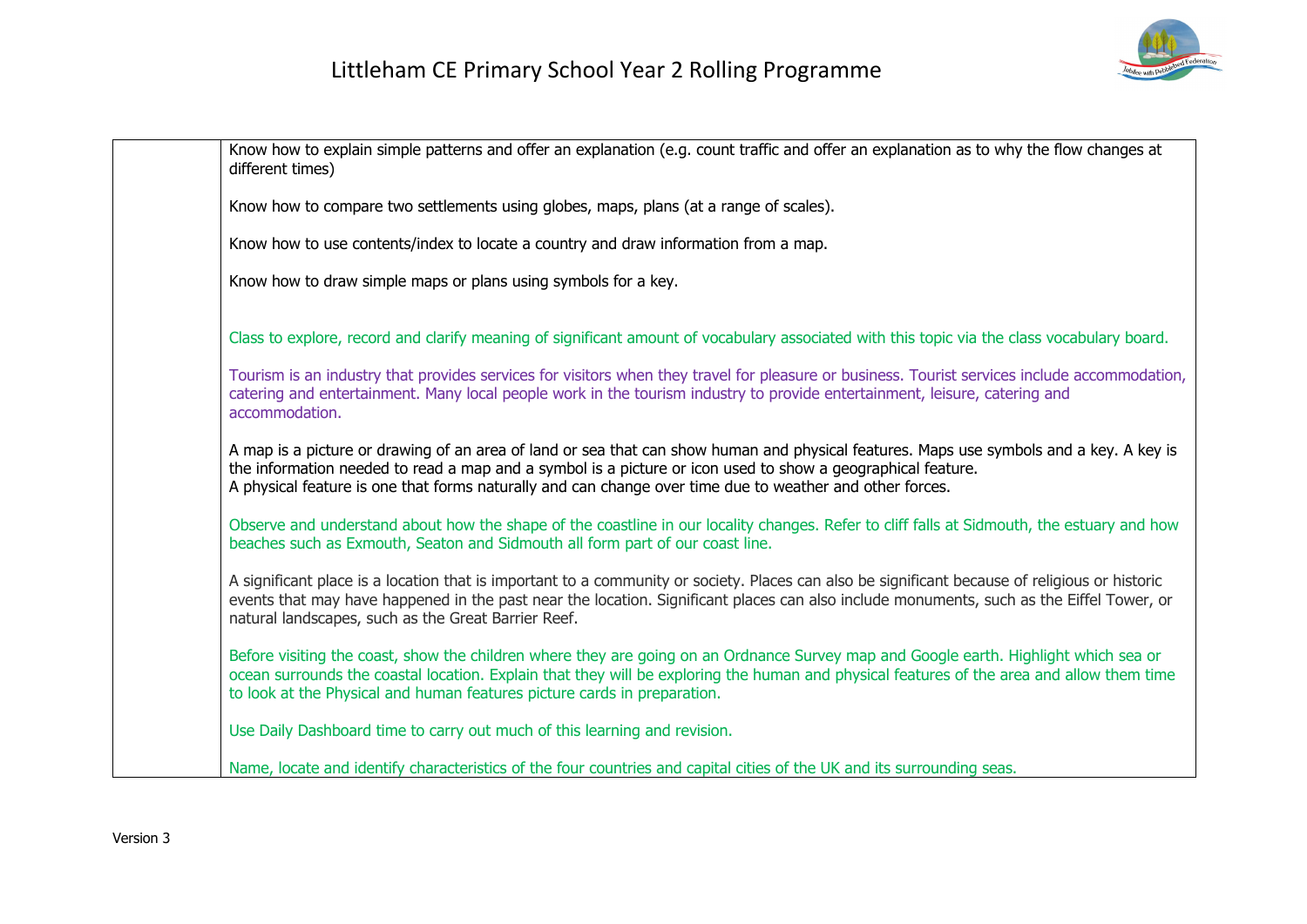|                | Set out a range of large world maps, globes and atlases for the children to explore. Challenge them to find the names and locations of seas<br>and oceans around the world, including those that surround the UK.                                                                                |
|----------------|--------------------------------------------------------------------------------------------------------------------------------------------------------------------------------------------------------------------------------------------------------------------------------------------------|
|                | Show children the United Kingdom coastline map. Draw their attention to the compass and read the words north, south, east and west.<br>Explain that compass points can describe a location or the direction of travel.                                                                           |
|                | Show the children the Coastal town map picture card. Point out the symbols on the map and explain that each one represents a physical or<br>human feature. Ask the children to make suggestions for what each symbol might represent, encouraging them to give reasons for their<br>suggestions. |
|                | Show the children the Coastal erosion presentation. After sharing the presentation, ask the children to describe what erosion is and how<br>the coastline erodes.                                                                                                                                |
|                | Show the children the Whitby then and now Pinterest board. Look at each picture and ask questions to help guide the children's<br>observations. For example, 'What are the people doing? What human features can you see?                                                                        |
|                | Show the children the Visiting Whitby video. After watching the video, explain that tourism is an industry that provides services and<br>amenities for people who are visiting or on holiday (tourists). Ask the children to discuss some of the reasons that tourists might visit<br>Exmouth.   |
|                | Search for Saltwick Nab. Explain that this is a rocky platform situated off the coast of Whitby, which is, at times, hidden by the sea. Provide<br>the Saltwick Nab picture card for the children to observe its shape and form. Ask them to consider the dangers of such a feature              |
|                | Display a range of different maps and aerial images of the UK coastline with paper and drawing materials for independent map making.                                                                                                                                                             |
|                | Find out about and research a contrasting coastline outside of Europe e.g. Hawaii (Link to History Captain Cook)                                                                                                                                                                                 |
|                | The key attention-grabbing activity to ignite children's interest is the visit to Orcombe point monument/ coast and the virtual tours via<br>google earth.                                                                                                                                       |
| <b>Science</b> | Develop understanding of the nature, processes and methods of science through different types of science enquiries that help them to<br>answer scientific questions about the world around them.                                                                                                 |
|                | <b>Everyday Materials</b>                                                                                                                                                                                                                                                                        |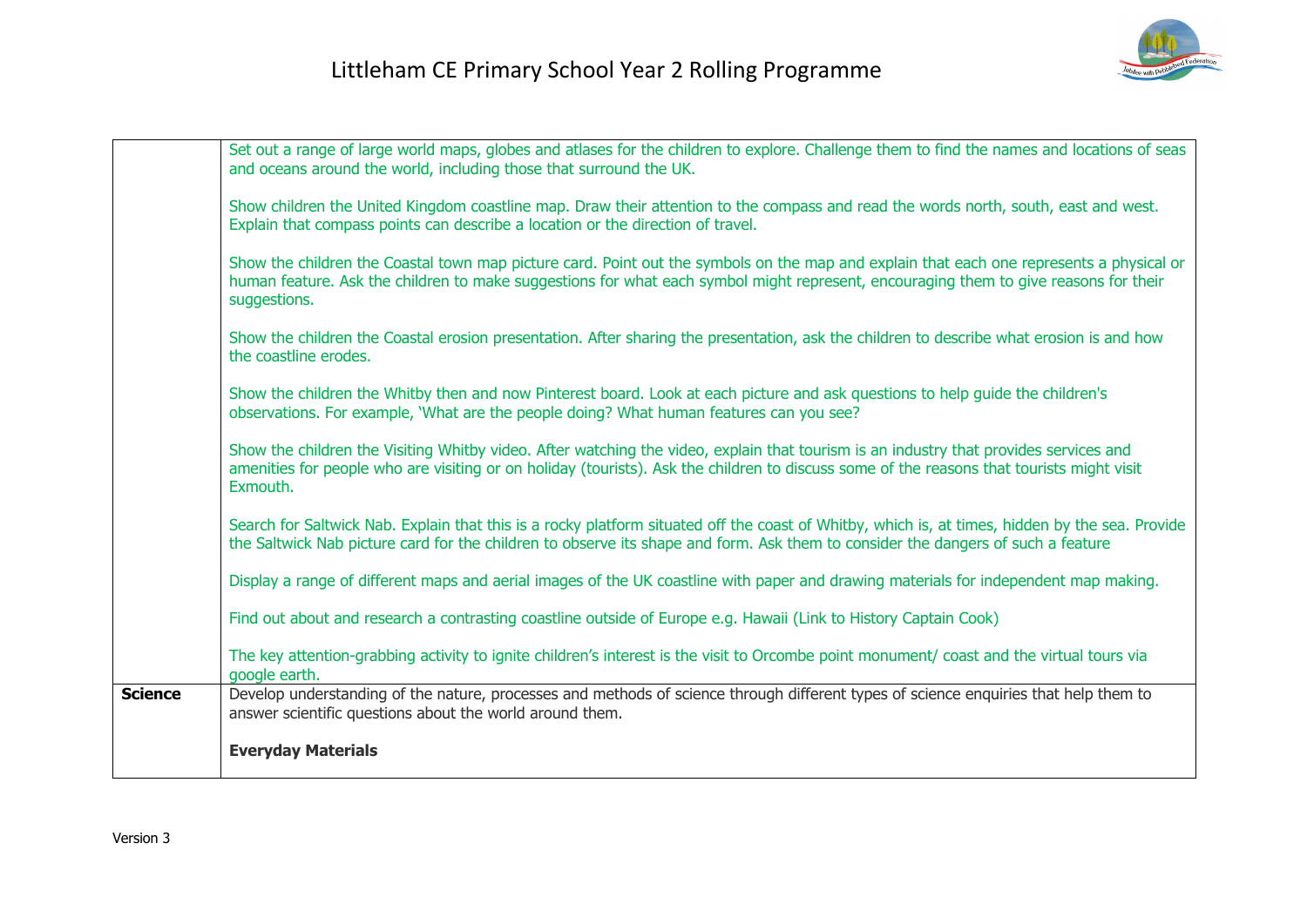

Know what material an object is made from.

Know that all objects are made of one or more materials that are chosen specifically because they have suitable properties for the task. For example a water bottle is made of plastic because it is transparent allowing you to see the drink inside and waterproof so that it holds the water.

Know that when choosing what to make an object from, the properties needed are compared with the properties of possible materials, identified through simple tests and classifying activities.

Know that a material can be suitable for different purposes.

Know that an object can be made of different materials.

Know that objects made of some materials can be changed in shape by bending, stretching, squashing and twisting. For example clay can be shaped by squashing, stretching, rolling, pressing etc.

Know that the property of the material can depend on how the material has been processed e.g. thickness.

Know that a material may come in different forms which have different properties.

#### **Knowledge of Working Scientifically:**

Know how to ask a question about what might happen in the future based on observation.

Know how to perform simple comparative tests choosing equipment to use, what to measure or observe in order to answer a question.

Know how to use simple equipment safely.

Know how to spot simple patterns e.g. making links between properties and objects.

Know how to say what happened in an investigation and whether or not they were surprised by the results.

Know how to perform simple comparative tests choosing equipment to use, what to measure or observe in order to answer a question. Know how to ask a yes / no question to aid sorting.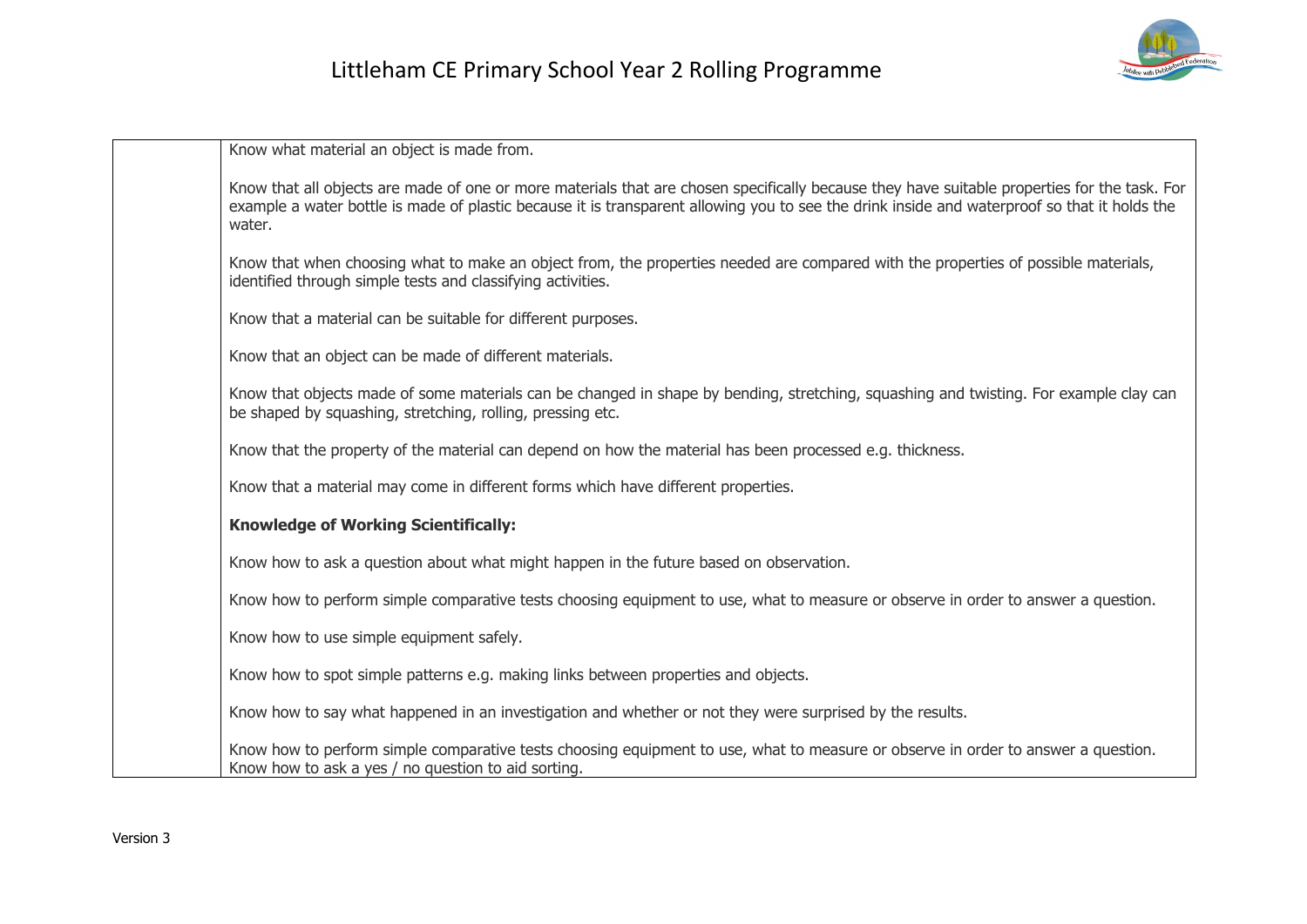

|                          | Know how to identify the headings for the two groups.                                                                                                                                                                                                                                     |
|--------------------------|-------------------------------------------------------------------------------------------------------------------------------------------------------------------------------------------------------------------------------------------------------------------------------------------|
|                          | Know how to record data in simple prepared tables or charts.                                                                                                                                                                                                                              |
|                          | Offer a wide range of materials and set up various investigations about the properties that they hold. Record and attempt to explain the<br>results.                                                                                                                                      |
|                          | Consider the equipment they see being used at Exmouth beach e.g. Sea kayaks, paddleboards and jet skis. Why are they made of the<br>materials that are used?                                                                                                                              |
| <b>Art and</b><br>design | Materials and techniques that are well suited to different tasks include ink; smooth paper and polystyrene blocks for printing; hard and<br>black pencils and cartridge paper for drawing lines and shading; poster paints, large brushes and thicker paper for large, vibrant paintings. |
|                          | <b>Painting</b>                                                                                                                                                                                                                                                                           |
|                          | Know how to mix a variety of colours for different purposes.                                                                                                                                                                                                                              |
|                          | Know which colours to choose and why.                                                                                                                                                                                                                                                     |
|                          | Know how to paint with creativity and expression.                                                                                                                                                                                                                                         |
|                          | <b>Collage</b>                                                                                                                                                                                                                                                                            |
|                          | Know what the complimentary colours are and can use this knowledge to arrange a primary and complimentary coloured papers.                                                                                                                                                                |
|                          | I know what colours would be classed as hot and cold.                                                                                                                                                                                                                                     |
|                          | I know how to work with others to complete a large scale collaborative piece.                                                                                                                                                                                                             |
|                          | <b>Colour</b>                                                                                                                                                                                                                                                                             |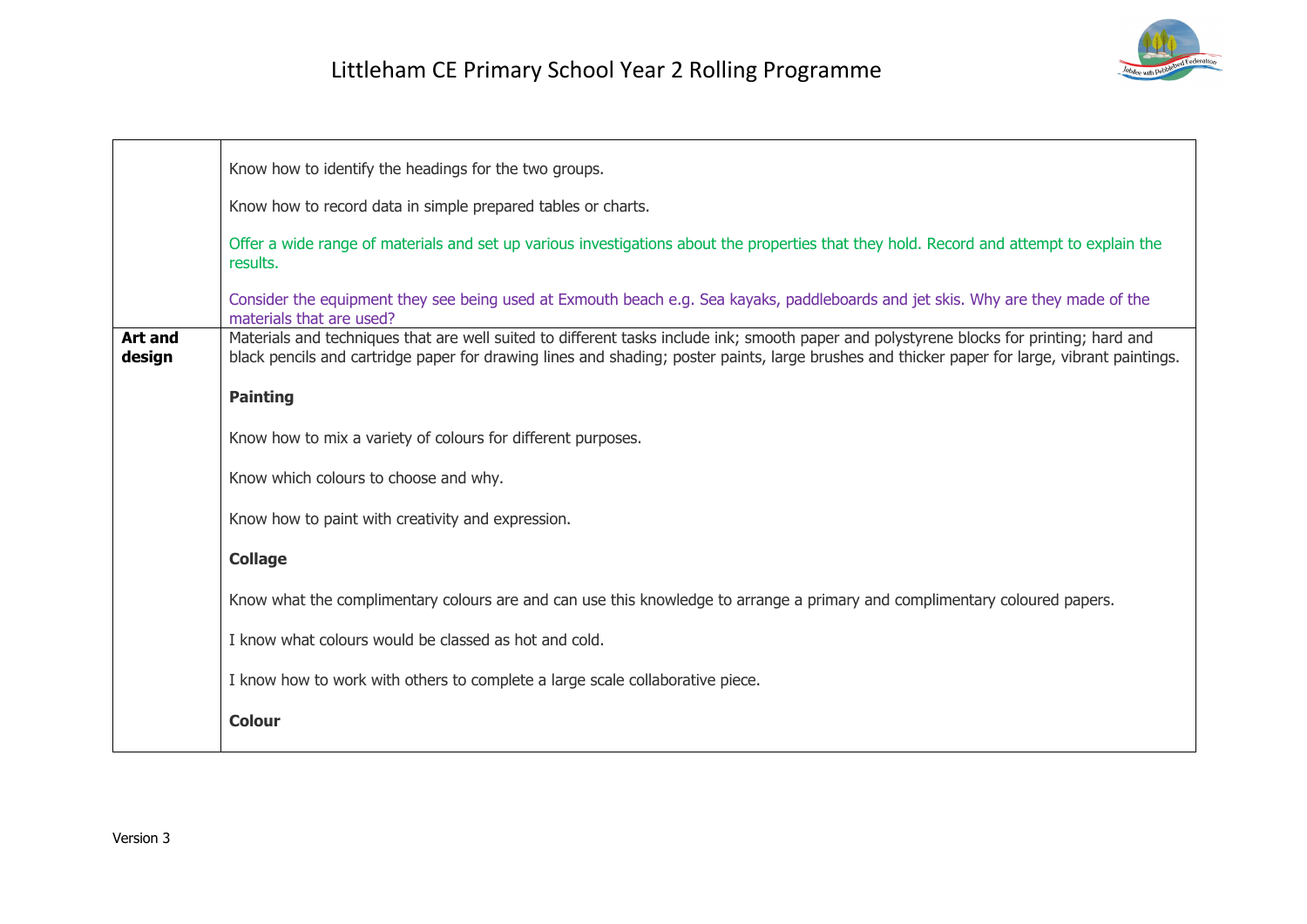

|              | Know how to mix, apply and refine colour mixing for purpose using wet and dry media.                                                                                                                                                                                                                                                                                                                                                                                                                                                                                                                                                                                                                 |
|--------------|------------------------------------------------------------------------------------------------------------------------------------------------------------------------------------------------------------------------------------------------------------------------------------------------------------------------------------------------------------------------------------------------------------------------------------------------------------------------------------------------------------------------------------------------------------------------------------------------------------------------------------------------------------------------------------------------------|
|              | Know how to explain colour choices.                                                                                                                                                                                                                                                                                                                                                                                                                                                                                                                                                                                                                                                                  |
|              | Display the Waves Pinterest board. Invite the children to look at each of the paintings and explain what they show. Highlight the names of<br>a range of key paintings and give the names of the artists who painted them. Encourage the children to describe similarities and<br>differences between the paintings and identify common themes, colours and textures. Invite the children to use a range of powder paints<br>and brushes to explore ways of creating waves and water. When ready, they can translate their ideas to create a wave-themed painting.<br>When complete, ask the children to show their work to others, describing what they like about it and considering improvements. |
| <b>Music</b> | The melody of a piece of music is the main tune, which is usually part of a larger piece of music. The shape of the music is the pattern<br>created by the changing pitches of notes in a melody.                                                                                                                                                                                                                                                                                                                                                                                                                                                                                                    |
|              | <b>Listen and Appraise</b>                                                                                                                                                                                                                                                                                                                                                                                                                                                                                                                                                                                                                                                                           |
|              | Know five songs off by heart.                                                                                                                                                                                                                                                                                                                                                                                                                                                                                                                                                                                                                                                                        |
|              | Know some songs have a chorus or a response/answer part.                                                                                                                                                                                                                                                                                                                                                                                                                                                                                                                                                                                                                                             |
|              | Know that songs have a musical style.                                                                                                                                                                                                                                                                                                                                                                                                                                                                                                                                                                                                                                                                |
|              | Know that songs can tell a story.                                                                                                                                                                                                                                                                                                                                                                                                                                                                                                                                                                                                                                                                    |
|              | <b>Singing</b>                                                                                                                                                                                                                                                                                                                                                                                                                                                                                                                                                                                                                                                                                       |
|              | Know that unison is everyone singing at the same time.                                                                                                                                                                                                                                                                                                                                                                                                                                                                                                                                                                                                                                               |
|              | Know that voices sing different pitches.                                                                                                                                                                                                                                                                                                                                                                                                                                                                                                                                                                                                                                                             |
|              | Know how to make different sounds with their voices and say words in rhythm.                                                                                                                                                                                                                                                                                                                                                                                                                                                                                                                                                                                                                         |
|              | Know how to sing in a good singing position.                                                                                                                                                                                                                                                                                                                                                                                                                                                                                                                                                                                                                                                         |
|              | Know how to start and stop when following a leader.                                                                                                                                                                                                                                                                                                                                                                                                                                                                                                                                                                                                                                                  |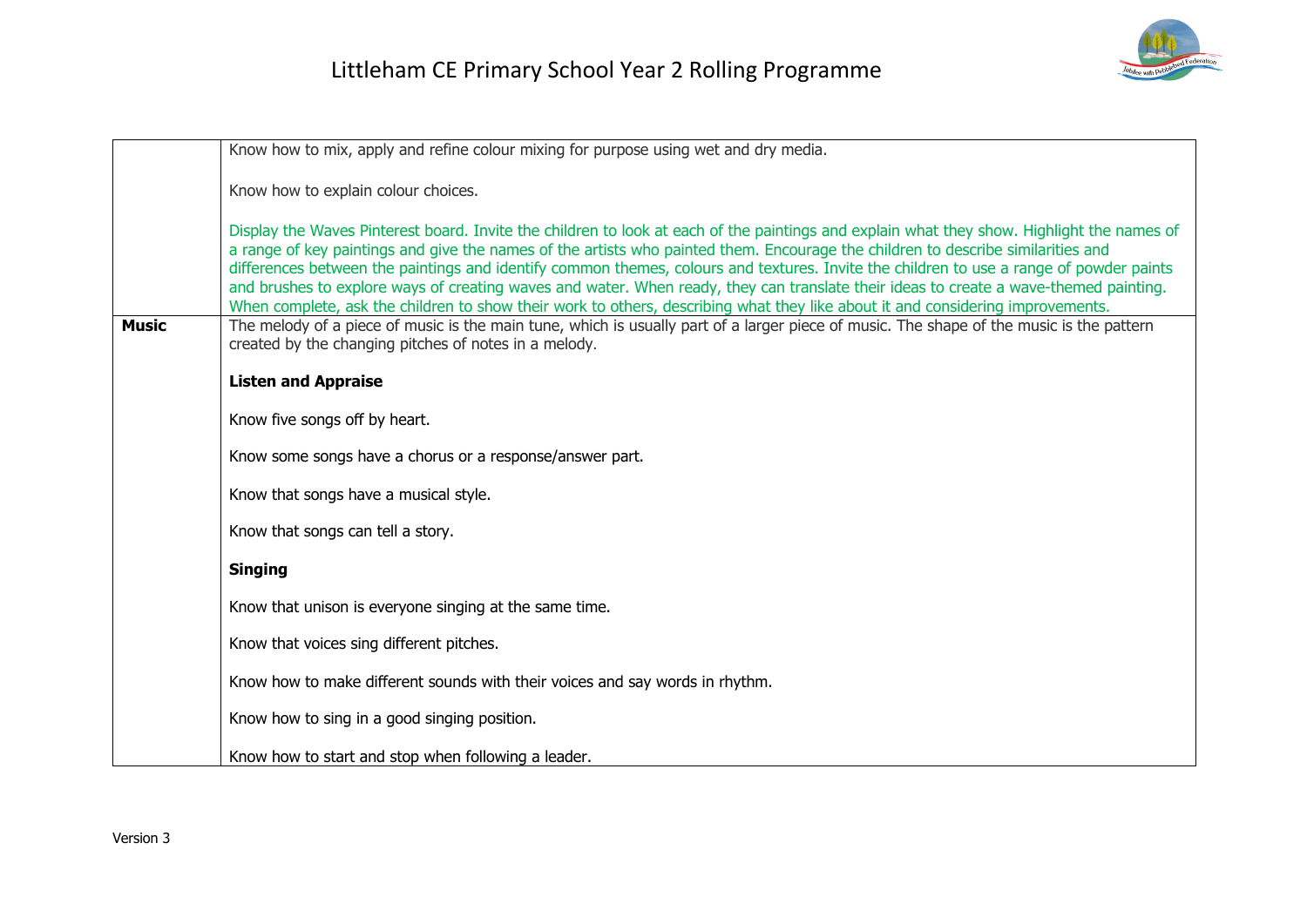

|                  | <b>Composition</b>                                                                                                                                                                                        |
|------------------|-----------------------------------------------------------------------------------------------------------------------------------------------------------------------------------------------------------|
|                  | Know that composing is like writing a story with music.                                                                                                                                                   |
|                  | Know how to create three simple melodies using one, three or five different notes on simple tuned instruments.                                                                                            |
|                  | Know how the composition can be written down and changed if necessary.                                                                                                                                    |
|                  | <b>Playing</b>                                                                                                                                                                                            |
|                  | Know the names of the notes in their instrumental part from memory or when written down.                                                                                                                  |
|                  | Use the Sea shanties teacher information to explain the origin and structure of sea shanties.                                                                                                             |
|                  | Know there are various local Shanty Singer groups e,g, Shanty Men and link to the history of fishing in the South West.                                                                                   |
|                  | Learn sea shanties from local group Shanty Men and their meanings.                                                                                                                                        |
|                  | Play the John Kanaka, Roll the Old Chariot Along and South Australia sea shanties provided and encourage the children to scrub the decks,<br>haul the rigging and bail out the boat in time to the music. |
|                  | Compose their own sea shanty tune with 1,3 or 5 different notes on simple tuned instruments. Create simple words to it about sea life.<br>Develop a way of recording their composition.                   |
| <b>Computing</b> | <b>Handling Data</b>                                                                                                                                                                                      |
|                  | Know that data can be collected in a variety of ways including by camera and sound recorders.                                                                                                             |
|                  | Know how to make and save a chart or a graph using data that they have collected.                                                                                                                         |
|                  | Know how to use a branching database.                                                                                                                                                                     |
|                  | Know what kind of information may be needed in order to investigate or answer a question.                                                                                                                 |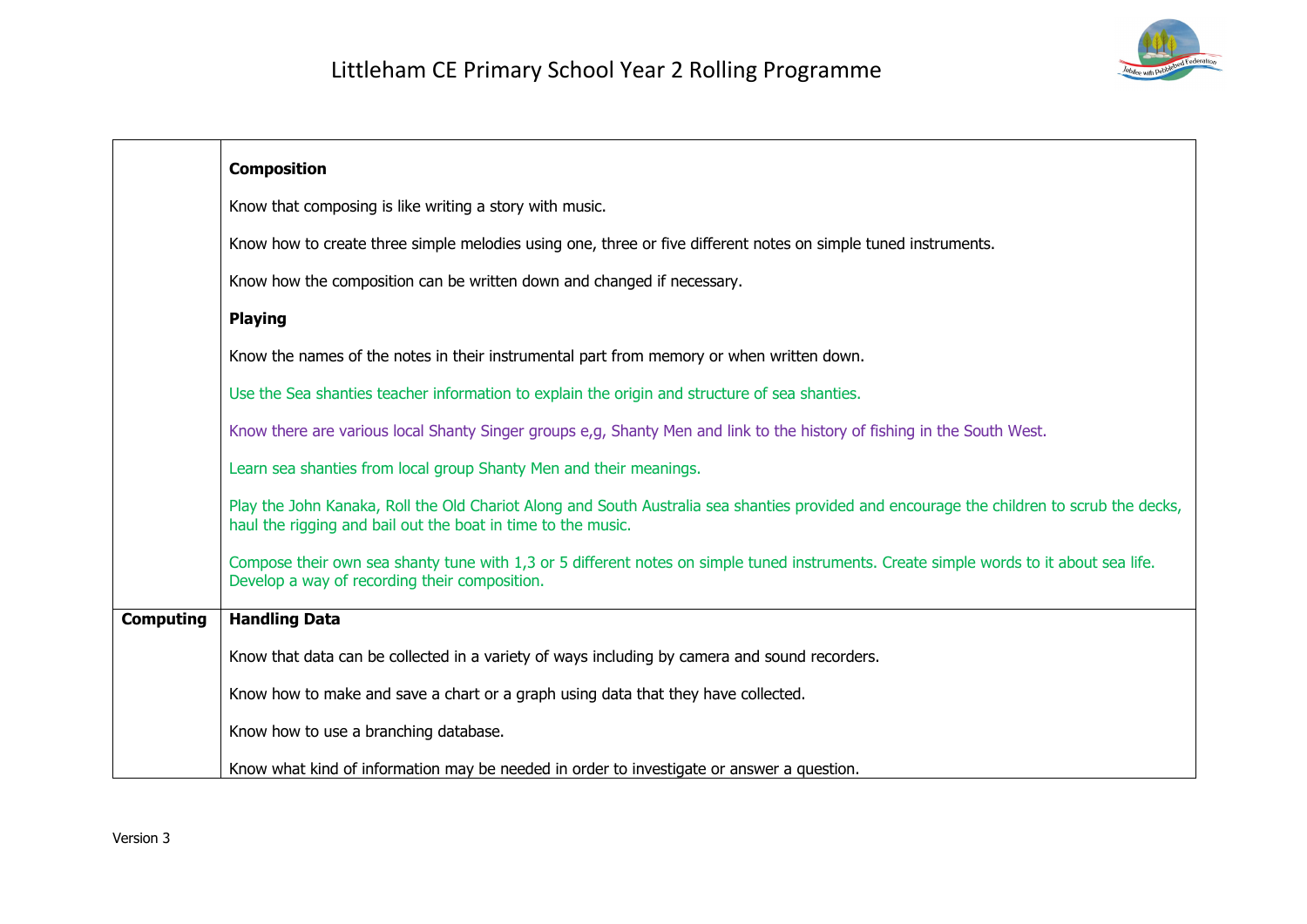

|                                        | Know specific types of data that would be appropriate to collect from a trip to Exmouth Beach.                                                                                                                                                                                                           |
|----------------------------------------|----------------------------------------------------------------------------------------------------------------------------------------------------------------------------------------------------------------------------------------------------------------------------------------------------------|
|                                        | Collect a specific type of data when visiting the beach (sea creatures, floating and sinking items, beach hobbies). On return to school<br>create charts and graphs and branch databases to present the information. Create questions for each other to answer using the presented<br>charts and graphs. |
| <b>Design and</b><br><b>Technology</b> | To assemble, join and combine materials in order to make a finished product to display.                                                                                                                                                                                                                  |
|                                        | <b>Textiles</b>                                                                                                                                                                                                                                                                                          |
|                                        | Know how to cut out shapes which have been created by drawing round a template onto the fabric.                                                                                                                                                                                                          |
|                                        | Know how to join fabrics by using e.g. running stitch, glue, staples, over sewing, tape.                                                                                                                                                                                                                 |
|                                        | Know how to decorate fabrics with attached items e.g. buttons, beads, sequins, braids, ribbons.                                                                                                                                                                                                          |
|                                        | Know how to colour fabrics using a range of techniques e.g. fabric paints, printing, painting.                                                                                                                                                                                                           |
|                                        | Know how to describe how fabrics look and feel.                                                                                                                                                                                                                                                          |
|                                        | Know how to spot similar fabrics.                                                                                                                                                                                                                                                                        |
|                                        | <b>Throughout the Term:</b><br>Design:                                                                                                                                                                                                                                                                   |
|                                        | Know how to use pictures and words to convey what they want to design/make.                                                                                                                                                                                                                              |
|                                        | Know how to propose several ideas for their product.                                                                                                                                                                                                                                                     |
|                                        | Know how to work collectively to make decisions from a range of proposals.                                                                                                                                                                                                                               |
|                                        | Know how to use drawings to record ideas as they are explained.                                                                                                                                                                                                                                          |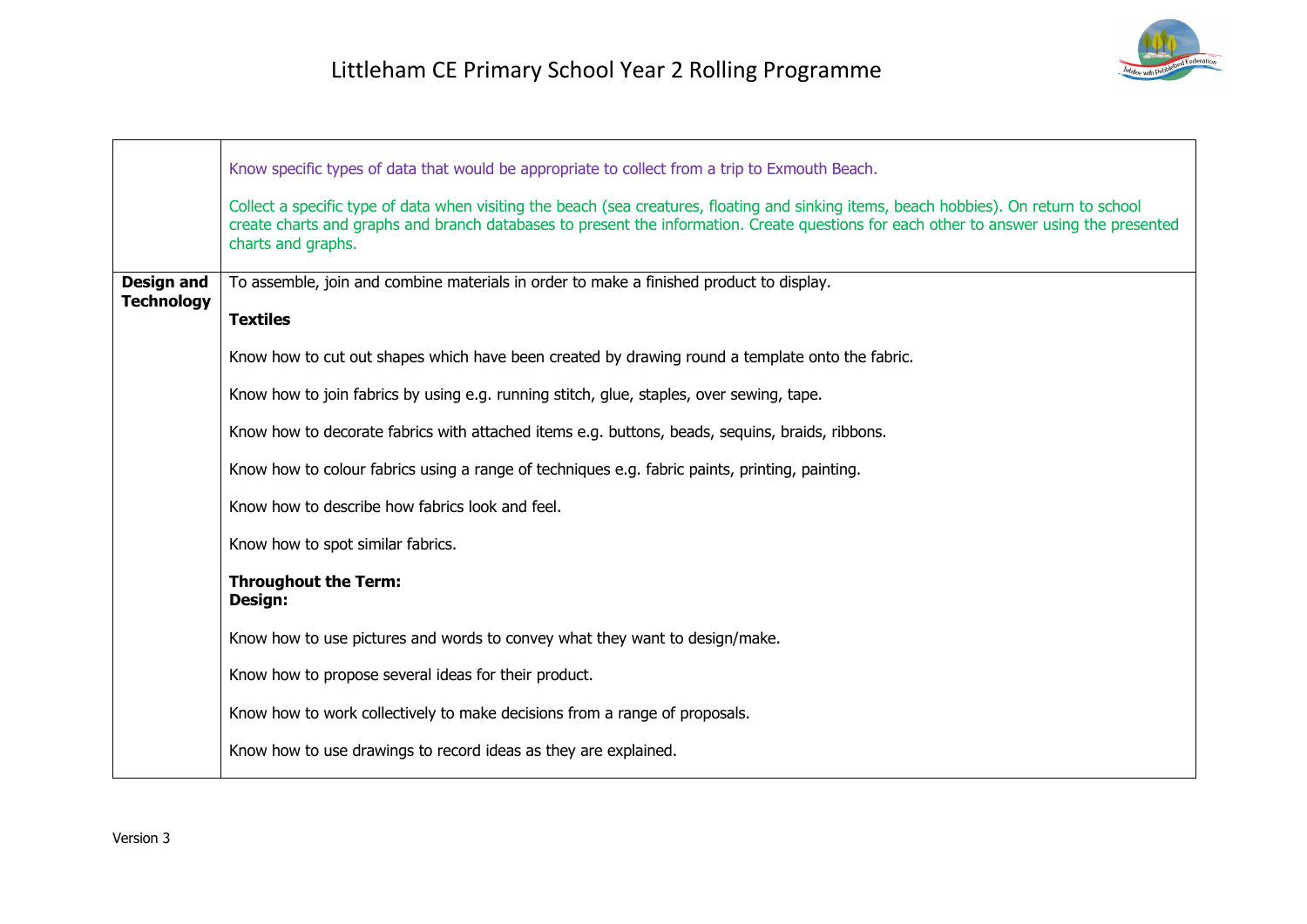

| Know how to describe their models and drawings of ideas and intentions including what will make it successful.                             |
|--------------------------------------------------------------------------------------------------------------------------------------------|
| Make:                                                                                                                                      |
| Know how to work as a team to discuss their work as it progresses.                                                                         |
| Know how to select materials from a limited range and because of the characteristics that will meet the design criteria.                   |
| Know how to select and name the tools needed to work the materials.                                                                        |
| Know how to use simple finishing techniques and begin to describe the importance for a high level finish.                                  |
| <b>Evaluate:</b>                                                                                                                           |
| Know how to note changes made during the making process as annotation to plans/drawings.                                                   |
| Know how to say what they like and do not like aobut items they have made and attempt to say why with some degree of precision.            |
| Know how to discuss how closely their finished product meets their design criteria and how well it meets the needs of the user.            |
| Know the creatures, plants and other natural products found at Exmouth beach to enable them to be incorporated into the final design.      |
| Create a class textile seascape to celebrate Exmouth Beach to hang on display in a public area of the school made up of individual panels. |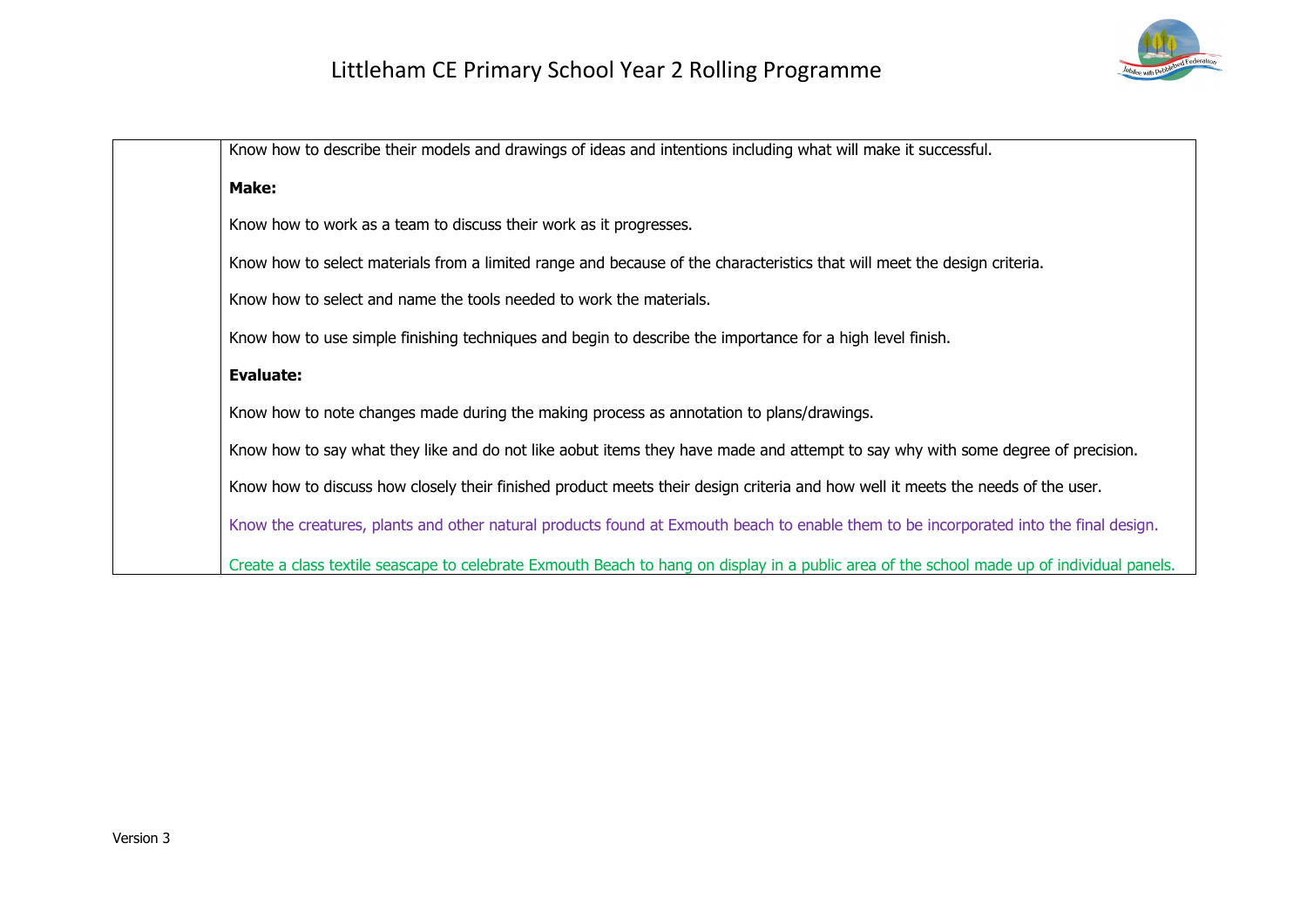

|                   | $Term 3 - Summer$                                                                                                                                                                                                                                                                                                                                                                                                                        |
|-------------------|------------------------------------------------------------------------------------------------------------------------------------------------------------------------------------------------------------------------------------------------------------------------------------------------------------------------------------------------------------------------------------------------------------------------------------------|
|                   | What are the key pieces of knowledge we want children to remember, be able to build upon and to reflect on within each<br>subject area of this topic? This knowledge or skill features heavily in sub theme or will not be repeated.<br>Text in this colour describes example activities to support the main theme of the topic.<br>Text in this colour relates to key pieces of knowledge linked specifically to our Curriculum Intent. |
| <b>Sub-themes</b> | <b>Beach Hut. Beach Combers</b>                                                                                                                                                                                                                                                                                                                                                                                                          |
| <b>Science</b>    | Discrete science teaching and learning.<br>Know that a habitat is a place where a living thing lives. A microhabitat is a very small habitat.<br>To identify and name a variety of plants and animals in their habitats, including microhabitats.                                                                                                                                                                                        |
|                   | <b>Animals Including Humans</b>                                                                                                                                                                                                                                                                                                                                                                                                          |
|                   | Know that animals, including humans have offspring which grow into adults.                                                                                                                                                                                                                                                                                                                                                               |
|                   | Know that in humans and some animals, these offspring will be young, such as babies or kittens that grow into adults.                                                                                                                                                                                                                                                                                                                    |
|                   | Know that in other animals, such as chickens or insects, there may be eggs laid that hatch to young or other stages which then grow into<br>adults, for example, butterflies.                                                                                                                                                                                                                                                            |
|                   | Know that the young of some animals do not look like their parents such as tadpoles.                                                                                                                                                                                                                                                                                                                                                     |
|                   | Know that all animals, including humans, have the basic needs of feeding, drinking and breathing that must be met in order to survive.                                                                                                                                                                                                                                                                                                   |
|                   | Know that, to grow into healthy adults, they also need the right amounts and types of food and exercise.                                                                                                                                                                                                                                                                                                                                 |
|                   | Know the foods in each section of the 'Eatwell Plate' and know why it is important to have a balanced diet.                                                                                                                                                                                                                                                                                                                              |
|                   | Know that good hygiene is important in preventing infections and disease.                                                                                                                                                                                                                                                                                                                                                                |
|                   | <b>Plants</b>                                                                                                                                                                                                                                                                                                                                                                                                                            |
|                   | Know that plants may grow from either a bulb or a seed.                                                                                                                                                                                                                                                                                                                                                                                  |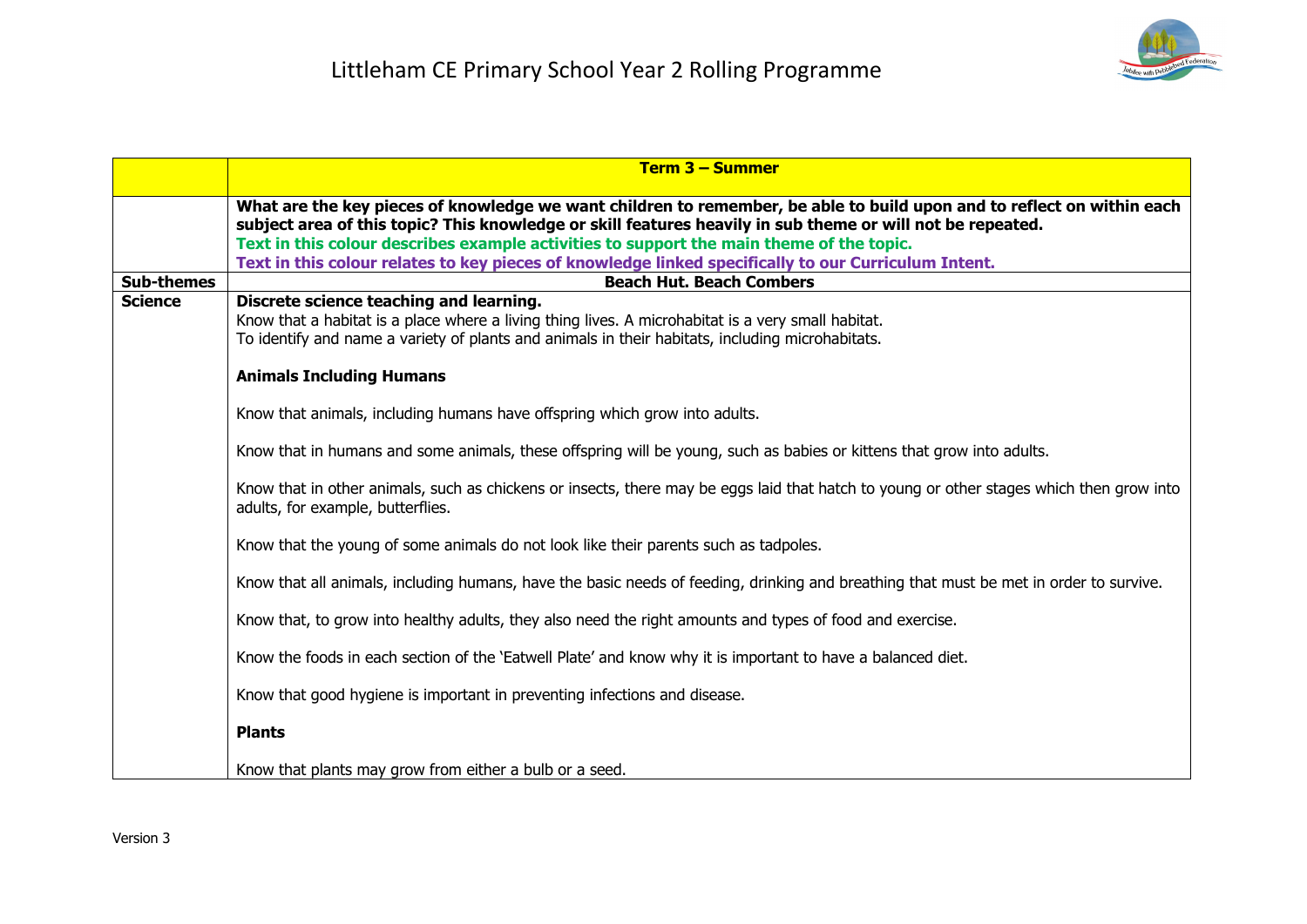

| Know that these then germinate and grow into seedlings which then continue to grow into mature plants.                                                                                                                                                                                                                                                                                                                                                                                                                                                                                                              |
|---------------------------------------------------------------------------------------------------------------------------------------------------------------------------------------------------------------------------------------------------------------------------------------------------------------------------------------------------------------------------------------------------------------------------------------------------------------------------------------------------------------------------------------------------------------------------------------------------------------------|
| Know that these mature plants may have flowers which then develop into seeds, berries, fruits etc.                                                                                                                                                                                                                                                                                                                                                                                                                                                                                                                  |
| Know that some seeds and bulbs need to be planted outside at particular times and know that they will germinate and grow at different<br>rates.                                                                                                                                                                                                                                                                                                                                                                                                                                                                     |
| Know that some plants are better suited to growing in full sun and some grow better in partial shade or full shade.                                                                                                                                                                                                                                                                                                                                                                                                                                                                                                 |
| Know that plants also need different amounts of water and space to grow and stay healthy.                                                                                                                                                                                                                                                                                                                                                                                                                                                                                                                           |
| <b>Knowledge of Working Scientifically</b>                                                                                                                                                                                                                                                                                                                                                                                                                                                                                                                                                                          |
| Know how to spot simple patterns.                                                                                                                                                                                                                                                                                                                                                                                                                                                                                                                                                                                   |
| Know how to perform simple comparative tests choosing equipment to use, what to measure or observe in order to answer a question.                                                                                                                                                                                                                                                                                                                                                                                                                                                                                   |
| Know how to use simple secondary sources to find answers e.g. keys, books, computers.                                                                                                                                                                                                                                                                                                                                                                                                                                                                                                                               |
| Exmouth has a range of habitats. The Exe Estuary is a patchwork of habitats and is largely made up of 5 different types of habitats;<br>Mudflats, Eel Grass, Mussel Beds, Saltmarsh and Reedbeds. These are created by the tides. Exmouth is also home to a number of<br>woodlands such as nearby Hillcrest Community nature reserve. The beach, coast line and Maer offer contrasting habitats just 3 miles<br>from school. The Maer is a large grassy, sandy space sandwiched between the beach road and Exmouth Cricket Club but it conceals a<br>mosaic of different environments with unusual flora and fauna. |
| Visit the different school and local habitats and record the animals and plants they find there in different ways. Discuss the different<br>plants and animals at the different sites.                                                                                                                                                                                                                                                                                                                                                                                                                              |
| Work on the school allotment to plant seeds and bulbs and observe growth.                                                                                                                                                                                                                                                                                                                                                                                                                                                                                                                                           |
| Plant beans in the classroom in a controlled experiment giving different beans different conditions e.g. light/dark, water/no water, soil/no<br>soil etc.                                                                                                                                                                                                                                                                                                                                                                                                                                                           |
|                                                                                                                                                                                                                                                                                                                                                                                                                                                                                                                                                                                                                     |